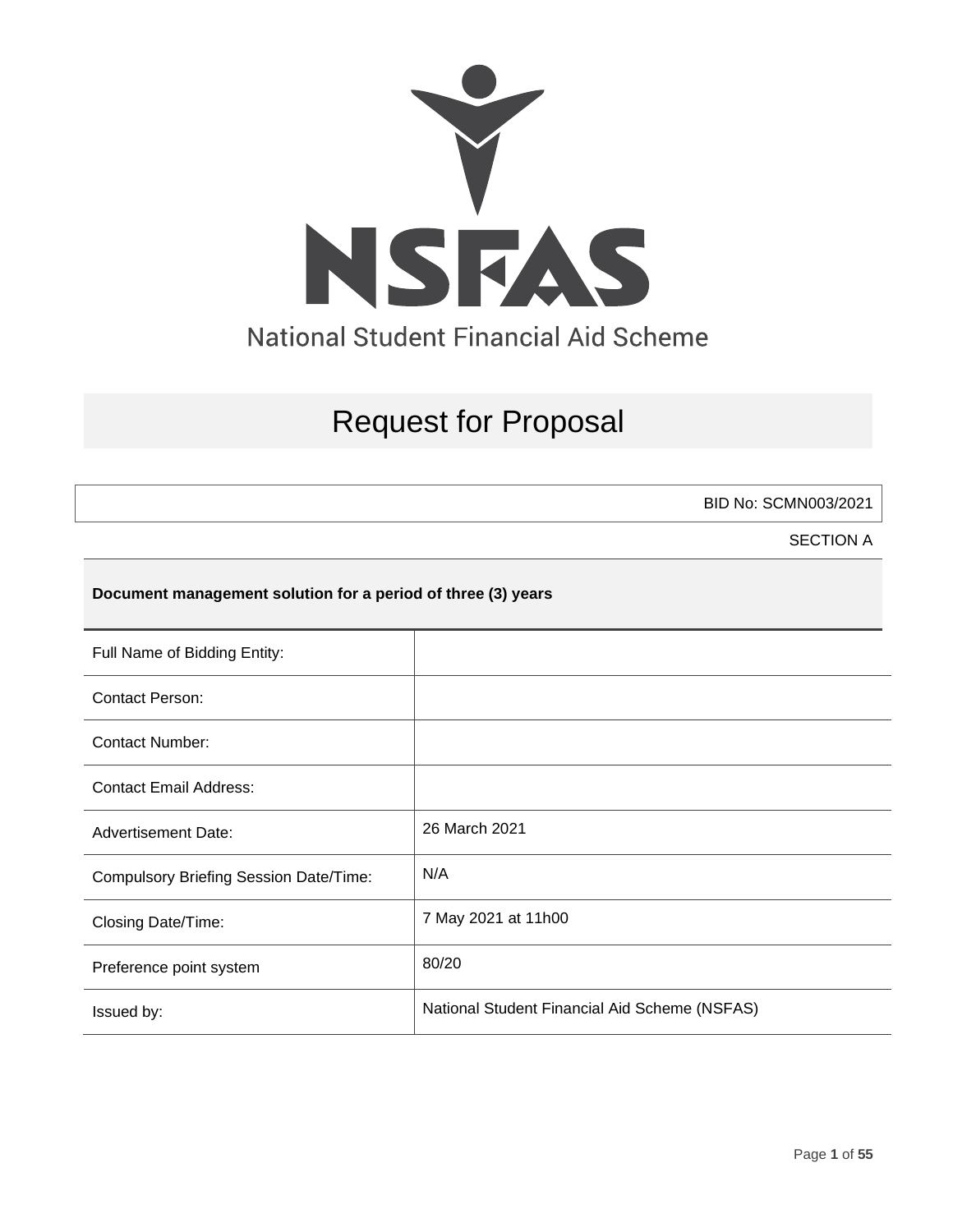### **INVITATION TO BID (SBD1)**

|                                                                                                                                                                      | YOU ARE HEREBY INVITED TO BID FOR REQUIREMENTS OF THE NATONAL STUDENT FINANCIAL AID SCHEME (NSFAS) |                     |                  |                                                                                     |                         |                                                                                      |                      |                           |                              |
|----------------------------------------------------------------------------------------------------------------------------------------------------------------------|----------------------------------------------------------------------------------------------------|---------------------|------------------|-------------------------------------------------------------------------------------|-------------------------|--------------------------------------------------------------------------------------|----------------------|---------------------------|------------------------------|
| <b>BID NUMBER:</b>                                                                                                                                                   |                                                                                                    | <b>SCMN003/2021</b> |                  | <b>CLOSING DATE:</b>                                                                |                         | 7 May 2021                                                                           | <b>CLOSING TIME:</b> |                           | 11:00AM                      |
| <b>DESCRIPTION</b><br>Document management solution for a period of three (3) years                                                                                   |                                                                                                    |                     |                  |                                                                                     |                         |                                                                                      |                      |                           |                              |
|                                                                                                                                                                      |                                                                                                    |                     |                  | BID RESPONSE DOCUMENTS MAY BE DEPOSITED IN THE BID BOX SITUATED AT (STREET ADDRESS) |                         |                                                                                      |                      |                           |                              |
| <b>NSFAS Office, 10 Brodie Road</b>                                                                                                                                  |                                                                                                    |                     |                  |                                                                                     |                         |                                                                                      |                      |                           |                              |
| 2nd Floor, House Vincent Building                                                                                                                                    |                                                                                                    |                     |                  |                                                                                     |                         |                                                                                      |                      |                           |                              |
| <b>Wynberg, Cape Town</b>                                                                                                                                            |                                                                                                    |                     |                  |                                                                                     |                         |                                                                                      |                      |                           |                              |
| 7801                                                                                                                                                                 |                                                                                                    |                     |                  |                                                                                     |                         |                                                                                      |                      |                           |                              |
| BIDDING PROCEDURE ENQUIRIES MAY BE DIRECTED TO                                                                                                                       |                                                                                                    |                     |                  |                                                                                     |                         | <b>TECHNICAL ENQUIRIES MAY BE DIRECTED TO:</b>                                       |                      |                           |                              |
| <b>CONTACT PERSON</b>                                                                                                                                                |                                                                                                    | <b>SCM</b>          |                  |                                                                                     | <b>CONTACT PERSON</b>   |                                                                                      |                      | <b>SCM</b>                |                              |
| <b>TELEPHONE NUMBER</b>                                                                                                                                              |                                                                                                    | 021 763 3200        |                  |                                                                                     | <b>TELEPHONE NUMBER</b> |                                                                                      |                      | 021 763 3200              |                              |
| <b>FACSIMILE NUMBER</b>                                                                                                                                              |                                                                                                    | N/A                 |                  |                                                                                     | <b>FACSIMILE NUMBER</b> |                                                                                      |                      | N/A                       |                              |
| <b>E-MAIL ADDRESS</b>                                                                                                                                                |                                                                                                    |                     | SCM@NSFAS.ORG.ZA |                                                                                     | <b>E-MAIL ADDRESS</b>   |                                                                                      |                      |                           | SCM@NSFAS.ORG.ZA             |
| <b>SUPPLIER INFORMATION</b>                                                                                                                                          |                                                                                                    |                     |                  |                                                                                     |                         |                                                                                      |                      |                           |                              |
| NAME OF BIDDER                                                                                                                                                       |                                                                                                    |                     |                  |                                                                                     |                         |                                                                                      |                      |                           |                              |
| POSTAL ADDRESS                                                                                                                                                       |                                                                                                    |                     |                  |                                                                                     |                         |                                                                                      |                      |                           |                              |
| STREET ADDRESS                                                                                                                                                       |                                                                                                    |                     |                  |                                                                                     |                         |                                                                                      |                      |                           |                              |
| <b>TELEPHONE NUMBER</b>                                                                                                                                              | CODE<br><b>NUMBER</b>                                                                              |                     |                  |                                                                                     |                         |                                                                                      |                      |                           |                              |
| <b>CELLPHONE NUMBER</b>                                                                                                                                              |                                                                                                    |                     |                  |                                                                                     |                         |                                                                                      |                      |                           |                              |
| <b>FACSIMILE NUMBER</b>                                                                                                                                              |                                                                                                    | CODE                |                  |                                                                                     |                         | <b>NUMBER</b>                                                                        |                      |                           |                              |
| <b>E-MAIL ADDRESS</b>                                                                                                                                                |                                                                                                    |                     |                  |                                                                                     |                         |                                                                                      |                      |                           |                              |
| VAT REGISTRATION NUMBER                                                                                                                                              |                                                                                                    |                     |                  |                                                                                     |                         |                                                                                      |                      |                           |                              |
| <b>SUPPLIER</b><br><b>COMPLIANCE STATUS</b>                                                                                                                          |                                                                                                    | <b>SYSTEM PIN:</b>  | TAX COMPLIANCE   |                                                                                     | <b>OR</b>               | CENTRAL SUPPLIER<br><b>DATABASE No:</b>                                              | <b>MAAA</b>          |                           |                              |
| <b>B-BBEE STATUS</b>                                                                                                                                                 |                                                                                                    |                     |                  | <b>TICK APPLICABLE BOXI</b>                                                         |                         | <b>B-BBEE STATUS LEVEL SWORN</b>                                                     |                      |                           | <b>[TICK APPLICABLE BOX]</b> |
| <b>LEVEL VERIFICATION</b><br><b>CERTIFICATE</b>                                                                                                                      |                                                                                                    |                     | Yes              | $\Box$ No                                                                           | <b>AFFIDAVIT</b>        |                                                                                      |                      | $\Box$ Yes                | $\mathsf{L}$<br>No           |
| [A B-BBEE STATUS LEVEL VERIFICATION CERTIFICATE/ SWORN AFFIDAVIT (FOR EMES & QSEs) MUST BE SUBMITTED IN<br><b>ORDER TO QUALIFY FOR PREFERENCE POINTS FOR B-BBEET</b> |                                                                                                    |                     |                  |                                                                                     |                         |                                                                                      |                      |                           |                              |
|                                                                                                                                                                      |                                                                                                    |                     |                  |                                                                                     |                         |                                                                                      | $\Box$ Yes           |                           | $\Box$ No                    |
| 1<br><b>ACCREDITED</b><br>REPRESENTATIVE IN SOUTH                                                                                                                    | ARE YOU THE                                                                                        |                     | $\Box$ Yes       | $\Box$ No                                                                           | 2                       | ARE YOU A FOREIGN<br>BASED SUPPLIER FOR THE GOODS<br><b>/SERVICES/WORKS OFFERED?</b> |                      | <b>IF YES, ANSWER THE</b> | <b>QUESTIONNAIRE BELOW 1</b> |
| AFRICA FOR THE GOODS<br><b>IF YES ENCLOSE PROOFI</b><br>/SERVICES /WORKS OFFERED?                                                                                    |                                                                                                    |                     |                  |                                                                                     |                         |                                                                                      |                      |                           |                              |
| <b>QUESTIONNAIRE TO BIDDING FOREIGN SUPPLIERS</b>                                                                                                                    |                                                                                                    |                     |                  |                                                                                     |                         |                                                                                      |                      |                           |                              |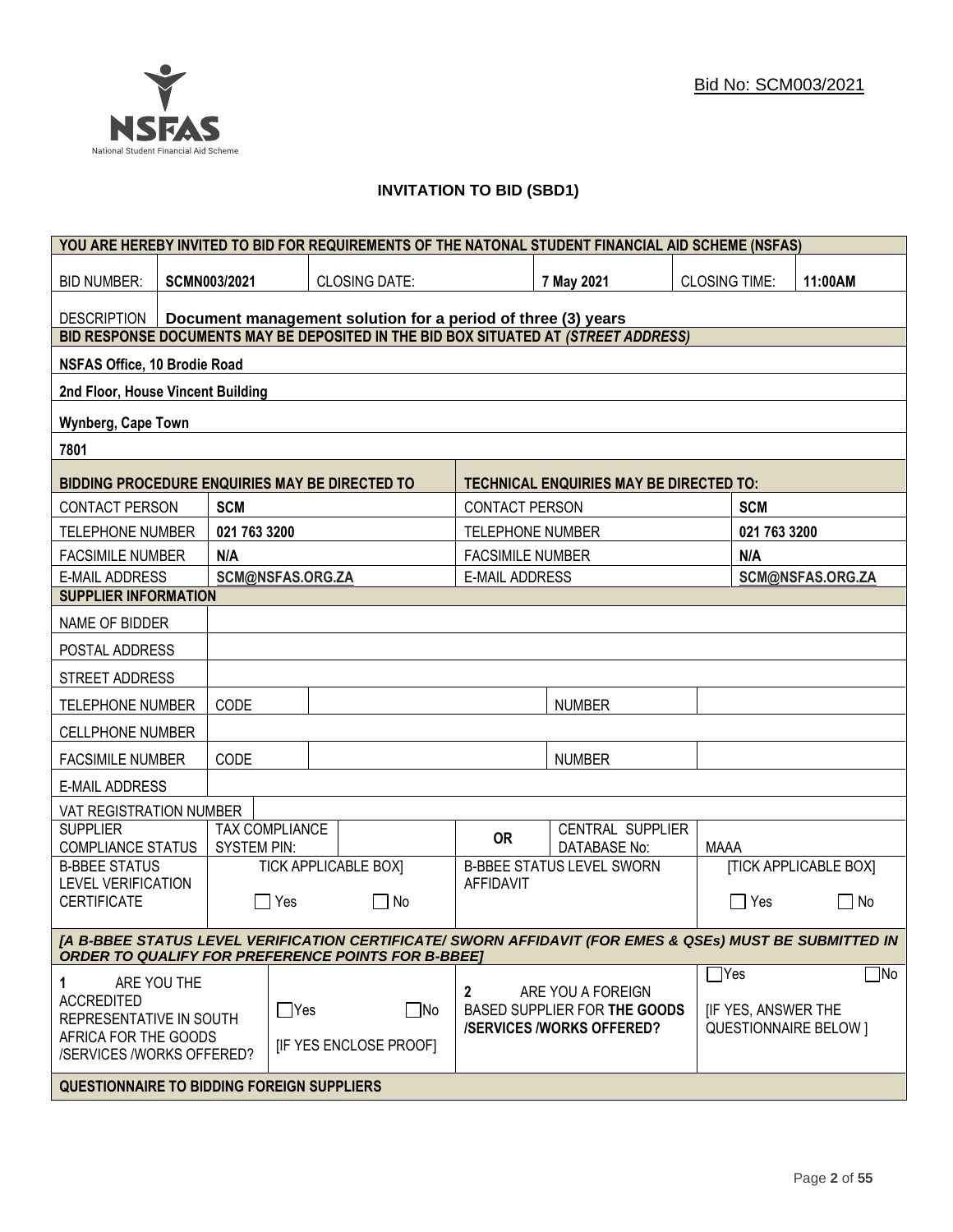

| IS THE ENTITY A RESIDENT OF THE REPUBLIC OF SOUTH AFRICA (RSA)?                                                                                                                                                                                                                     | $\Box$ YES $\Box$ NO |
|-------------------------------------------------------------------------------------------------------------------------------------------------------------------------------------------------------------------------------------------------------------------------------------|----------------------|
| DOES THE ENTITY HAVE A BRANCH IN THE RSA?                                                                                                                                                                                                                                           | $\Box$ YES $\Box$ NO |
| DOES THE ENTITY HAVE A PERMANENT ESTABLISHMENT IN THE RSA?                                                                                                                                                                                                                          | $\Box$ YES $\Box$ NO |
| DOES THE ENTITY HAVE ANY SOURCE OF INCOME IN THE RSA?                                                                                                                                                                                                                               | $\Box$ YES $\Box$ NO |
| IS THE ENTITY LIABLE IN THE RSA FOR ANY FORM OF TAXATION?<br>IF THE ANSWER IS "NO" TO ALL OF THE ABOVE, THEN IT IS NOT A REQUIREMENT TO REGISTER FOR A TAX COMPLIANCE STATUS<br>SYSTEM PIN CODE FROM THE SOUTH AFRICAN REVENUE SERVICE (SARS) AND IF NOT REGISTER AS PER 2.3 BELOW. | $\Box$ YES $\Box$ NO |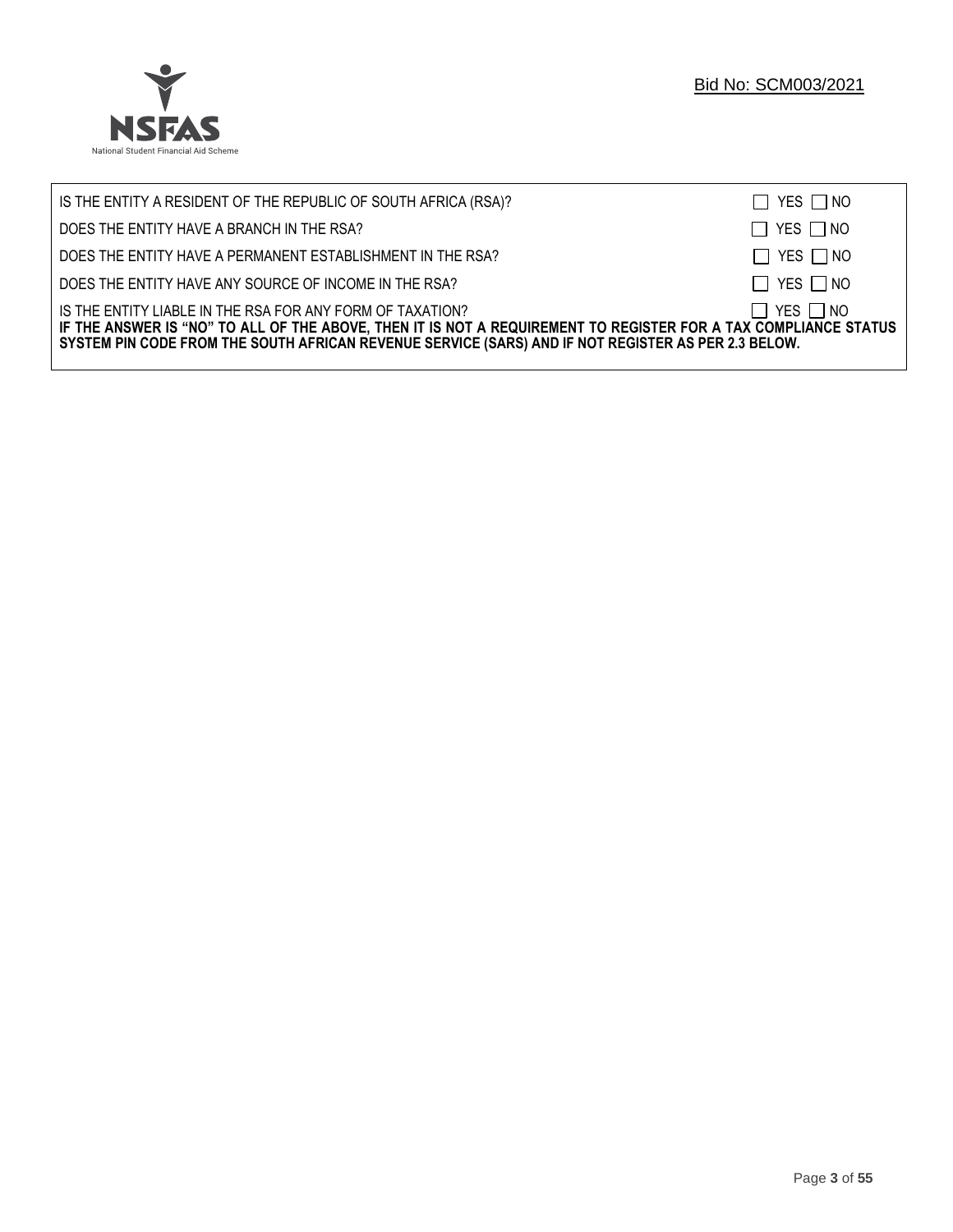

## **TERMS AND CONDITIONS FOR BIDDING**

| $\overline{1}$ . | <b>BID SUBMISSION:</b>                                                                                    |
|------------------|-----------------------------------------------------------------------------------------------------------|
|                  | 1.1. BIDS MUST BE DELIVERED BY THE STIPULATED TIME TO THE CORRECT ADDRESS. LATE BIDS WILL NOT BE ACCEPTED |
|                  | FOR CONSIDERATION.                                                                                        |
|                  | 1.2. ALL BIDS MUST BE SUBMITTED ON THE OFFICIAL FORMS PROVIDED-(NOT TO BE RE-TYPED) OR IN THE MANNER      |
|                  | PRESCRIBED IN THE BID DOCUMENT.                                                                           |
|                  | 1.3. THIS BID IS SUBJECT TO THE PREFERENTIAL PROCUREMENT POLICY FRAMEWORK ACT, 2000 AND THE PREFERENTIAL  |
|                  | PROCUREMENT REGULATIONS, 2017, THE GENERAL CONDITIONS OF CONTRACT (GCC) AND, IF APPLICABLE, ANY           |
|                  | OTHER SPECIAL CONDITIONS OF CONTRACT.                                                                     |
|                  | 1.4. THE SUCCESSFUL BIDDER WILL BE REQUIRED TO FILL IN AND SIGN A WRITTEN CONTRACT FORM (SBD7).           |
|                  |                                                                                                           |
|                  | 2. TAX COMPLIANCE REQUIREMENTS                                                                            |
| 2.1              | BIDDERS MUST ENSURE COMPLIANCE WITH THEIR TAX OBLIGATIONS.                                                |
| $2.2^{\circ}$    | BIDDERS ARE REQUIRED TO SUBMIT THEIR UNIQUE PERSONAL IDENTIFICATION NUMBER (PIN) ISSUED BY SARS TO        |
|                  | ENABLE THE ORGAN OF STATE TO VERIFY THE TAXPAYER'S PROFILE AND TAX STATUS.                                |
| 2.3              | APPLICATION FOR TAX COMPLIANCE STATUS (TCS) PIN MAY BE MADE VIA E-FILING THROUGH THE SARS WEBSITE         |
|                  | WWW.SARS.GOV.ZA.                                                                                          |
| 2.4              | BIDDERS MAY ALSO SUBMIT A PRINTED TCS CERTIFICATE TOGETHER WITH THE BID.                                  |
| 2.5              | IN BIDS WHERE CONSORTIA / JOINT VENTURES / SUB-CONTRACTORS ARE INVOLVED, EACH PARTY MUST SUBMIT A         |
|                  | SEPARATE TCS CERTIFICATE / PIN / CSD NUMBER.                                                              |
| 2.6              | WHERE NO TCS PIN IS AVAILABLE BUT THE BIDDER IS REGISTERED ON THE CENTRAL SUPPLIER DATABASE (CSD), A      |
|                  | CSD NUMBER MUST BE PROVIDED.                                                                              |
| 2.7              | NO BIDS WILL BE CONSIDERED FROM PERSONS IN THE SERVICE OF THE STATE, COMPANIES WITH DIRECTORS WHO         |
|                  | ARE PERSONS IN THE SERVICE OF THE STATE, OR CLOSE CORPORATIONS WITH MEMBERS PERSONS IN THE SERVICE        |
|                  | OF THE STATE."                                                                                            |
|                  | ND. EAILHDE TÓ DDÓVIDE LÓD CÓMDLV WITH ANY ÓE THE ADÓVE DADTICHLADO MAY DENDED THE DID INVALID.           |

### **NB: FAILURE TO PROVIDE / OR COMPLY WITH ANY OF THE ABOVE PARTICULARS MAY RENDER THE BID INVALID**.

|  | SIGNATURE OF BIDDER: |
|--|----------------------|
|--|----------------------|

SIGNATURE OF BIDDER: ……………………………………………

CAPACITY UNDER WHICH THIS BID IS SIGNED: …………………………………………… (Proof of authority must be submitted e.g. company resolution)

DATE: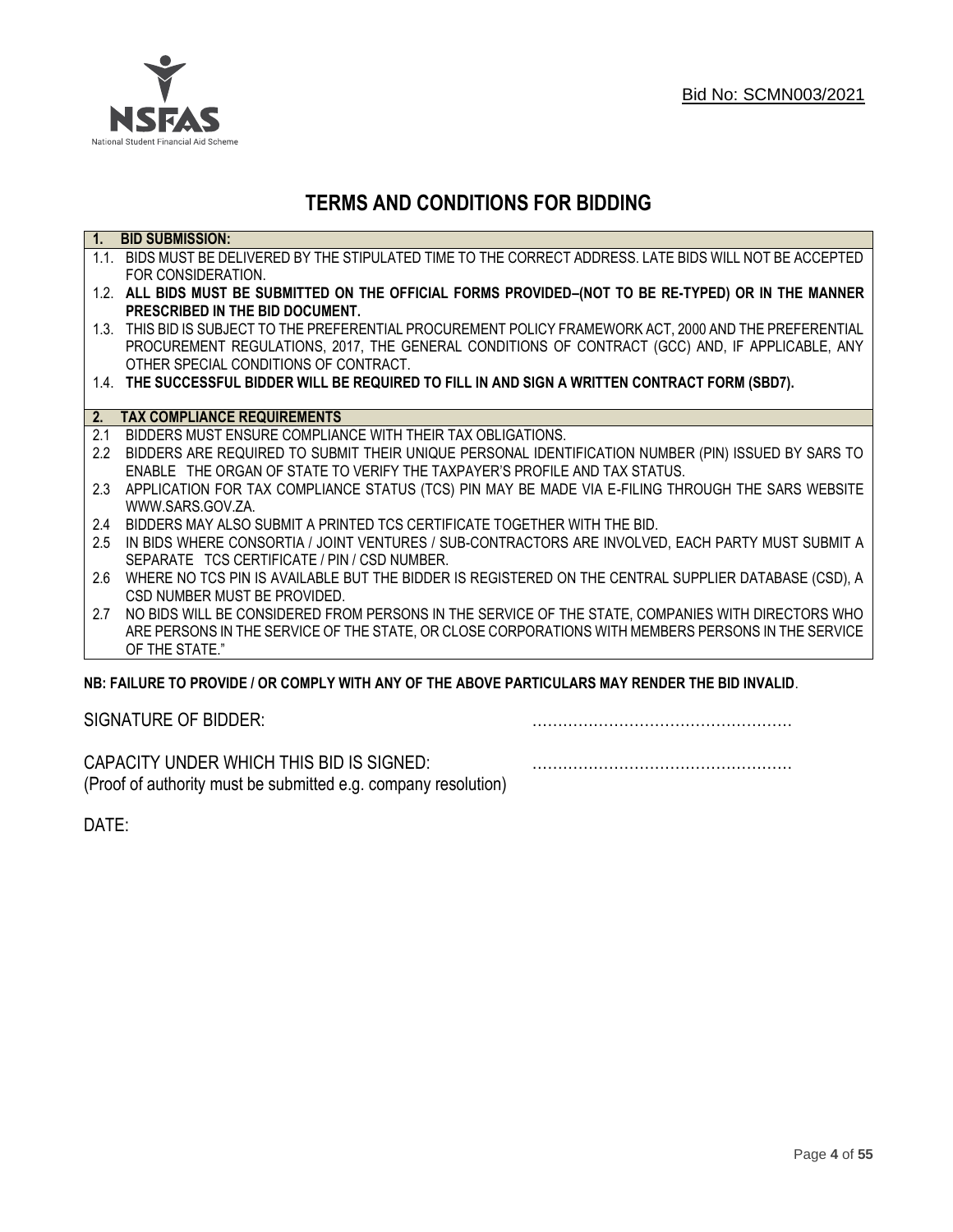

### **NSFAS overview**

The National Student Financial Aid Scheme (NSFAS) is a statutory body providing financial aid to eligible students who wish to study at public universities and Technical Vocational Education and Training (TVET) colleges. NSFAS is mandated to manage and distribute funds in accordance with the provisions of the NSFAS Act (Act 56 of 1999).

### **Fraud and Corruption**

All providers are to take note of the implications of contravening the Prevention and Combating of Corrupt Activities Act, Act No 12 of 2004 and any other Act applicable.

The National Student Financial Aid Scheme is committed to conducting business ethically and is constantly introducing proactive measures to ensure that we identify and appropriately respond to any unlawful and unethical business practices. All NSFAS tenders are subject to certain audit processes and limited due diligence checks with the intend to identify any possible unlawful or unethical practices.

### **Reporting of any unlawful or unethical incidents to NSFAS**

Should any bidder, potential or current supplier of NSFAS or any other third party:

- receive any irregular contact or correspondence from anyone presenting themselves as an employee or representative of NSFAS
- receive any contact or correspondence from anyone soliciting any bribe of any form
- become aware of any irregular or illegal conduct by any party who has a relationship with NSFAS or any NSFAS official

you are requested to immediately report it to NSFAS's Governance, Risk and Compliance (GRC) Department. All information provided to the NSFAS GRC department will be treated with utmost confidentiality and in terms of the Protected Disclosures Act, Act 26 of 2000.

Please forward any information or direct any queries to the following NSFAS GRC staff members:

- Ms Amanda Basson: [amandab@nsfas.org.za](mailto:amandab@nsfas.org.za)
- Mr Corné Mellet : [corneme@nsfas.org.za](mailto:corneme@nsfas.org.za)

### **Reporting of any unlawful or unethical incidents to the South African Police**

Bidders, current or potential NSFAS suppliers or any other third party who become aware of any unlawful and unethical conduct are encouraged to report the matter to the South African Police. NSFAS request that details of such reports made to the SAP be shared with NSFAS official listed above so as to enable consolidation of possible related investigations.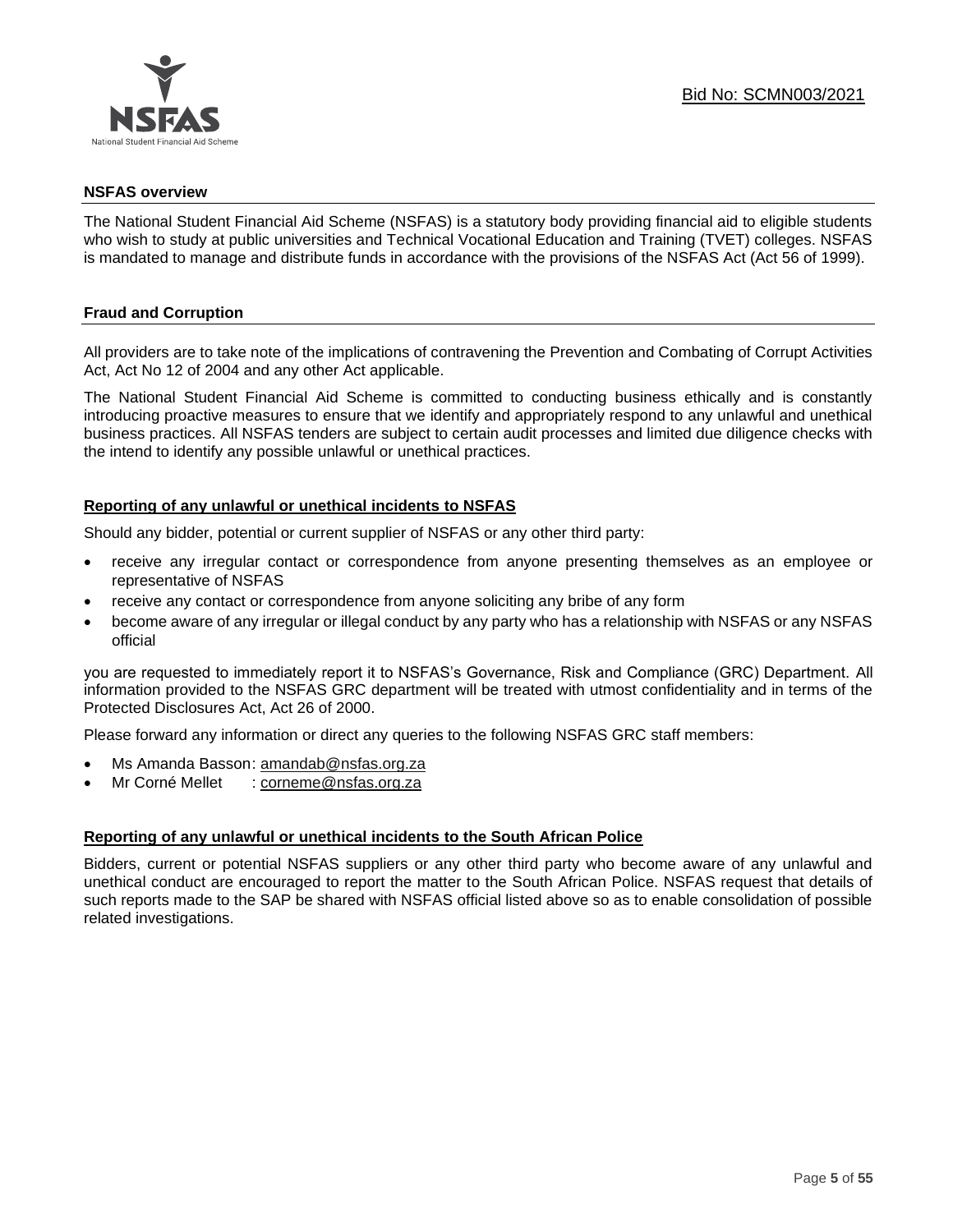

### **Clarifications / Additional information / Rights**

### **Clarification**

Any clarification required by a bidder regarding the meaning or interpretation of the bid specifications, or any other aspect concerning the bid, are to be requested in writing by email from [scm@nsfas.org.za](mailto:scm@nsfas.org.za) at least five (5) working days before the closing date of the bid. The bid number should be mentioned in all correspondence. Telephonic requests for clarification will not be accepted. Bidder are reminded that NSFAS SCM officials will never contact bidders telephonically or by other method other that through the official SCM email address listed above.

### **Additional Information**

During the evaluation of the bids, additional information may be requested in writing from bidders, for clarity. Replies to such requests must be submitted, within 5 (five) working days from the date of request, or as otherwise indicated. Failure to comply, may lead to your bid being disregarded.

### **Rights**

NSFAS reserves the right to appoint more than one (1) service provider. NSFAS further reserves the right to engage with the short-listed bidders for price negotiation and a site inspection where necessary. NSFAS in addition reserves the right to invite the shortlisted for a presentation as part of the bid process. NFAS reserves the right to not select the lowest price. In addition, NSFAS reserves the right to not award the tender to the shortlisted bidder should any risk arise from any NSFAS due diligence assessment performed. NSFAS reserves the right to award the contract in whole or in parts.

### **Consent**

By responding to this tender, both the entity and its directors provide consent to NSFAS to perform background checks which would include amongst others, the relevant Transunion checks, should it wish to do so.

By responding to this tender, the bidder agrees to all the terms and conditions as included in the bid document.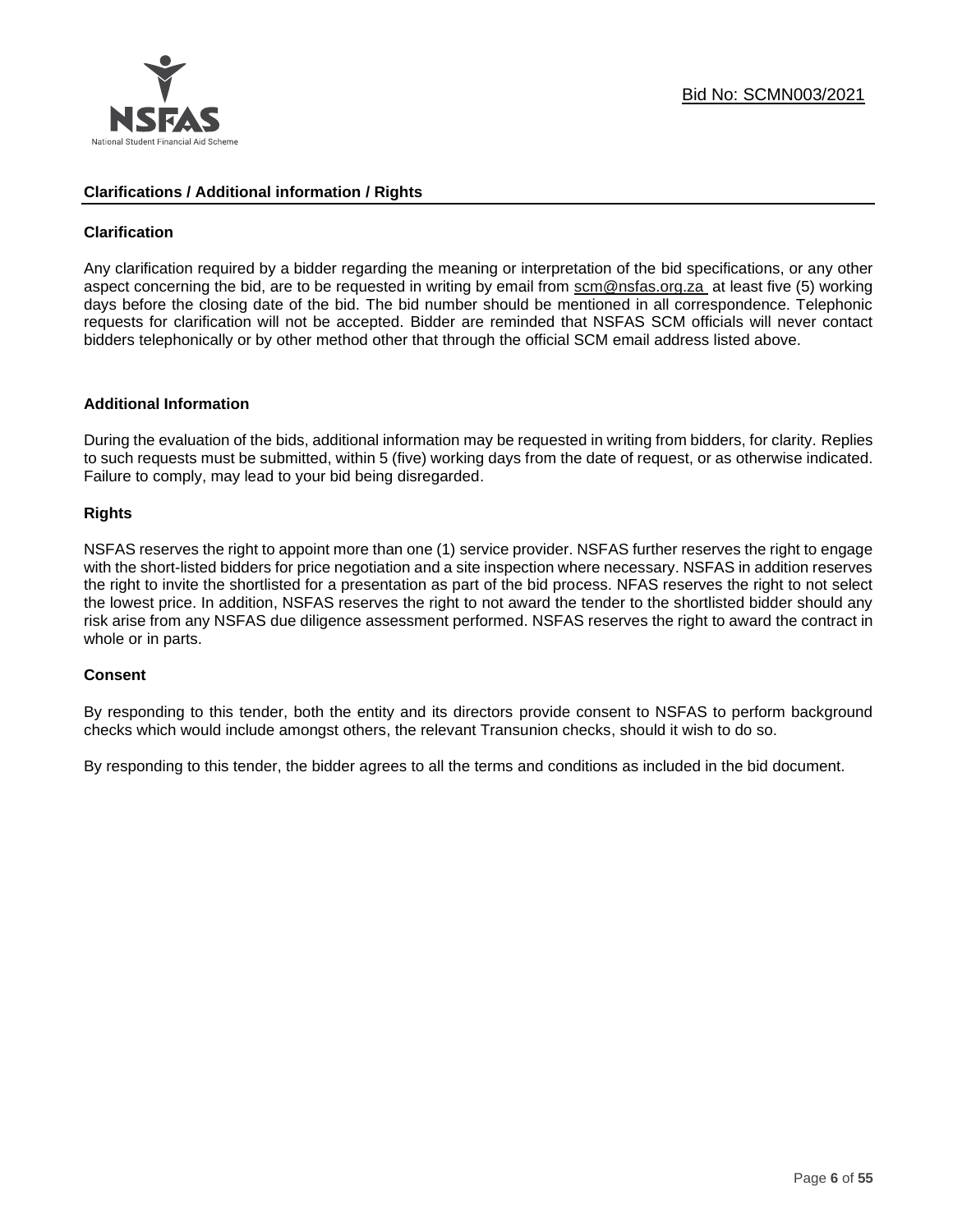### **Bid submission**

**One (1) physical bid proposal** must be handed in/delivered to:

The deposit box situated at: 2nd Floor, House Vincent Brodie Road Wynberg 7801

Tenders can be delivered and deposited into the tender box between 08:30 and 16:00, Mondays to Fridays prior to the closing date, and between 08:30 and 11:00 on the closing date.

**No faxed or e-mailed bid proposals will be accepted.** The bidders are encouraged to index and paginate the bid proposal.

Respondents should ensure that tender documents are delivered to NSFAS in the tender box before the closing date and time of the tender. If the tender document is late, it will not be accepted and will be disregarded. Bid proposals submitted on time shall not be returned to the bidder.

Any tender submitted shall remain valid, irrevocable and open for written acceptance by NSFAS for a period of 120 (one hundred and twenty) days. A tender submitted shall further be deemed to remain valid after the expiry of the above mentioned 120-day period until formal acceptance by NSFAS, unless NSFAS is notified in writing by the tenderer of anything to the contrary (including any further conditions the tender may introduce). Any further conditions that the tenderer may introduce will be considered at the sole discretion of NSFAS.

Bidders should indicate on the cover of the bid proposal (in a sealed envelope/box), the following information:

- Bid number SCMN003/2021
- Closing date and time **7 May 2021 at 11:00**
- The name and address of the bidder

### **Late bids**

Bids received late will not be considered for evaluation purposes. A bid will be considered late if it arrived even one second after 11:00 am or any time thereafter. The tender (bid) box shall be locked at exactly 11:00 am and bids arriving late will not be considered under any circumstances. Bidders are therefore strongly advised to ensure that bids be dispatched allowing enough time for any unforeseen events that may delay the delivery of the bid.

Bids sent to NSFAS via courier shall be deemed to be received at the date and time of arrival at the NSFAS premises (tender box) Bids received in the tender box after the closing date and time of the bid, shall therefore be deemed to be received late. Bidders should allow time to access the premises due to security arrangements that need to be observed.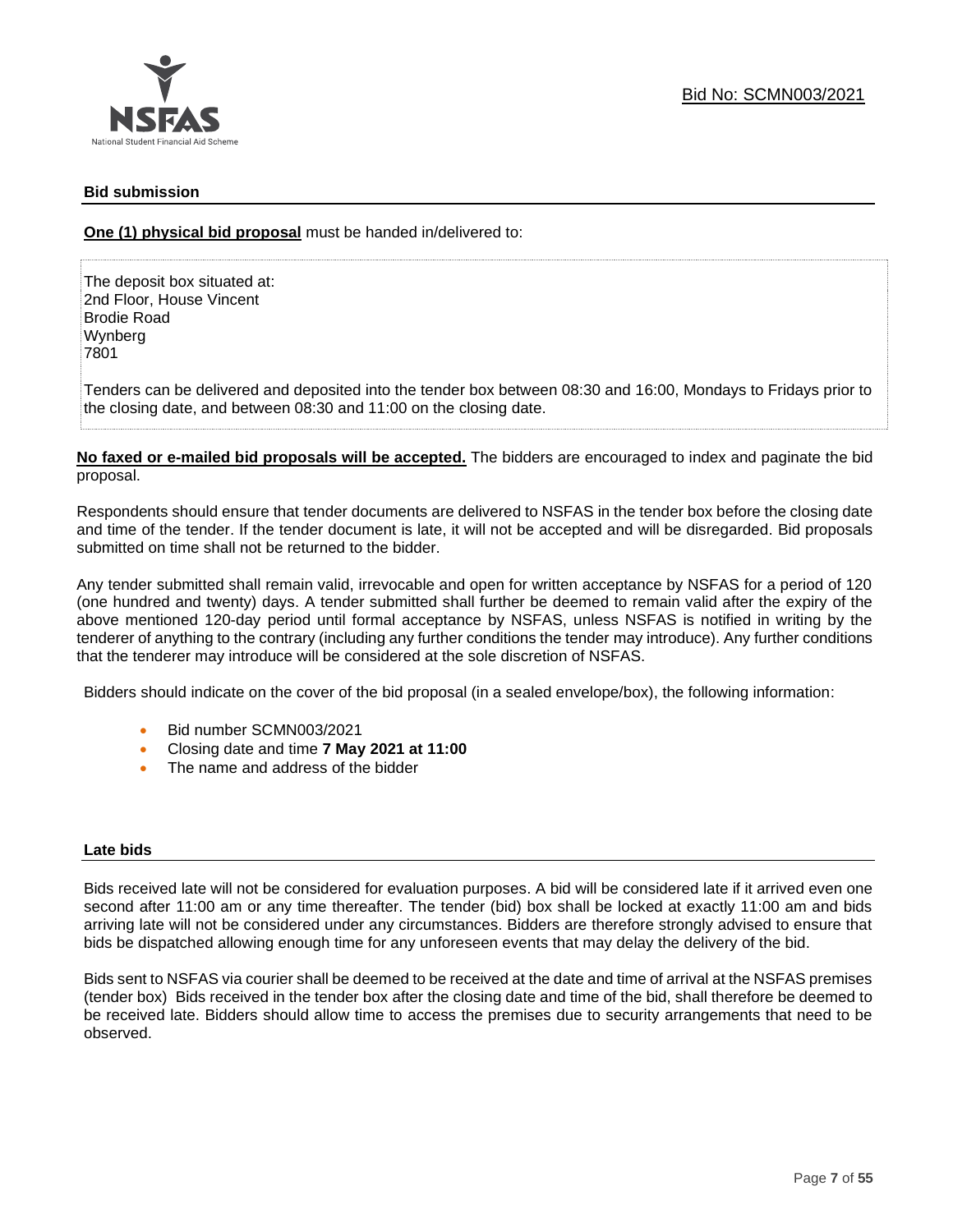

### **Response Structure:**

The contents of the bid document must be as follows, and numbering below, with each schedule punched, placed in a file and separated from the next schedule with a file divider.

Please complete the checklist below to verify your submission of the relevant documents:

| <b>Schedules</b><br>Description |                                                                                                                                                                                                                                            | Submitted<br>(tick box below): |           |
|---------------------------------|--------------------------------------------------------------------------------------------------------------------------------------------------------------------------------------------------------------------------------------------|--------------------------------|-----------|
|                                 |                                                                                                                                                                                                                                            | Yes                            | <b>No</b> |
| <b>Schedule 1</b>               | Entity registration documentation                                                                                                                                                                                                          |                                |           |
| <b>Schedule 2</b>               | Consent by the entity and its directors to perform the necessary background<br>checks which includes amongst others, the TransUnion checks.                                                                                                |                                |           |
| <b>Schedule 3</b>               | Original Valid Tax Clearance Certificate/tax pin                                                                                                                                                                                           |                                |           |
| <b>Schedule 4</b>               | BBB-EE Certificate, or,<br>BBBEE Sworn Affidavit for EME/QSE signed and stamped by Commissioner<br>of Oaths.                                                                                                                               |                                |           |
| <b>Schedule 5</b>               | National Treasury Central Supplier Database (CSD) proof of registration -<br>please provide the latest full report. Note that the details of the Directors on<br>the SBD4 form must correspond to the details of the Directors on the CSD. |                                |           |
| Schedule 6                      | Letter from Bank confirming banking details (not older than 3 months from<br>date of closing date of tender)                                                                                                                               |                                |           |
| Schedule 7                      | Completed and signed Tender Documents: including the following.<br>SBD <sub>1</sub><br>SBD <sub>4</sub><br><b>SBD 6.1</b><br>SBD <sub>8</sub><br>SBD <sub>9</sub><br>General Conditions of Contracts (with every page initiated)           |                                |           |
| <b>Schedule 8</b>               | Detailed Bid proposal in response to bid specification requirements                                                                                                                                                                        |                                |           |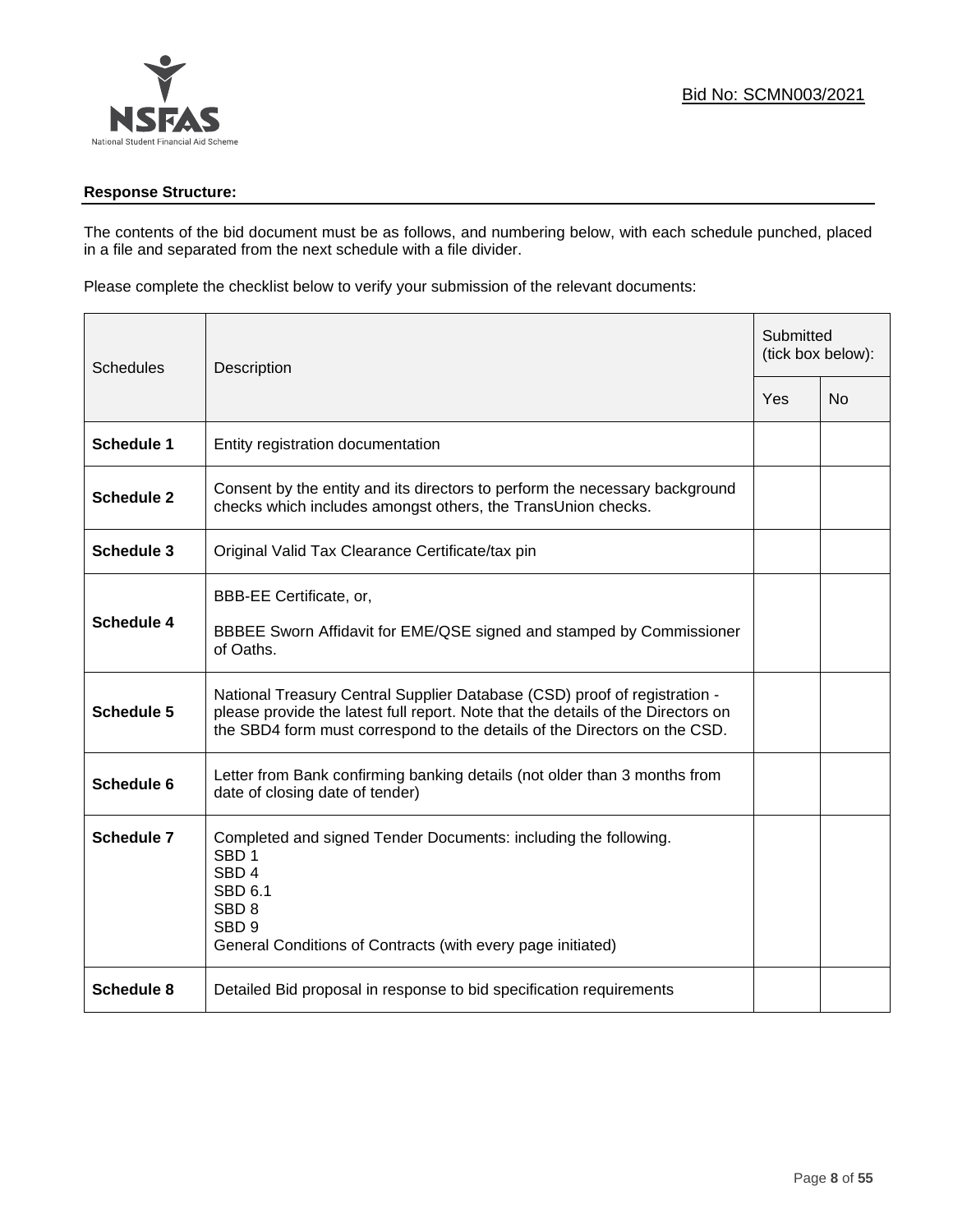### **Contract Negotiations**

The successful bidder (s) will be required to enter into a written contract/SLA with NSFAS. The final terms and conditions will be negotiated between NSFAS and the successful bidders (s). Should the awarded bidder fail to sign the SLA within a reasonable timeframe deemed by NSFAS, NSFAS reserves the right to cancel the award/contract and award the tender to the 2<sup>nd</sup> placed bidder.

### **Payments**

By responding to this bid document, the service provider agrees to the following

NSFAS will pay the successful bidder (s) the fees set out in the final contract according to the table of deliverables. No additional amounts will be payable by NSFAS to the successful bidder (s).

The successful bidder (s) shall invoice NSFAS for the services rendered in a reasonable timeframe. The invoices billed to NSFAS must be in relation to the original scope of work/terms of reference.

The invoice must be accompanied by supporting source document(s) containing detailed information, as NSFAS may reasonably require, for the purposes of establishing the specific nature, extent and quality of the services which were undertaken by the successful bidder (s).

No payment will be made to the successful bidder (s) unless an original tax invoice complying with section 20 of the VAT Act, 1991 (Act No 89 of 1991), as amended, has been submitted to NSFAS.

Payment shall be made by bank transfer into the successful bidder (s) back account normally 30 days after receipt of an acceptable, original, valid tax invoice.

Payments will only be made to the bidder in accordance with the purchase order issued to the awarded bidder. Any services delivered by the bidder outside of the original bid specifications and over and above the purchase order value will not be paid for as NSFAS is not liable for these payments. Should the service provider perform any additional work outside of the tender award and its requirements, NSFAS will not be held liable for such payment to the service provider. Should you receive any instruction from NSFAS that does not come from the SCM unit to perform any work outside of the original bid specification, NSFAS will not be held liable for this payment.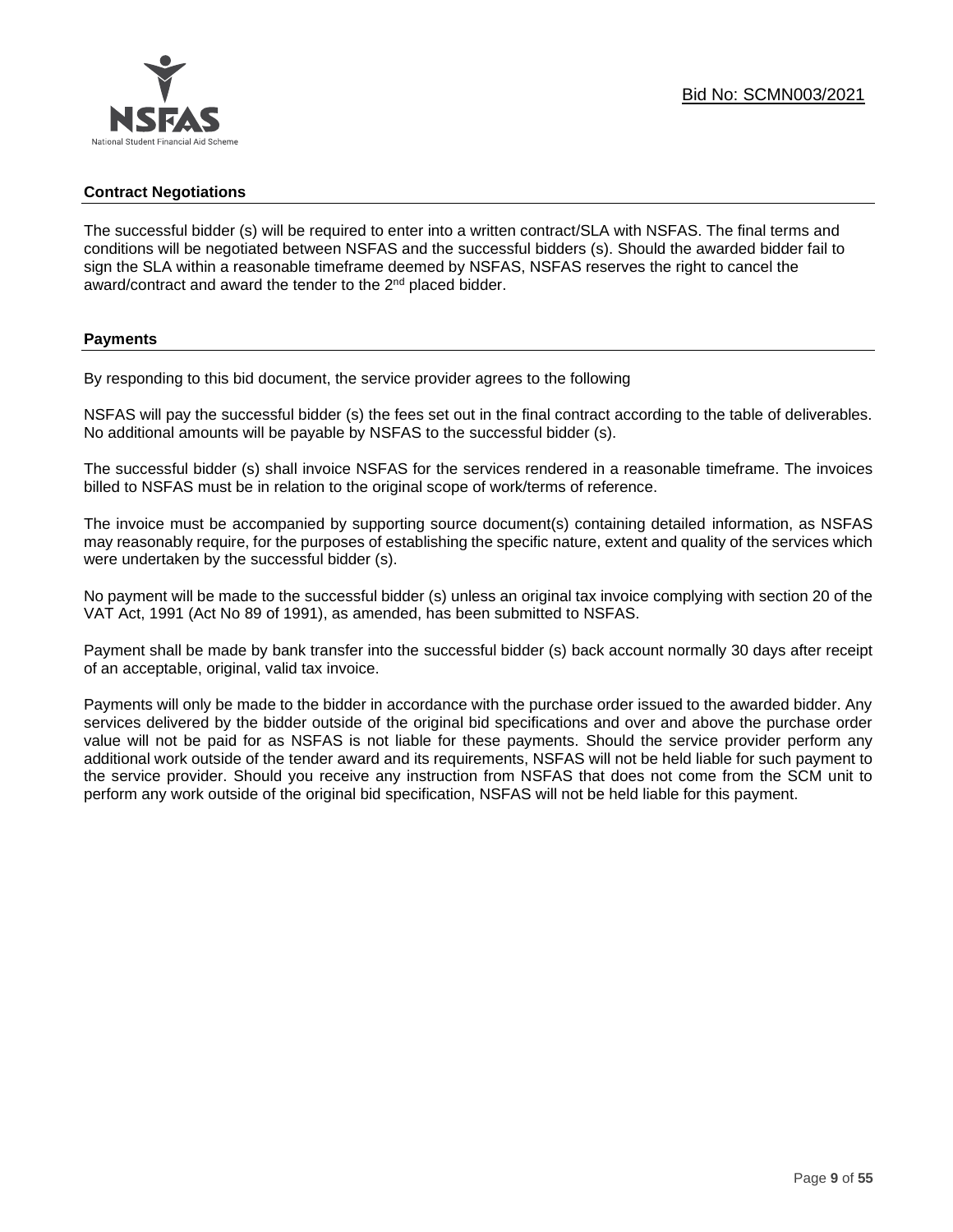

### **1. Purpose**

The National Student Financial Aid Scheme (NSFAS) provides financial assistance to eligible students at public universities and at Technical Vocational Education and Training (TVET) colleges throughout South Africa. NSFAS is mandated to manage and distribute funds in accordance with the provisions of the NSFAS Act (Act 56 of 1999)

NSFAS requires a suitable and experienced records management specialist service provider for a period of three (3) years to:

- a) Provide the management of electronic records, storage and retrieval
- b) Provide consultancy services and labour for back scanning and related services
- c) To migrate existing records from the current service provider system
- d) Provide the hosting of electronic records through cloud/internal storage.
- e) Provide location, capturing and retrieval strategy for onsite physical storage
- f) Provide maintenance and support services for the above.

In performing the above work, the service provider must ensure compliance with the following legislation and other related legal frameworks

- PAIA (Provision of Access to Information Act)
- National Archives Act
- PAJA (Promotion of Administrative Justice Act)
- PFMA (Public Finance Management Act)
- POPI (Protection of Personal Information)
- ECTA (Electronic Communications and Transaction Act)

The contract with the current supplier expires 31 May 2021, and the successful service provider will be appointed with effect from 1 June 2021.

### **2. Mandatory requirements**

*All bids must comply with the mandatory requirement and failure to comply with the requirement will immediately disqualify the bid.*

|     |                                                                                                     | Page reference per |
|-----|-----------------------------------------------------------------------------------------------------|--------------------|
| No. | <b>Mandatory requirements</b>                                                                       | bidder proposal    |
|     | <b>National presence</b>                                                                            |                    |
|     |                                                                                                     |                    |
|     | The bidder must have presence in all nine (9) provinces in the<br>Republic of South Africa, namely, |                    |
|     |                                                                                                     |                    |
|     | Western Cape, Northern Cape, Free state, Limpopo, North West,                                       |                    |
|     | Eastern Cape, KwaZulu Natal, Gauteng and Mpumalanga.                                                |                    |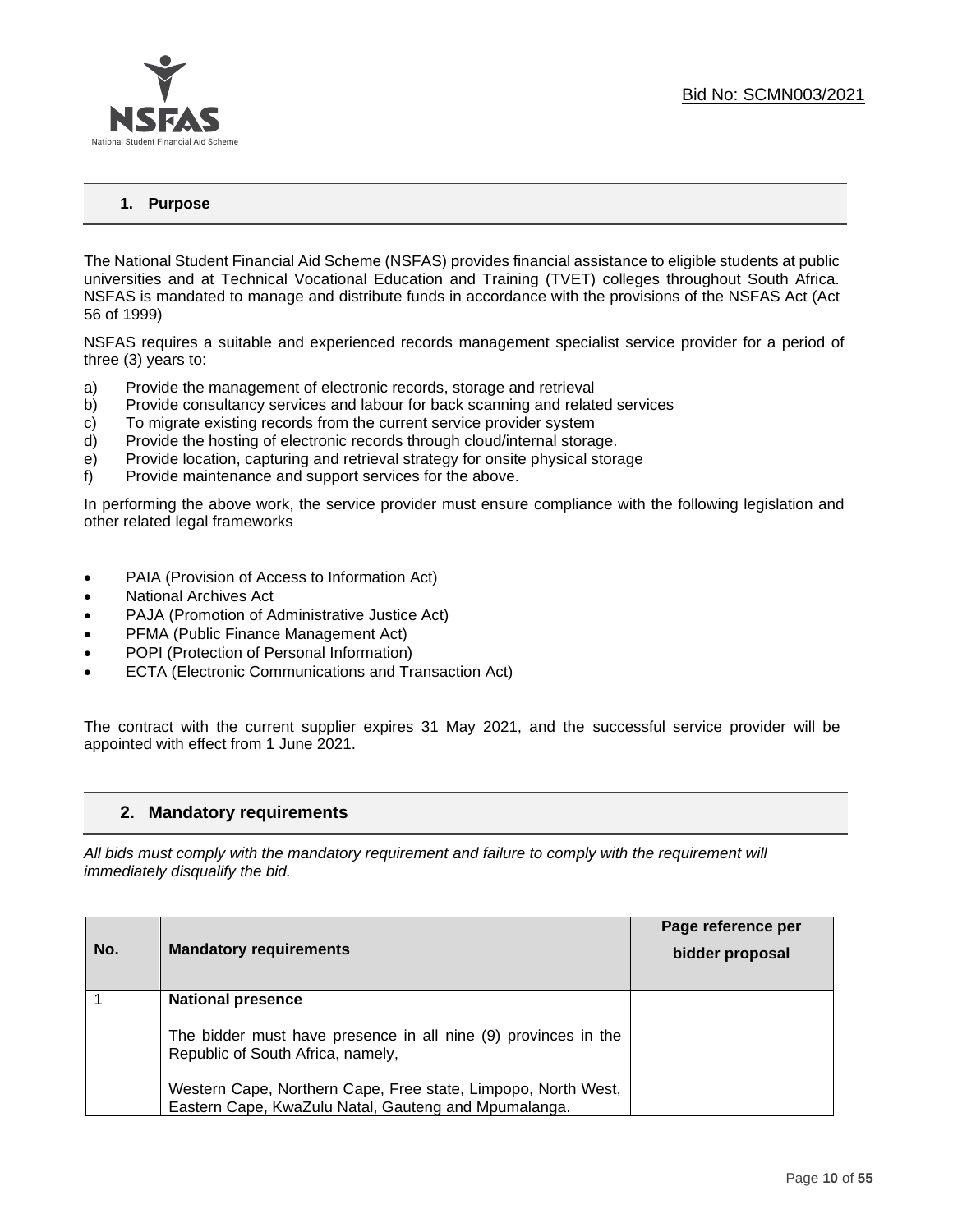

### **Compliance Requirement**

The bid proposal must indicate physical addresses of all offices which would confirm presence in all nine (9) provinces.

### **3. Functional specifications**

The following services are required:

### **3.1 ELECTRONIC RECORDS MANAGEMENT**

Provide a system (that will replace the existing service provider system) to create, store, scan and record various physical records into electronic media such as PDF. The system needs to be secure and confidential whereby records can be retrieved, scanned, indexed and electronically stored in a manner that is easily and readily accessible. The system should therefore be able to meet the following minimum requirements:

### (i) **Functional requirements**

- a. Allow tracking of all documentation across the organisation.
- b. Scanning, filing and tracking of all documents
- c. Archiving of such documents
- d. Comprehensive search and find facility
- e. Integration with existing file plan, policy and procedure manual
- (ii) **Security requirements access and security** The system must have the ability to assign rights and restrictions on the use or management of records in order to facilitate security in relation to:
- a. Access and security controls
- b. Audit trail
- c. Maintain record integrity (avoid editing)
- d. Disposal
- e. Disposal authorities
- f. Disposal application
- g. Destruction
- (iii) **Capturing requirements-** Capture records regardless of their technical characteristics, so that they can be registered and stored as digital records.
- a) Record types must support the capturing of different record types as defined by the system administrator.
- b) Record movement allow the re-assignment of records from one folder to another by system administrator or another authorised user.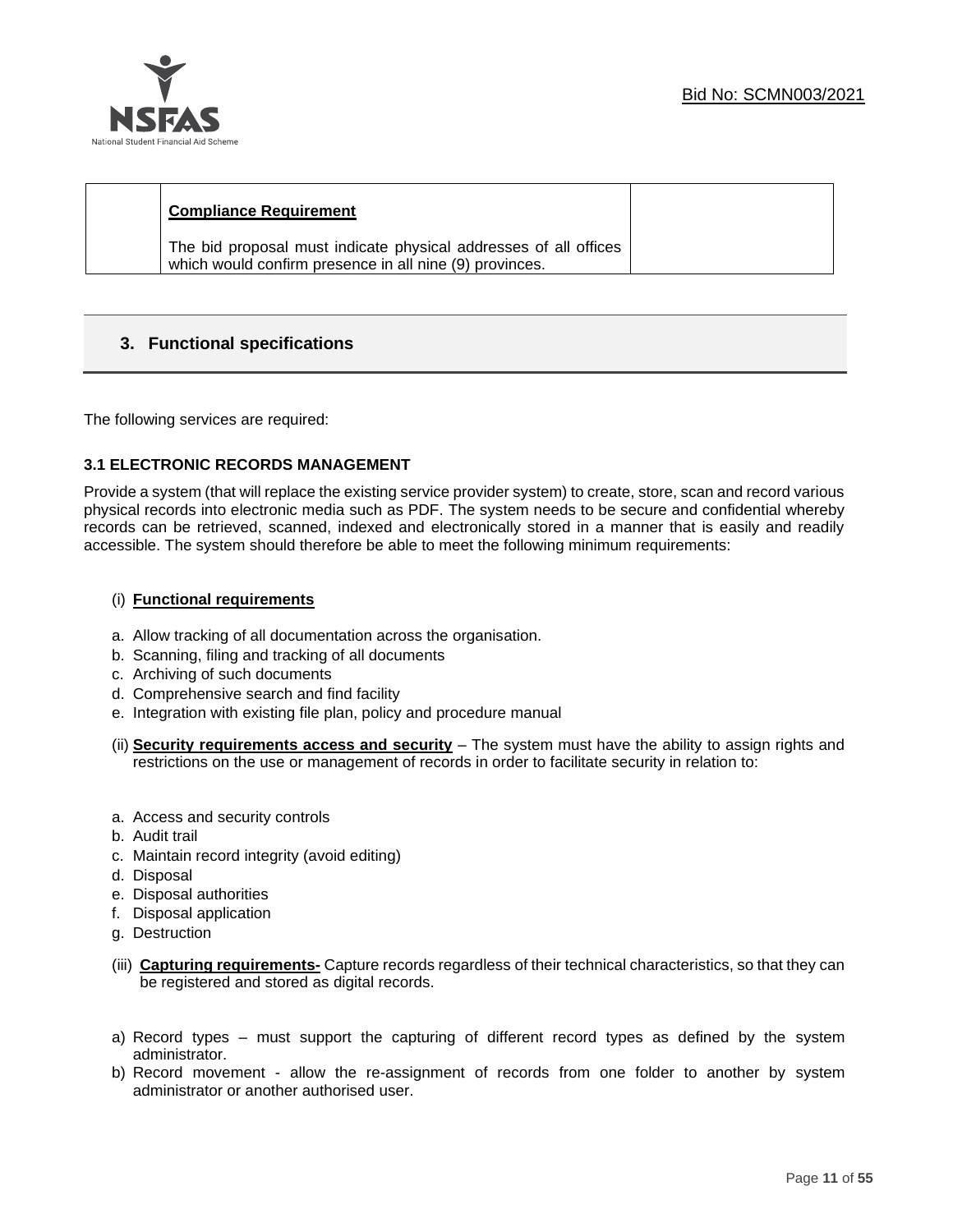

### (iv) **Classification requirements**

a) Allow records to be classified in accordance with NSFAS records classification scheme as approved by National Archives and Record Service (NARS) and in line with the Minimum Information Security Standards (MISS).

### (v) **Folder Management requirements**

- a) Allow the addition of digital folders to the lowest levels of a defined records classification scheme, in order to organise aggregations of digital records.
- b) The system must be able to ensure that every folder is allocated to a record category within the records classification scheme.
- c) The system should not limit the number of folders that can be allocated to a record category or defined within the entire system.
- d) The system should be able to generate a sequential numeric or alphanumeric reference for a folder as defined by the approved file plan of NSFAS or allow for the capturing and retrieval of records using different primary and secondary keys.
- e) The system must prevent the editing, destruction and deletion of folders, records and associated metadata always, except when authorised to do so by the system administrator.
- (vi) **Searching and retrieval requirements** The system must be able to retrieve digital records and folders by a variety of search criteria and display the results on-screen.
- a) Search function must support the input of user-defined parameters for the purpose of locating, accessing, retrieving and viewing records, folders and other file plan entities.
- b) Retrieval must be able to retrieve digital records and folders by all implemented naming principles. It must cater for physical record storage both onsite and offsite with a location and retrieval strategy
- c) Printing must be able to print all the types of digital records it can capture, without the use of 'screen dumps.
- d) Metadata must support the use of metadata to describe digital records and to enable automated records management processes.

### (vii) **Technical system requirements**

- a) The system must be designed to have a user-friendly interface.
- b) The system must be accessible from any computer with access to the NSFAS computer network given the applicable rights per user
- c) Integration the system must be able to be integrated with any other system within NSFAS.
- d) Performance must provide a stable and flexible architecture that can grow to meet changing business needs and continue to meet the record keeping requirements appropriate to its implementation. The system must demonstrate acceptable response times for commonly performed functions under normal operating conditions.
- e) Scalability must be capable of controlled growth, to continue to meet anticipated organisational needs over time.
- f) Reliability and control must demonstrate its capacity to remain available and operational, as required to meet business needs. Measures for reliability must include: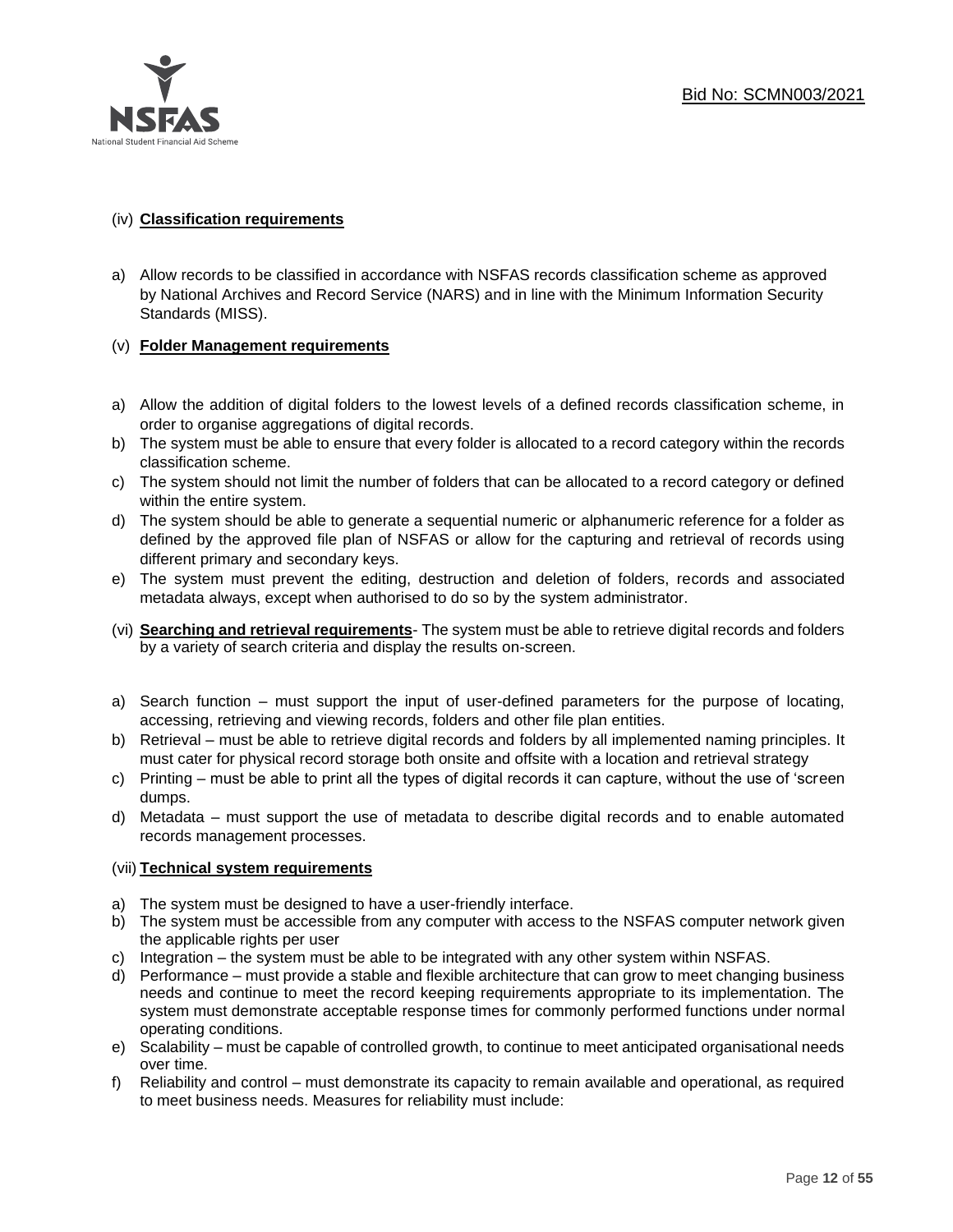

- g) Online security must be able to manage digital records which have been subjected to online security procedures.
- h) Users must use a user ID and Password to access the system. Password encryption must be done within MS SQL.
- i) Back-Up the system should allow back-up of all data to be done daily, after business hours
- (viii) **MIGRATION REQUIREMENTS-** In order to ensure that the data in the current service provider system is not lost and the ensure that the investment already made, the new service provider should be capable of ensuring that:
- (a) The data in the current service provider system is migrated and can be usable with all features in the new system.
- (b) The system can accept and use the data from other system(s) in commonly used formats
- (c) Conduct validation of migrated data.
- (d) At the end of the contract period, the data stored should be transferable to and usable by any other system
- (ix) **REPORT EXTRACTION-** The service provider should provide reports which includes, but not limited to:
- (a) File composition
- (b) Locations
- (c) System activity
- (d) Archive reports
- (e) Destruction registers

The system should be able to provide an automated workflow to support a file request and return inter-filing (file update) and random location functionality and document scanning facility.

### **3.2 PHYSICAL RECORDS MANAGEMENT**

- (a) There are currently at least 30 000 boxes in the off-site service provider storage (Western Cape- Cape Town) that will require to be moved to the new service provider off-site location. This must occur within 60 days of appointment.
- (b) The service provider will be required to develop a record tracking and retrieval system for all on-site physical records.
- (c) The service provider should make provision for the supply of boxes, pockets, files, barcodes and all stationery items required for the filing process to be completed.
- (d) Storage and retrieval of documents from off-site storage within 24 hours
- (e) Collections from NSFAS to be undertaken within 24 hours.
- (f) Complete synchronisation should be maintained via the system between on-site and offsite records in terms of location
- (g) File labelling software for alphabetical tabs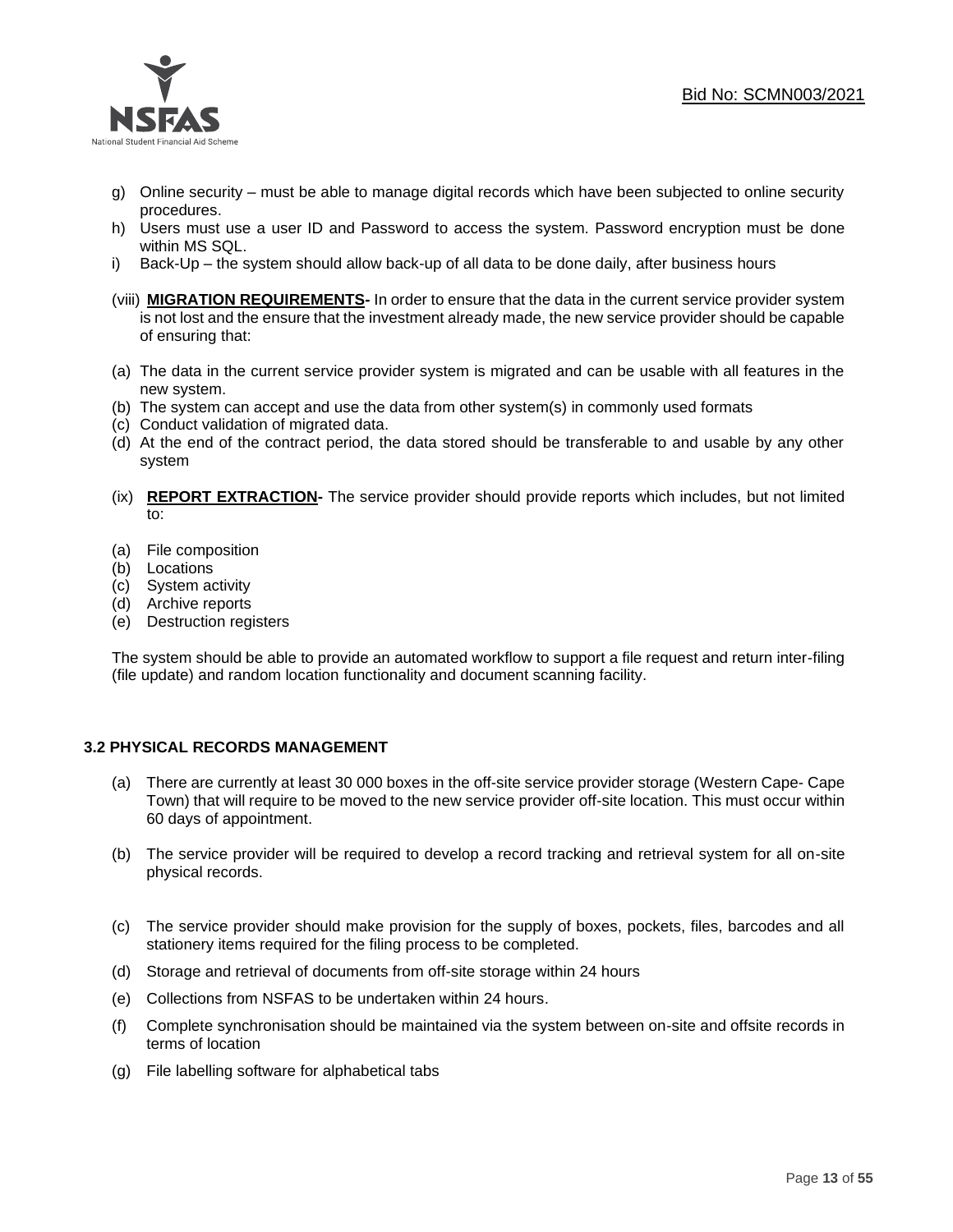### **3.3 CONSULTANCY SERVICES AND LABOUR**

### **Document collection and Scanning**

- (a) Provide human resource who will collect, sort, scan, index and upload records. This may include the collection of TVET Colleges and Universities nation-wide as well as instances where NSFAS allows for manual application forms to be submitted, etc.
- (b) The above should also include reconciliations of physical documents received to those scanned and indexed.
- (c) Data capturing this includes the capturing of manual application forms and any other manual forms that NSFAS requires capturing.
- (d) Student record management associated with supporting documentation this may include the organisation, management and assistance with the identification, gathering and collection of any missing documents.
- (e) Administrative documentation this may include the organisation, management and assistance with the identification, gathering and collection of any missing documents.
- (b) Scanning and data capturing facilities should be available at an off-site location.

### **3.4 REQUIRED DELIVERABLES**

- (a) Migration of physical and electronic records from the current service provider off-site location
- (b) Set-up on-site filing facility.
- (c) Provide a workflow to demonstrate a file request and return inter-filing (file update) and random location functionality and document scanning facility.
- (d) Fully Implemented Electronic Records Management System to be completed within sixty (60) working days from date of appointment including physical records storage and retrieval.
- (e) The service provider should make provision for the supply of boxes, pockets, files, barcodes and all stationery items required for the filing process to be completed.
- (f) Scanning of records to be completed within three (3) months from appointment
- (g) Provision of hosting services for the electronic storage of records to be completed within thirty (30) working days from the date of appointment
- (h) Support and Maintenance on-going from the date of appointment until termination of the contract.
- (i) Training of staff within 14 days after the deployment and seven (7) days after the major changes on the system and the processes.
- (j) File labelling software for alphabetical tabs
- (k) Consultancy services and labour requirements as set out in paragraph 3.3.

### **3.5 SKILLS AND EXPERIENCE OF THE BIDDING COMPANY AND THE TEAM MEMBERS PROPOSED FOR THE ASSIGNMENT**

**The bidder should demonstrate the following skills and experience:**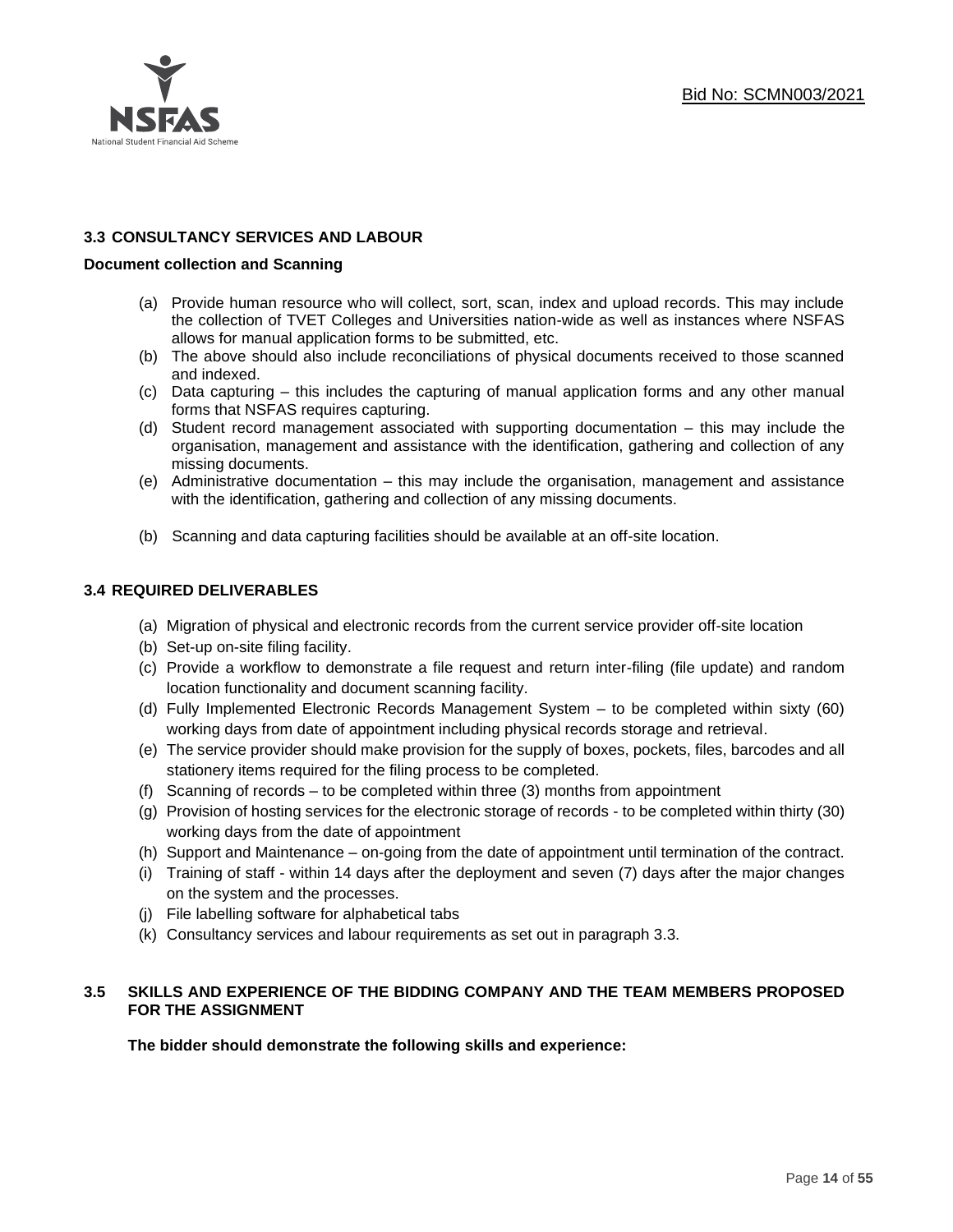

• A minimum of three (3) assignments where the bidder has successfully implemented an electronic records management system. A minimum of three (3) signed reference letters on the letterhead of previous clients and must be relevant to this tender. The reference letters will be used as proof of experience.

### **The team should demonstrate the experience and skills in the following:**

• The project manager/team leader to demonstrate a minimum of five (5) years of experience within the field of electronic records management.

### **3.6 TIMEFRAMES FOR DELIVERY OF THE WORK**

• The assignment will be from 1 June 2021 to 31 May 2024.

### **3.7 SUBMISSION REQUIREMENTS**

The proposal of the bidder is required to consist of, and demonstrate, the following:

- Understanding and experience in the scope of work.
- Methodology as to how the scope of work will be executed.
- Project plan, including a data migration plan, as to when various activities will be scheduled and when the deliverables will be submitted.
- Team structure, roles and responsibilities.
- Experience of the bidder and team related to the skills required and in similar projects successfully undertaken.
- Signed reference letters on an official letterhead from three (3) contactable references demonstrating skills and expertise to undertake the contract.
- Description of storage capacity (physical and electronic)

### **3.8 INTELLECTUAL PROPERTY**

.

The service provider will be contracting with NSFAS. All products and data of this project, in whatever format raw or analysed, will be the confidential information for utilization by NSFAS. All information and documents, received from NSFAS or stakeholders, is to be kept confidential and may not be used or distributed in any format without the written approval of NSFAS. To this end, the service provider will be required to sign a non-disclosure agreement with NSFAS upon appointment.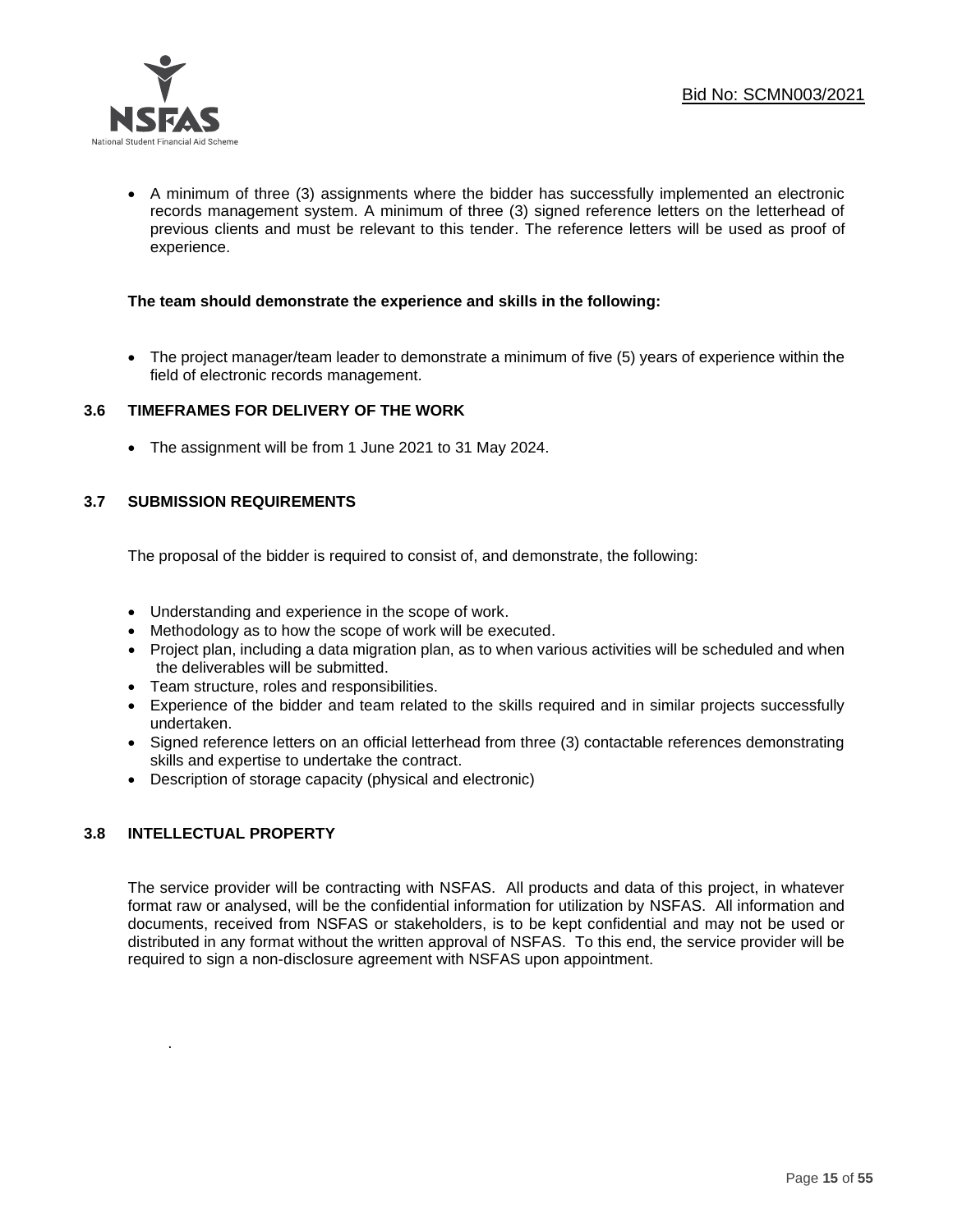### **4. Evaluation criteria**

### Technical evaluation criteria element:

| <b>Element</b>           | Weight |
|--------------------------|--------|
| Resource experience      | 15%    |
| Company experience       | 15%    |
| Previous assignments     | 15%    |
| Reference letters        | 15%    |
| Methodology and approach | 25%    |
| Transformation           | 15%    |
| <b>TOTAL</b>             | 100%   |

### Criteria and Weighting:

*Bidders need to score a minimum of 70% for functionality. Bidders who score less than 70% minimum for functionality will not be considered further for price and BBBEE. Bids will be evaluated in accordance with the following technical criteria:*

| <b>Resource experience</b>                                                                                                                                                                      | Points available- max 15                                                                                                                                                                            | <b>Bidder scoring</b> |
|-------------------------------------------------------------------------------------------------------------------------------------------------------------------------------------------------|-----------------------------------------------------------------------------------------------------------------------------------------------------------------------------------------------------|-----------------------|
| The lead team member/Project manager to<br>demonstrate a minimum of five (5) years'<br>experience within the field of electronic records<br>management. A comprehensive CV must be<br>attached. | The lead team member has six (6) years<br>or more experience undertaken within the<br>field of records management= 15 points                                                                        |                       |
|                                                                                                                                                                                                 | The lead team member has five (5) years'<br>experience undertaken within the field of<br>records management= 10 points                                                                              |                       |
|                                                                                                                                                                                                 | The lead team member does not have a<br>minimum of five (5) years' experience<br>within the field of records management/<br>CVs of lead team member/Project<br>manager not attached $=$<br>0 points |                       |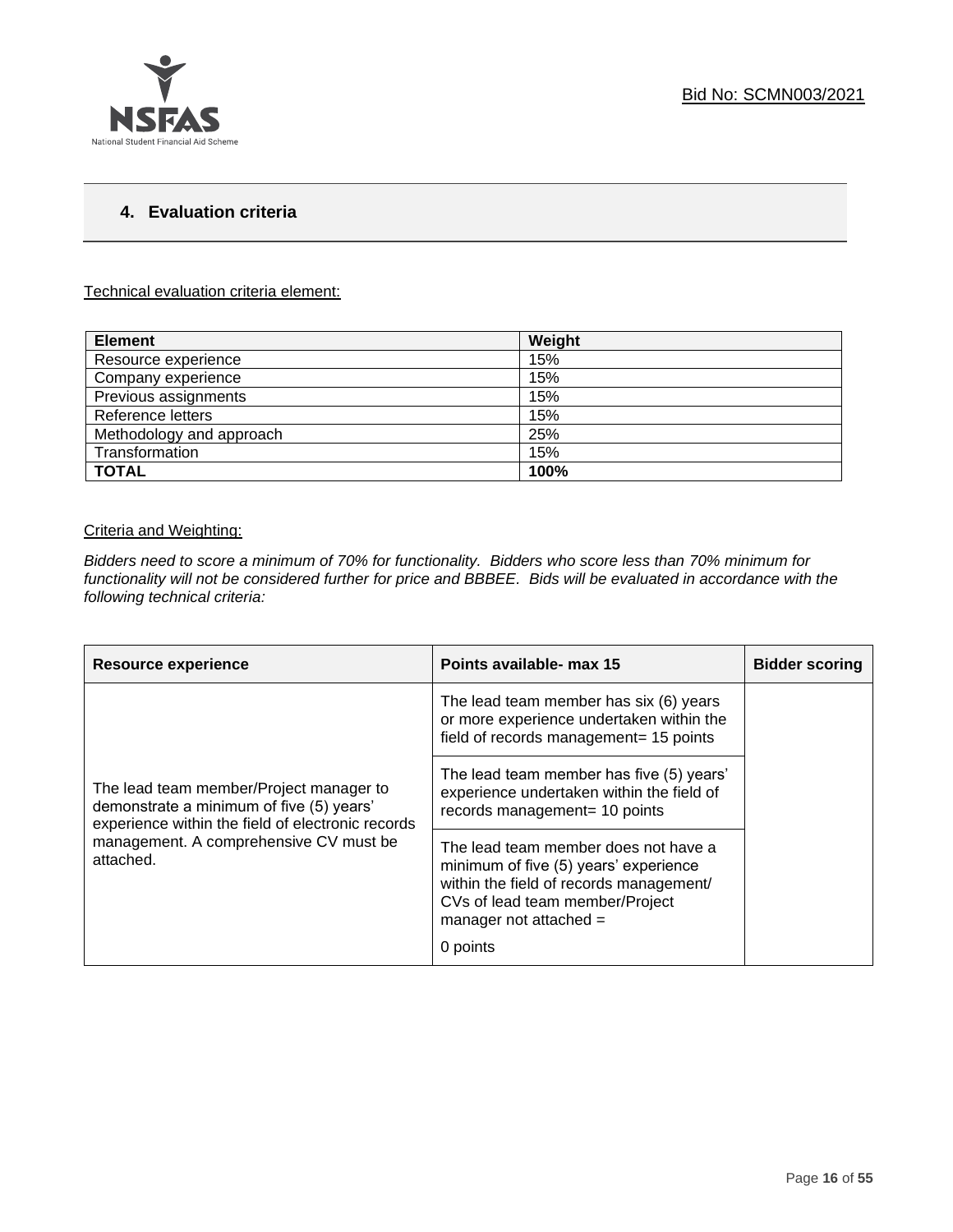

| <b>Company experience</b>                                                                                        | Points available- max 15                     | <b>Bidder scoring</b> |
|------------------------------------------------------------------------------------------------------------------|----------------------------------------------|-----------------------|
|                                                                                                                  | More than 5 years' experience =<br>15 points |                       |
| The bidder must have a minimum of five (5)<br>years of experience in delivering document<br>management services. | 5 years' experience=<br>10 points            |                       |
|                                                                                                                  | Less than 5 years' experience=<br>0 points   |                       |

| <b>Previous assignments</b>                                                                                                                                                                         | Points available- max 15                                                                                                                                 | <b>Bidder scoring</b> |
|-----------------------------------------------------------------------------------------------------------------------------------------------------------------------------------------------------|----------------------------------------------------------------------------------------------------------------------------------------------------------|-----------------------|
| The bidder must demonstrate/provide evidence<br>a minimum of three (3) assignments in the<br>implementation of a electronic records<br>management system.<br>This must be included in the proposal. | More than three (3) assignments<br>$completed =$<br>15 points<br>3 assignments completed=<br>10 points<br>Less than 3 assignments completed=<br>0 points |                       |

| <b>Reference letters</b>                                                                                                                                         | Points available- max 15                       | <b>Bidder scoring</b> |
|------------------------------------------------------------------------------------------------------------------------------------------------------------------|------------------------------------------------|-----------------------|
|                                                                                                                                                                  | More than 3 reference letters $=$<br>15 points |                       |
| The bidder must provide a minimum of three (3)<br>references on the letterhead of that company<br>which provides an indication of similar services<br>delivered. | 3 reference letters $=$<br>10 points           |                       |
|                                                                                                                                                                  | Less than 3 reference letters=<br>0 points     |                       |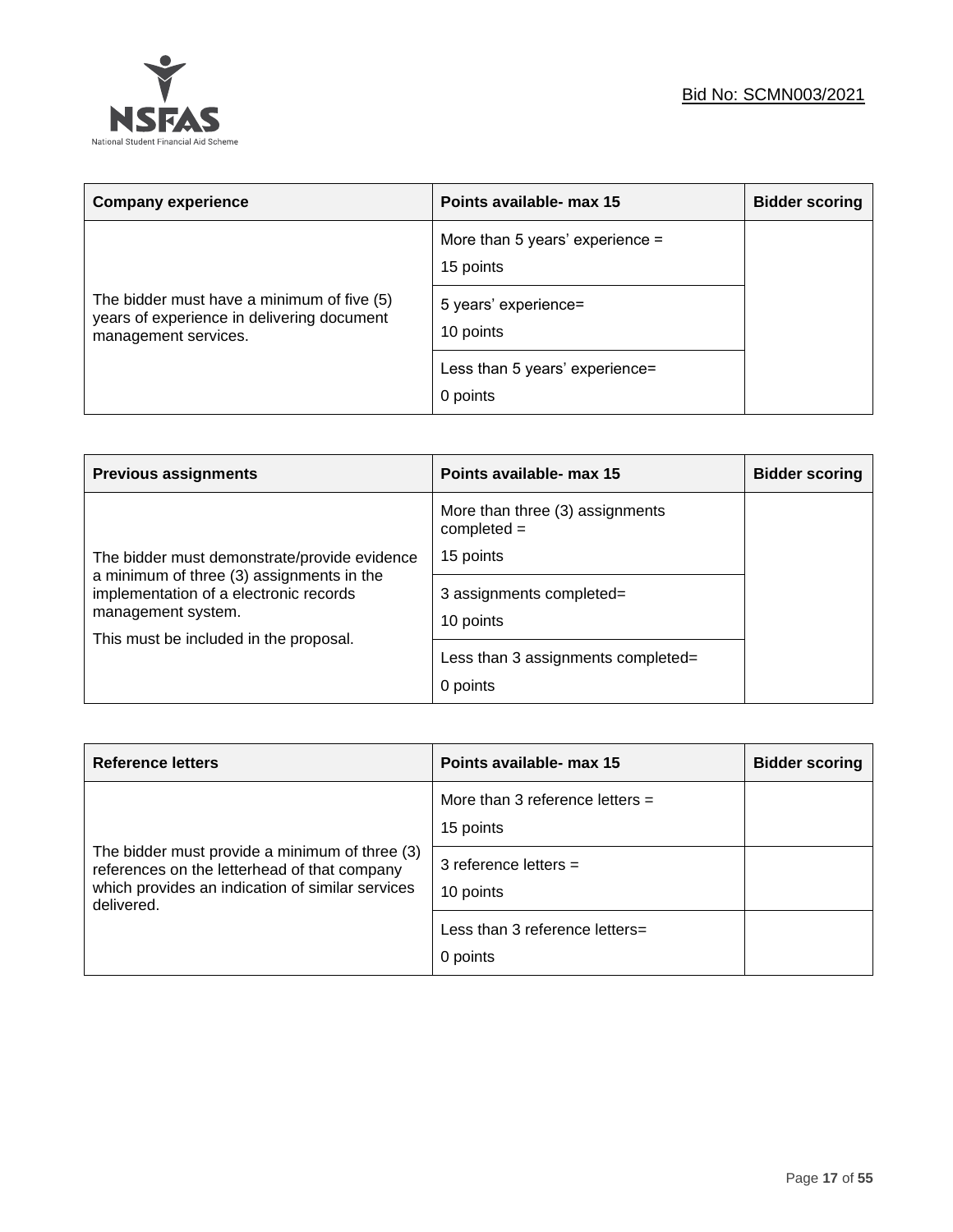### Bid No: SCMN003/2021



| Methodology and approach                                                 | Points available- max 25                                                                                                   | <b>Bidder scoring</b> |
|--------------------------------------------------------------------------|----------------------------------------------------------------------------------------------------------------------------|-----------------------|
| The bidder to provide a detailed project                                 | Methodology and approach that includes<br>the full scope of work, required<br>timeframes and deliverables $=$<br>25 points |                       |
| approach and methodology as to how the scope<br>of work will be executed | Methodology and approach provided<br>includes limited scope of work,<br>timeframes and deliverables $=$<br>15 points       |                       |
|                                                                          | No methodology included/methodology<br>that does not relate to the scope of work=<br>0 points                              |                       |

| <b>Transformation</b>                                                                                                                     | Points available- max 15                  | <b>Bidder scoring</b> |
|-------------------------------------------------------------------------------------------------------------------------------------------|-------------------------------------------|-----------------------|
| The bidder must meet the following<br>transformation criteria:                                                                            | All three (3) criteria met =<br>15 points |                       |
| 30% or more woman owned<br>Sub-contract a minimum of 15% of the                                                                           | Two $(2)$ criteria met = 10 poiints       |                       |
| contract to an EME or QSE whom is at<br>least 51% black owned<br>20% or more staff are women from<br>previously disadvantaged communities | One (1) criteria met = 5 points           |                       |

### **5. Contract Period**

This contract period is for 36 months

### **6. Pricing Schedule**

Please consider the inevitable Consumer Price Index (CPI) increases year-on-year on the pricing upon the duration of the contract period being in excess of a 12-month period. Please do not quote disbursements separately as it needs to be included in the total cost.

The below pricing template must be completed by the bidder, as it will be used for price evaluation purposes, based on the simulated volumes therein. The pricing covers the significant areas of the scope of work, and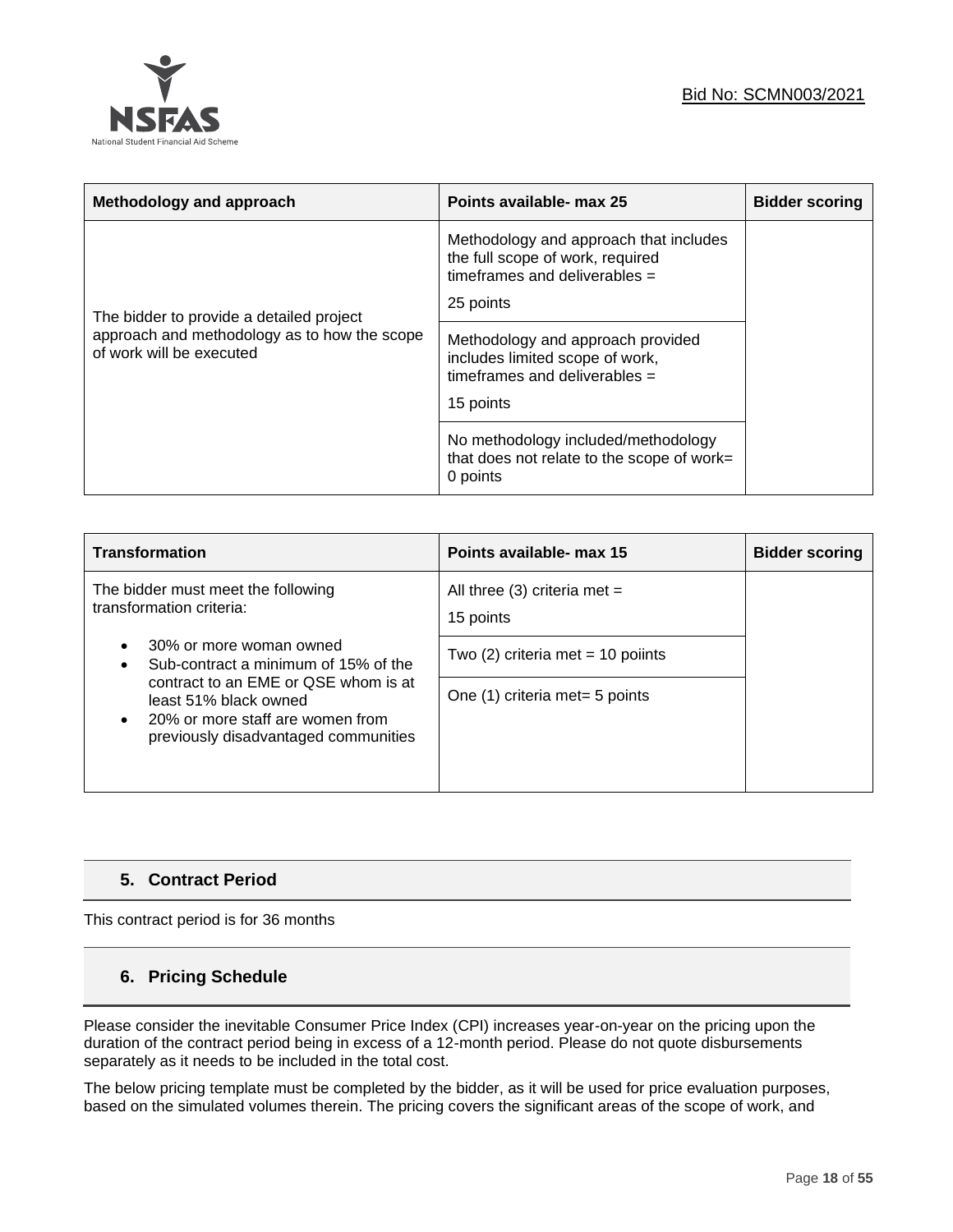

upon appointment NSFAS will issue purchase orders to the successful service provider based on the actual quantity required and service requirements, which may include other related and similar services.

| No.                | <b>Simulated</b><br>Quantity               | <b>Description</b>                                           | <b>Total price (VAT included)</b> |  |
|--------------------|--------------------------------------------|--------------------------------------------------------------|-----------------------------------|--|
|                    | <b>Variable costs</b>                      |                                                              |                                   |  |
| $\mathbf{1}$ .     | 1,000                                      | Document collection (per box)                                |                                   |  |
| 2.                 | 1,000                                      | Scanning and upload of documents (per box)                   |                                   |  |
| 3.                 | 1,000                                      | Document storage (per box)                                   |                                   |  |
| 4.                 | 1,000                                      | Document retrieval (per box)                                 |                                   |  |
| 5.                 | 1,000                                      | Document back-up services (per box)                          |                                   |  |
| 6                  | 1,000                                      | Document capturing and imaging (per box)                     |                                   |  |
| 7.5                | 60                                         | Software licenses (all required licensing for 60             |                                   |  |
|                    |                                            | users)                                                       |                                   |  |
| <b>Fixed costs</b> |                                            |                                                              |                                   |  |
| 8.                 |                                            | Hosting services for electronic records                      |                                   |  |
| 9.                 |                                            | Support and maintenance                                      |                                   |  |
| 10.                |                                            | Training cost                                                |                                   |  |
| 11.                |                                            | Migration of approximately 60,000 boxes from                 |                                   |  |
|                    |                                            | current service provider                                     |                                   |  |
| 12.                |                                            | Migration of electronic data from current service            |                                   |  |
|                    |                                            | provider                                                     |                                   |  |
| 13.                |                                            | (including installation, set<br>Software<br><b>up</b><br>and |                                   |  |
|                    |                                            | configuration)                                               |                                   |  |
| 14.                |                                            | Hardware (handheld scanners/document scanners)               |                                   |  |
| 15.                |                                            | Project management fee                                       |                                   |  |
|                    | <b>Total simulated cost (VAT included)</b> |                                                              |                                   |  |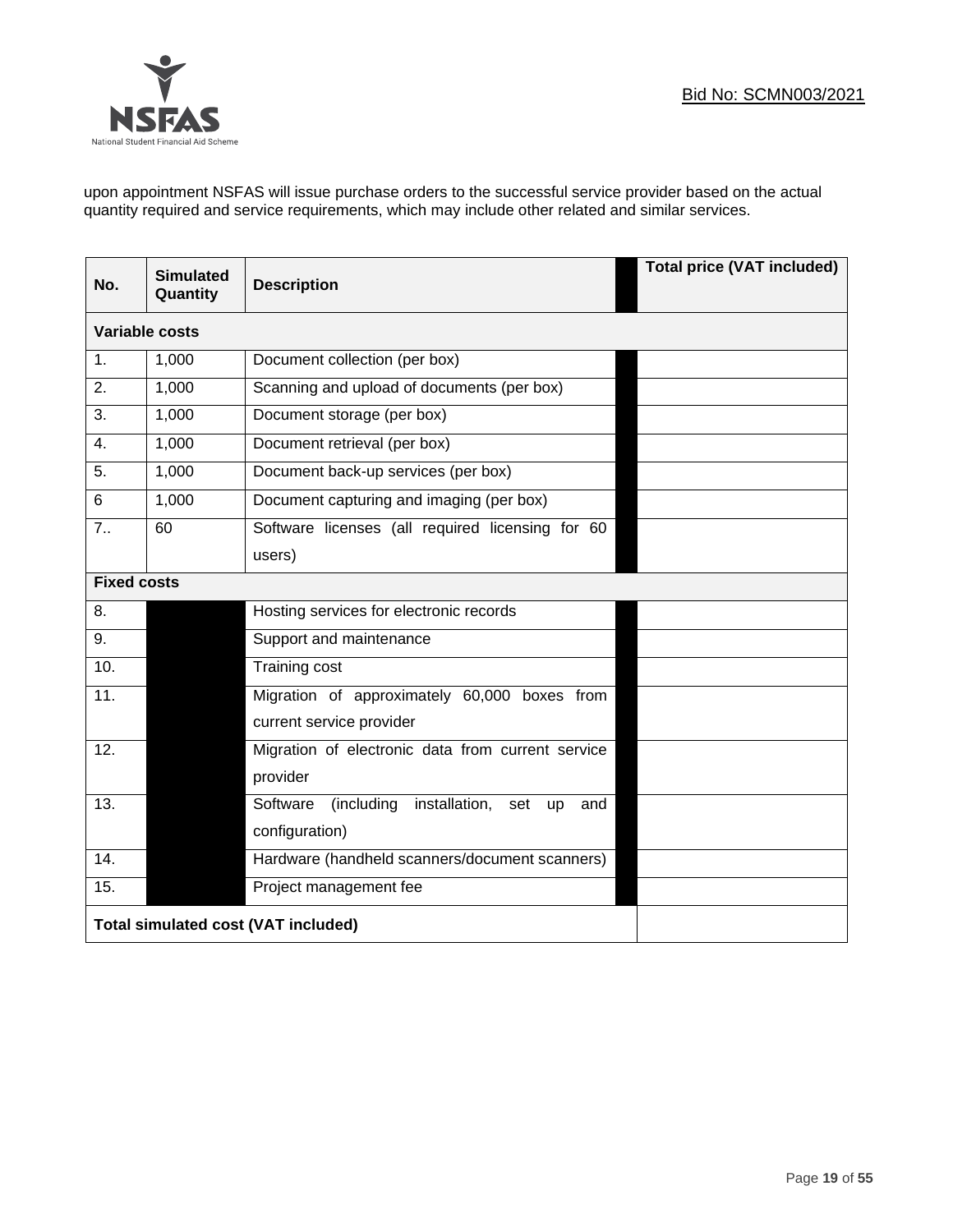

### **7. Preference Point System**

All proposals that will achieve the minimum qualifying score (acceptable tenders) will be evaluated further in terms of the preference point system as follows: A maximum of 80 points is allocated for price on the following basis:

**80/20**

$$
Ps = 80 \left( 1 - \frac{Pt - P \min}{P \min} \right)
$$

Where

Ps = Points scored for comparative price of proposal under consideration

Pt = Comparative price of bid under consideration

Pmin = Comparative price of lowest acceptable proposal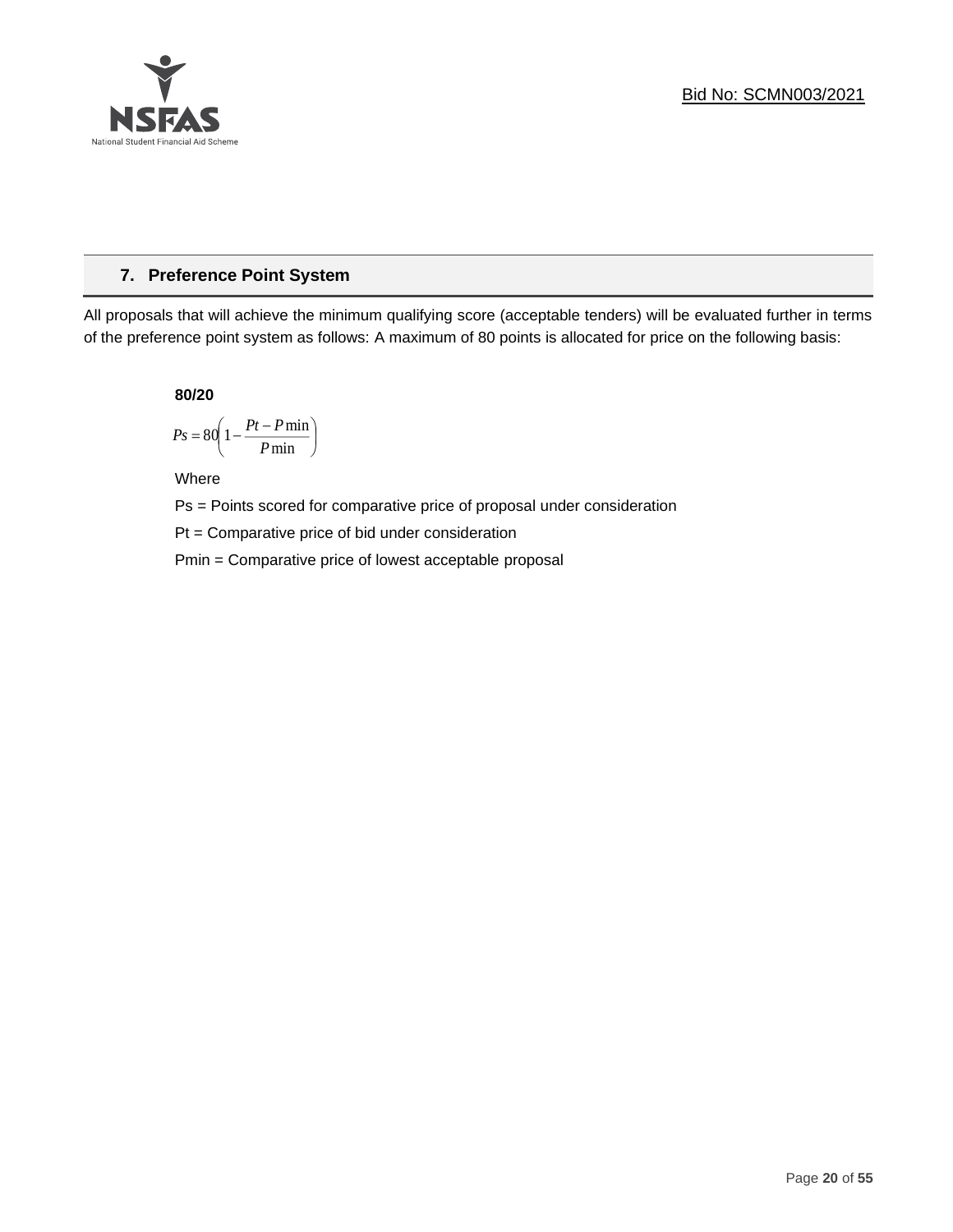

**SBD4**

### **1. Declaration of Interest**

This declaration will be used by institutions to ensure that when goods and services are being procured, all reasonable steps are taken to combat the abuse of the supply chain management system.

The bid of any bidder may be disregarded if that bidder, or any of its directors have:

- A. abused the NSFAS's supply chain management system;
- B. committed fraud or any other improper conduct in relation to such system; or
- C. failed to perform on any previous contract.

**In order to give effect to the above, the following questionnaire must be completed and submitted with the bid**.

| The following particulars must be furnished: |                                                                                          |  |  |
|----------------------------------------------|------------------------------------------------------------------------------------------|--|--|
| 2.1                                          | Full Name of bidder or his or her representative:                                        |  |  |
|                                              |                                                                                          |  |  |
| 2.2                                          | <b>Identity Number:</b>                                                                  |  |  |
|                                              |                                                                                          |  |  |
| 2.3                                          | Position occupied in the Company (director, trustee, shareholder <sup>2</sup> , member): |  |  |
|                                              |                                                                                          |  |  |

| Registration number of the company, enterprise, close corporation, partnership agreement or trust:<br>2.4 |
|-----------------------------------------------------------------------------------------------------------|
|-----------------------------------------------------------------------------------------------------------|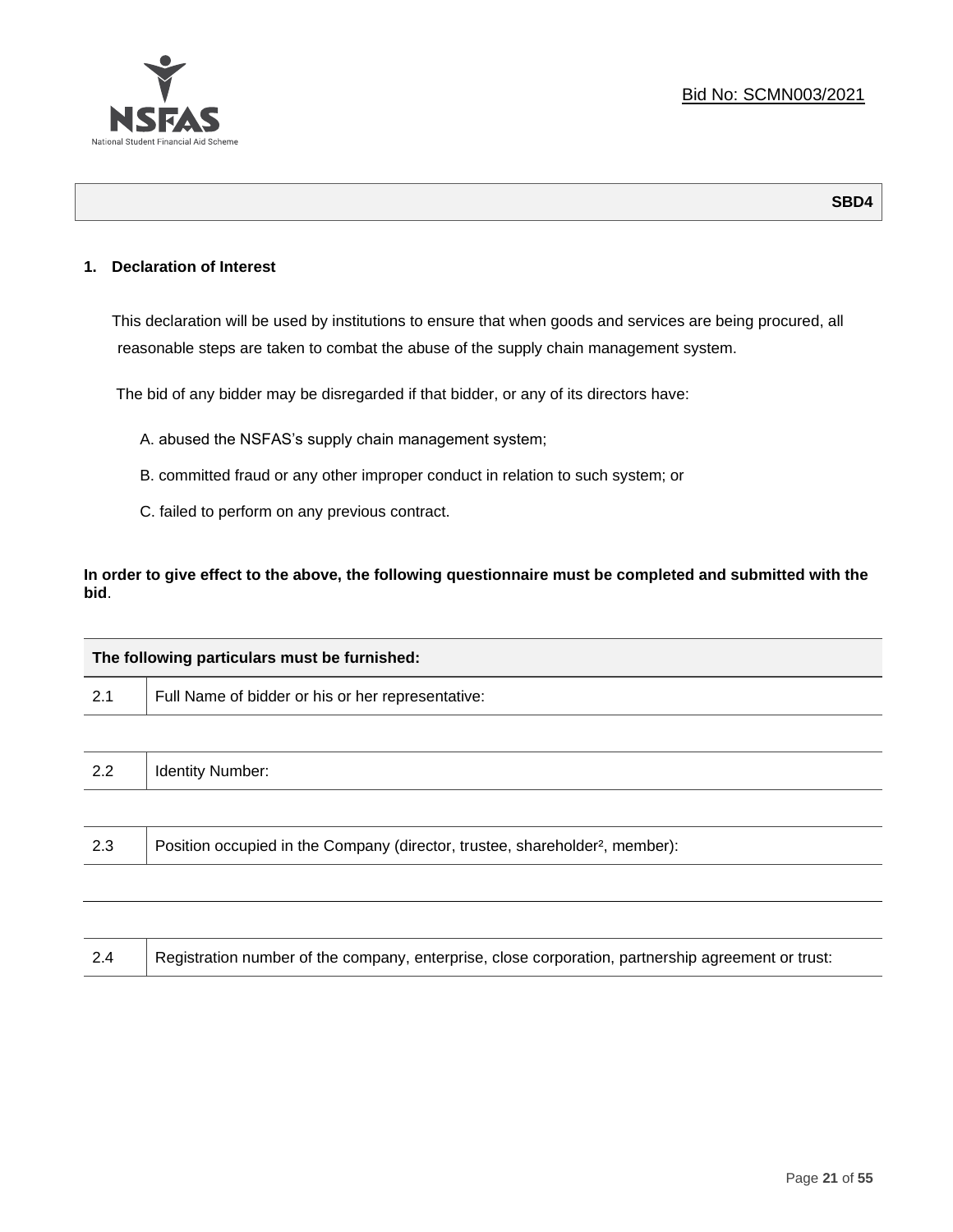

| 2.5 | Tax Reference Number: |
|-----|-----------------------|
|     |                       |

| 2.6 | VAT Registration Number: |
|-----|--------------------------|
|-----|--------------------------|

| 2.6.1  | The names of all directors / trustees / shareholders / members, their individual identity numbers, tax<br>reference numbers and, if applicable, employee / PESAL numbers must be indicated in paragraph 3<br>below. |     |  |  |
|--------|---------------------------------------------------------------------------------------------------------------------------------------------------------------------------------------------------------------------|-----|--|--|
| 2.7    | Are you or any person connected with the bidder presently employed by the state?                                                                                                                                    |     |  |  |
|        | Yes                                                                                                                                                                                                                 | No. |  |  |
| 2.7.2. | If yes, furnish the following particulars:                                                                                                                                                                          |     |  |  |
|        | Name of person / director / trustee / shareholder/ member:                                                                                                                                                          |     |  |  |

| Name of state institution at which you or the person connected to the bidder is employed: |
|-------------------------------------------------------------------------------------------|
|                                                                                           |

Position occupied in the state institution:

### "State" means

┱

- (a) Any national or provincial department, national or provincial public entity or constitutional institution within the meaning of the Public Finance Management Act, 1999 (Act No 1 of 1999);
- (b) Any municipality or municipal entity;
- (c) Provincial legislature;
- (d) National Assembly or the National Council of Provinces;
- (e) Parliament.

"Shareholder" means a person who owns shares in the company and is actively involved in the management of the enterprise or business and exercises control over the enterprise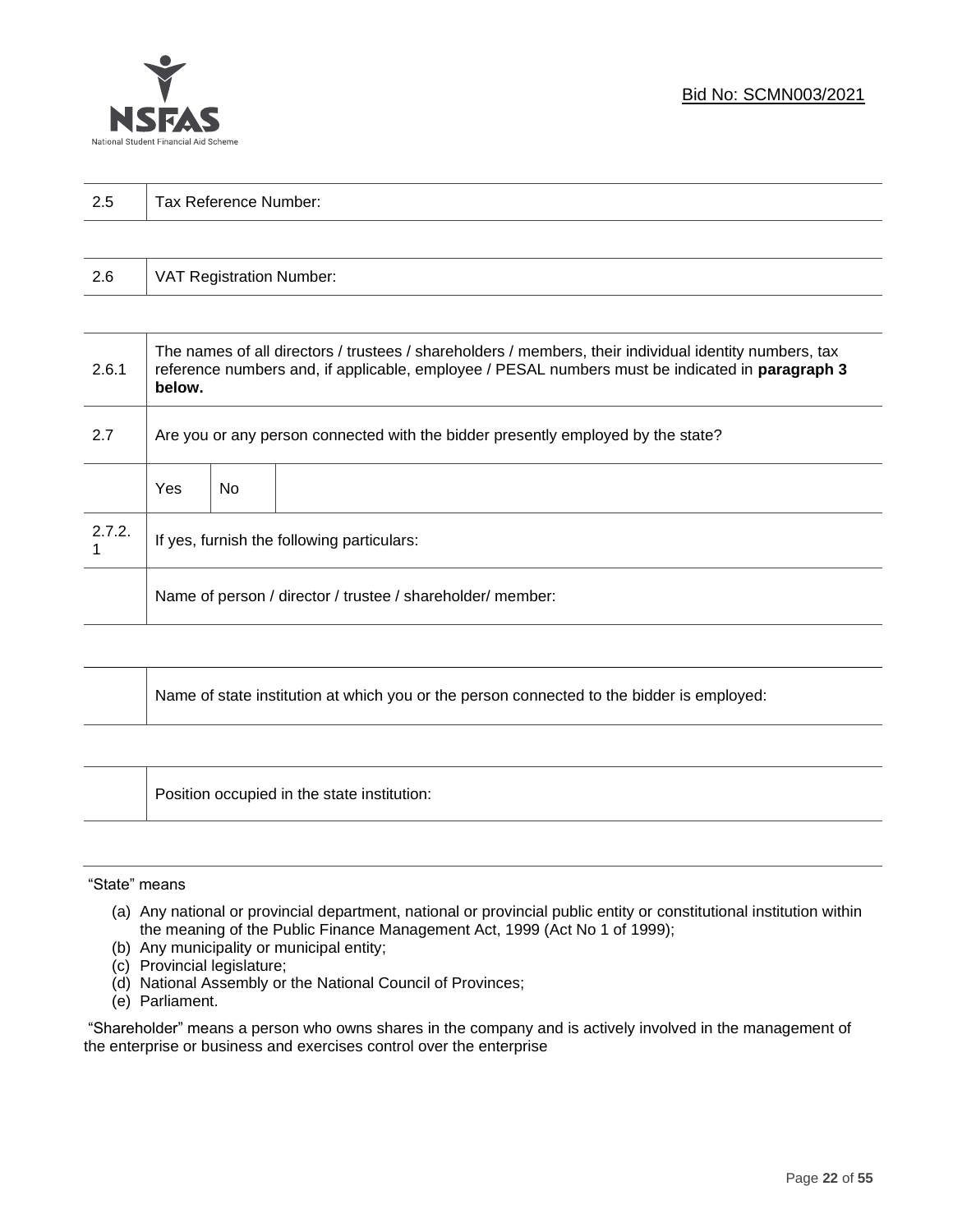

|             | Any other particulars:                                                                                                                                                                                                                           |    |                                                          |  |  |
|-------------|--------------------------------------------------------------------------------------------------------------------------------------------------------------------------------------------------------------------------------------------------|----|----------------------------------------------------------|--|--|
| 2.7.2       | If you are presently employed by the state, did you obtain the appropriate authority to undertake<br>remunerative work outside employment in the public sector?                                                                                  |    |                                                          |  |  |
|             | Yes                                                                                                                                                                                                                                              | No |                                                          |  |  |
|             | If yes, did you attach proof of such authority to the bid document?                                                                                                                                                                              |    |                                                          |  |  |
| 2.7.2.<br>1 | Note: Failure to submit proof of such authority, where applicable, may result in the disqualification of the<br>bid.                                                                                                                             |    |                                                          |  |  |
|             | Yes                                                                                                                                                                                                                                              | No |                                                          |  |  |
| 2.7.2.<br>2 |                                                                                                                                                                                                                                                  |    | If no, furnish reasons for non-submission of such proof: |  |  |
| 2.8         | Did you or your spouse, or any of the company's directors / trustees / shareholders / members or their<br>spouses conduct business with the state in the previous twelve months?                                                                 |    |                                                          |  |  |
|             | Yes                                                                                                                                                                                                                                              | No |                                                          |  |  |
| 2.8.1       | If so, furnish particulars:                                                                                                                                                                                                                      |    |                                                          |  |  |
| 2.9         | Do you, or any person connected with the bidder, have any relationship (family, friend, other) with a<br>person employed by the state and who may be involved with the evaluation and or adjudication of this<br>bid?                            |    |                                                          |  |  |
|             | Yes                                                                                                                                                                                                                                              | No |                                                          |  |  |
| 2.9.1       | If so, furnish particulars:                                                                                                                                                                                                                      |    |                                                          |  |  |
| 2.10        | Are you, or any person connected with the bidder, aware of any relationship (family, friend, other)<br>between any other bidder and any person employed by the state who may be involved with the<br>evaluation and or adjudication of this bid? |    |                                                          |  |  |
|             | Yes                                                                                                                                                                                                                                              | No |                                                          |  |  |
| 2.10.1      | If so, furnish particulars:                                                                                                                                                                                                                      |    |                                                          |  |  |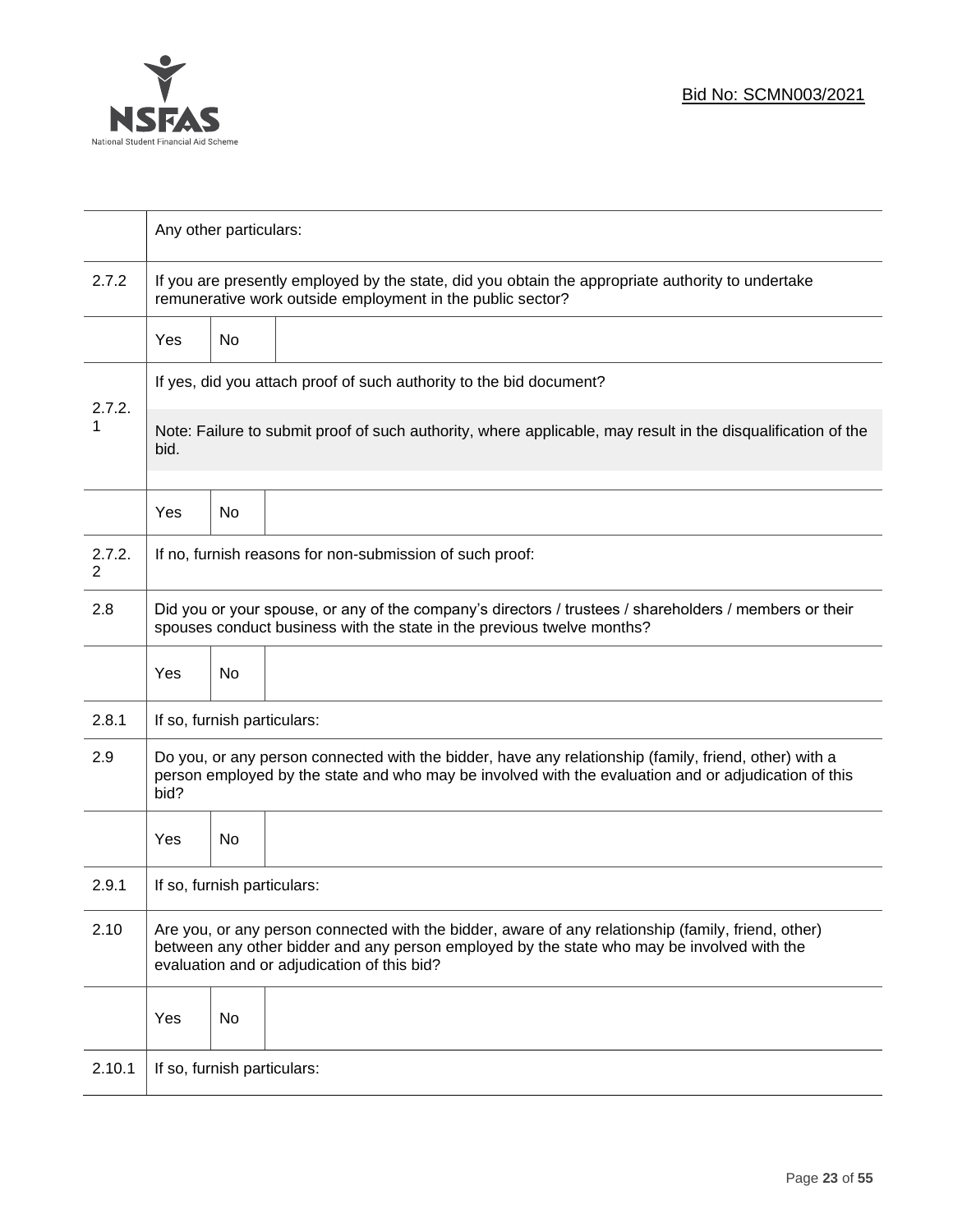

| 2.11   | Do you or any of the directors / trustees / shareholders / members of the company have any interest in<br>any other related companies whether or not they are bidding for this contract? |    |  |  |  |
|--------|------------------------------------------------------------------------------------------------------------------------------------------------------------------------------------------|----|--|--|--|
|        | Yes                                                                                                                                                                                      | No |  |  |  |
| 2.11.1 | If so, furnish particulars:                                                                                                                                                              |    |  |  |  |

### **Full details of directors / trustees / members / shareholders**.

| <b>Full Name</b> | <b>Identity Number</b> | Personal Income Tax<br>Reference Number | State Employee Number /<br>PERSEL Number |
|------------------|------------------------|-----------------------------------------|------------------------------------------|
|                  |                        |                                         |                                          |
|                  |                        |                                         |                                          |
|                  |                        |                                         |                                          |
|                  |                        |                                         |                                          |
|                  |                        |                                         |                                          |
|                  |                        |                                         |                                          |
|                  |                        |                                         |                                          |
|                  |                        |                                         |                                          |
|                  |                        |                                         |                                          |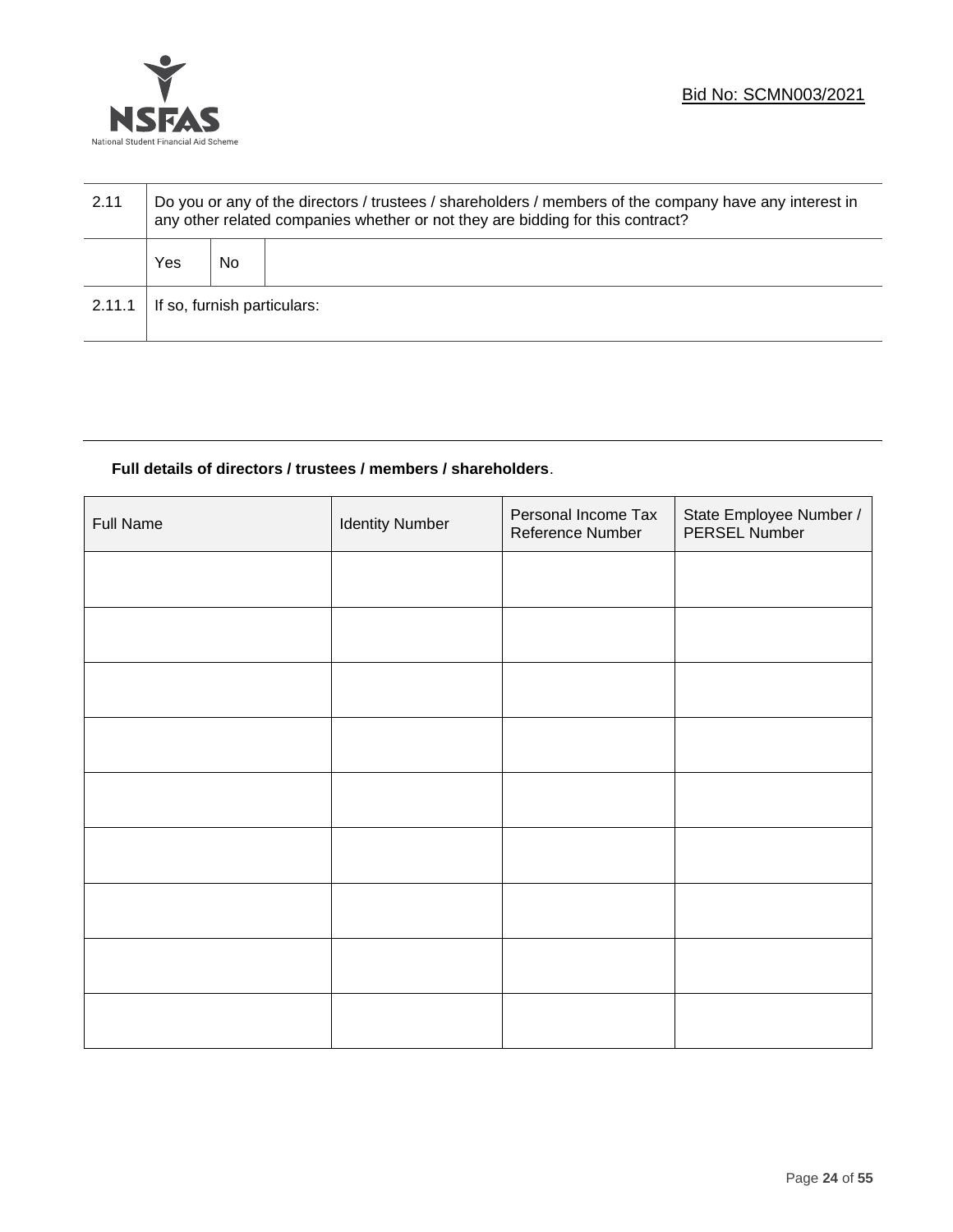

### **Declaration**

I, the undersigned (NAME)………………………………………………………………………

Certify that the information furnished in paragraphs 2 and 3 above is correct. I accept that the state may reject the bid or act against me should this declaration prove to be false.

| <b>Signature</b> | <b>Date</b>    |
|------------------|----------------|
|                  |                |
| <b>Position</b>  | Name of bidder |
|                  |                |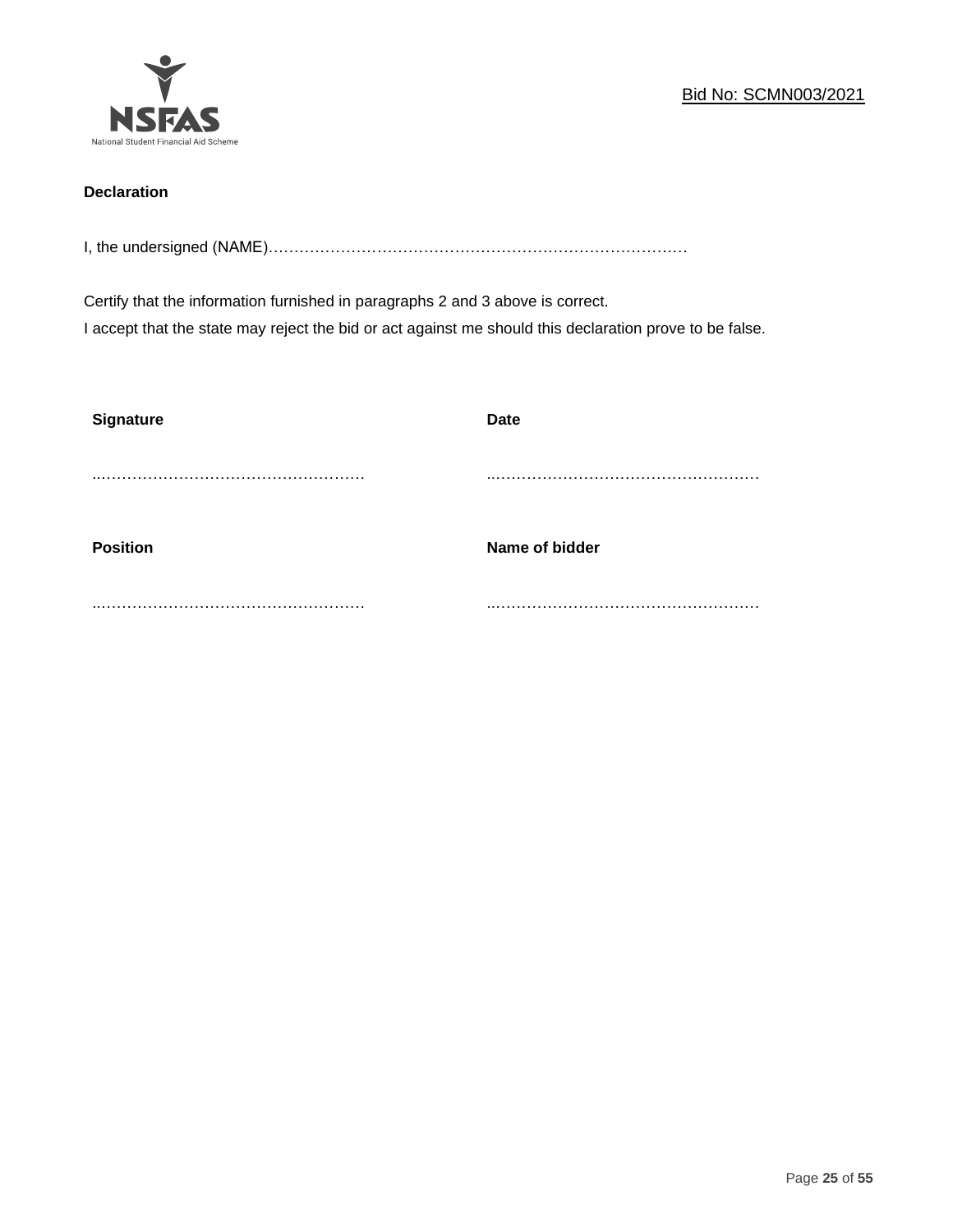

### **Declaration of bidder's past Supply Chain Management practices**

**SBD 8**

This declaration will be used by institutions to ensure that when goods and services are being procured, all reasonable steps are taken to combat the abuse of the supply chain management system.

The bid of any bidder may be disregarded if that bidder, or any of its directors have -

- (a) abused the institution's supply chain management system.
- (b) committed fraud or any other improper conduct in relation to such system; or
- (c) failed to perform on any previous contract.

In order to give effect to the above, **the following questionnaire must be completed and submitted with the bid.**

**The following particulars must be furnished:**

|      |                                                                                                                                                                                                                                                                                                                                                                                                                             |                             | Is the bidder or any of its directors listed on the National Treasury's Database of Restricted Suppliers as<br>companies or persons prohibited from doing business with the public sector?     |
|------|-----------------------------------------------------------------------------------------------------------------------------------------------------------------------------------------------------------------------------------------------------------------------------------------------------------------------------------------------------------------------------------------------------------------------------|-----------------------------|------------------------------------------------------------------------------------------------------------------------------------------------------------------------------------------------|
| 1.1. | (Companies or persons who are listed on this Database were informed in writing of this restriction by the<br>Accounting Officer/Authority of the institution that imposed the restriction after the audi alteram partem<br>rule was applied).                                                                                                                                                                               |                             |                                                                                                                                                                                                |
|      | The                                                                                                                                                                                                                                                                                                                                                                                                                         |                             | Database of Restricted Suppliers now resides on the National<br>Treasury's website<br>(http://www.treasury.gov.za) and can be accessed by clicking on its link at the bottom of the home page. |
|      | Yes                                                                                                                                                                                                                                                                                                                                                                                                                         | No.                         |                                                                                                                                                                                                |
| 1.2. |                                                                                                                                                                                                                                                                                                                                                                                                                             | If so, furnish particulars: |                                                                                                                                                                                                |
| 1.3. | Is the bidder or any of its directors listed on the Register for Tender Defaulters in terms of section 29 of<br>Prevention<br>Combating<br>Corrupt<br>Activities<br>(No<br>$12 \overline{ }$<br>and<br>of<br>of<br>2004)?<br>the<br>Act<br>Register for Tender Defaulters can be accessed on the National Treasury's website<br>The<br>(http://www.treasury.gov.za) by clicking on its link at the bottom of the home page. |                             |                                                                                                                                                                                                |
|      | Yes                                                                                                                                                                                                                                                                                                                                                                                                                         | No.                         |                                                                                                                                                                                                |
| 1.4. |                                                                                                                                                                                                                                                                                                                                                                                                                             | If so, furnish particulars: |                                                                                                                                                                                                |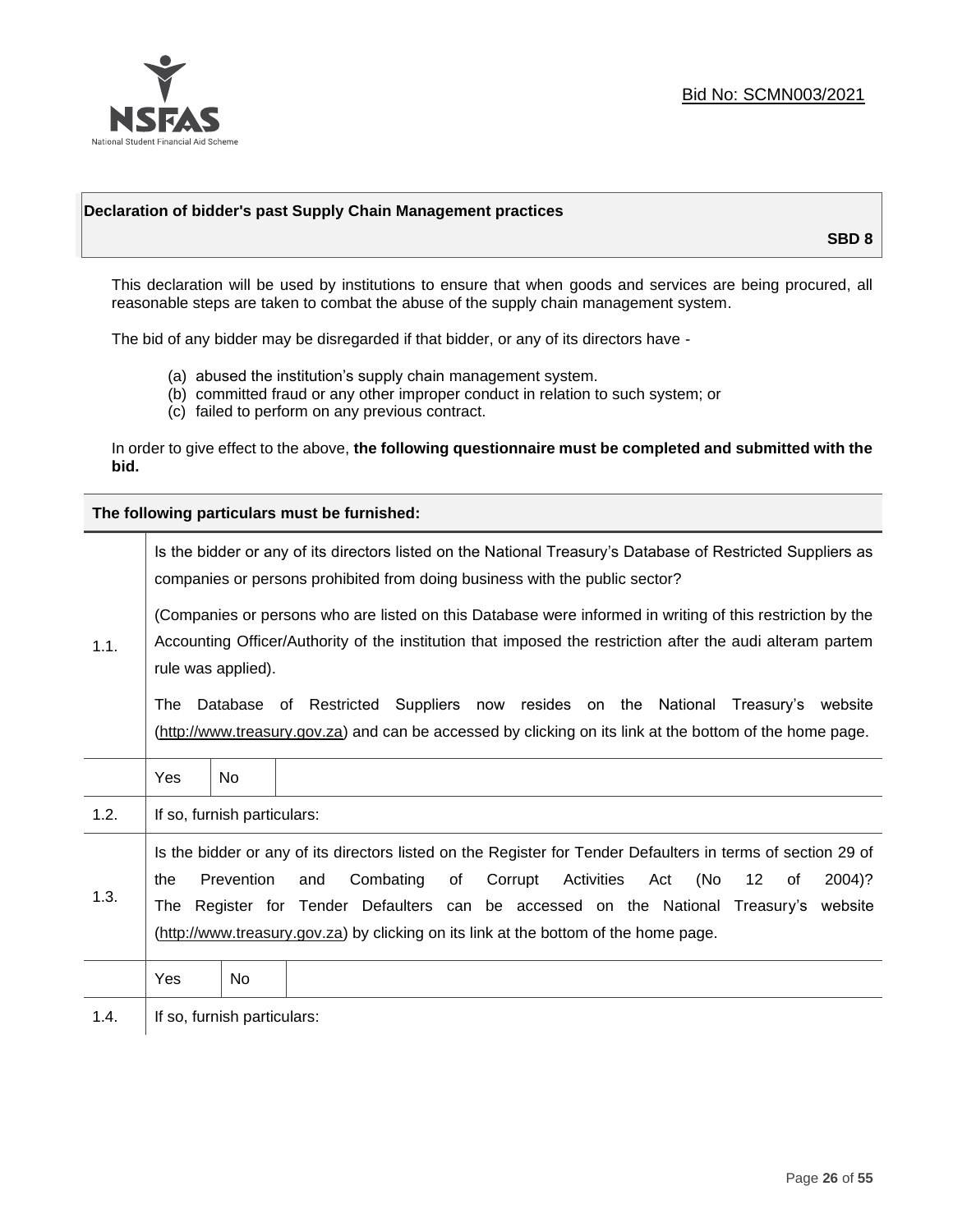

T

| 1.5. | Was the bidder or any of its directors convicted by a court of law (including a court outside of the<br>Republic of South Africa) for fraud or corruption during the past five years? |    |  |
|------|---------------------------------------------------------------------------------------------------------------------------------------------------------------------------------------|----|--|
|      | <b>Yes</b>                                                                                                                                                                            | No |  |
| 1.6. | If so, furnish particulars:                                                                                                                                                           |    |  |
| 1.7. | Was any contract between the bidder and any organ of state terminated during the past five years on<br>account of failure to perform on or comply with the contract?                  |    |  |
|      | <b>Yes</b>                                                                                                                                                                            | No |  |
| 1.8. | If so, furnish particulars:                                                                                                                                                           |    |  |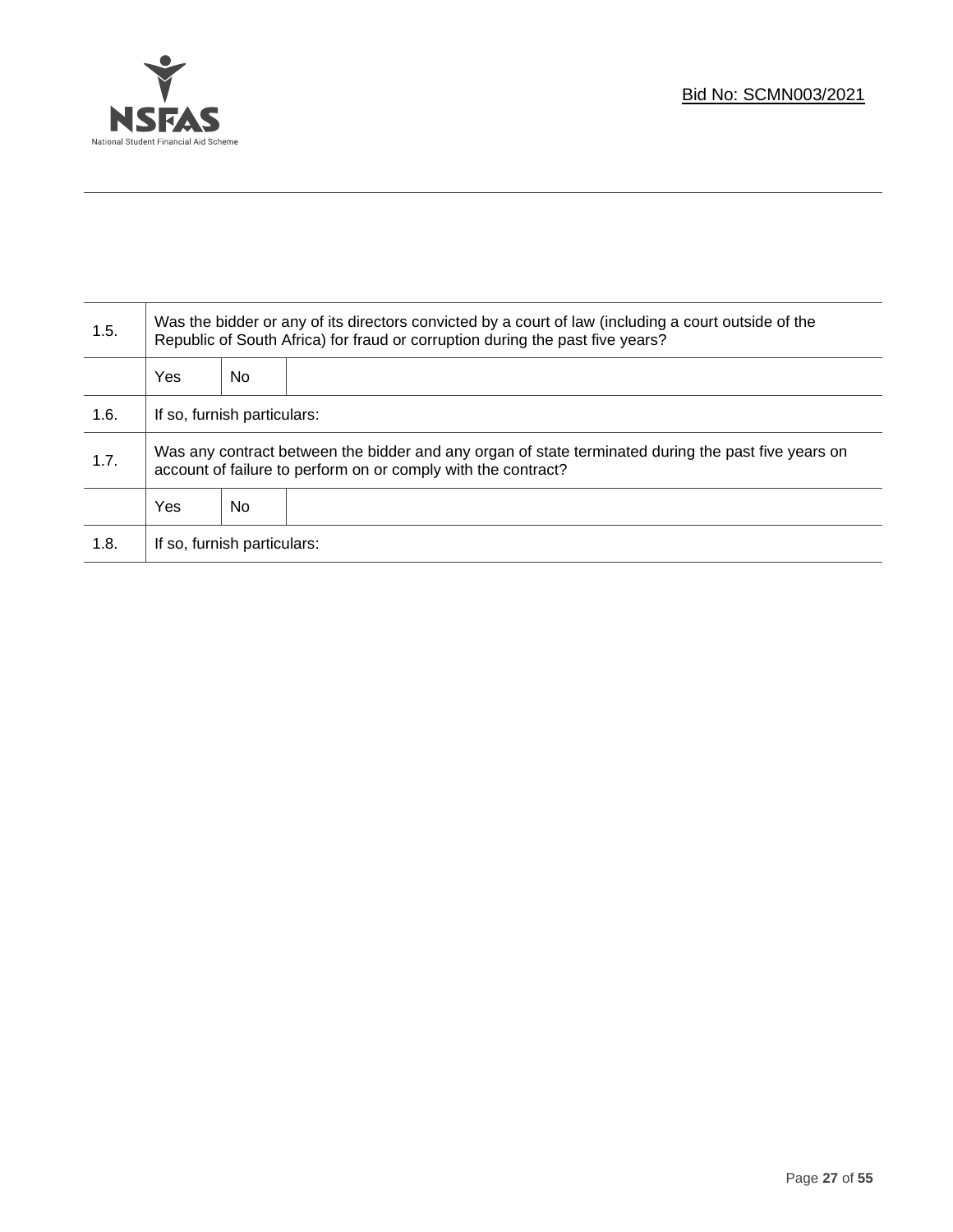

### **Declaration**

I, the undersigned (NAME)………………………………………………………………………

Certify that the information furnished on the declaration from is true and correct.

I accept that, in addition to cancellation of a contract, action may be taken against me should this declaration provide to be false.

| <b>Signature</b> | <b>Date</b>    |
|------------------|----------------|
|                  |                |
| <b>Position</b>  | Name of bidder |
|                  |                |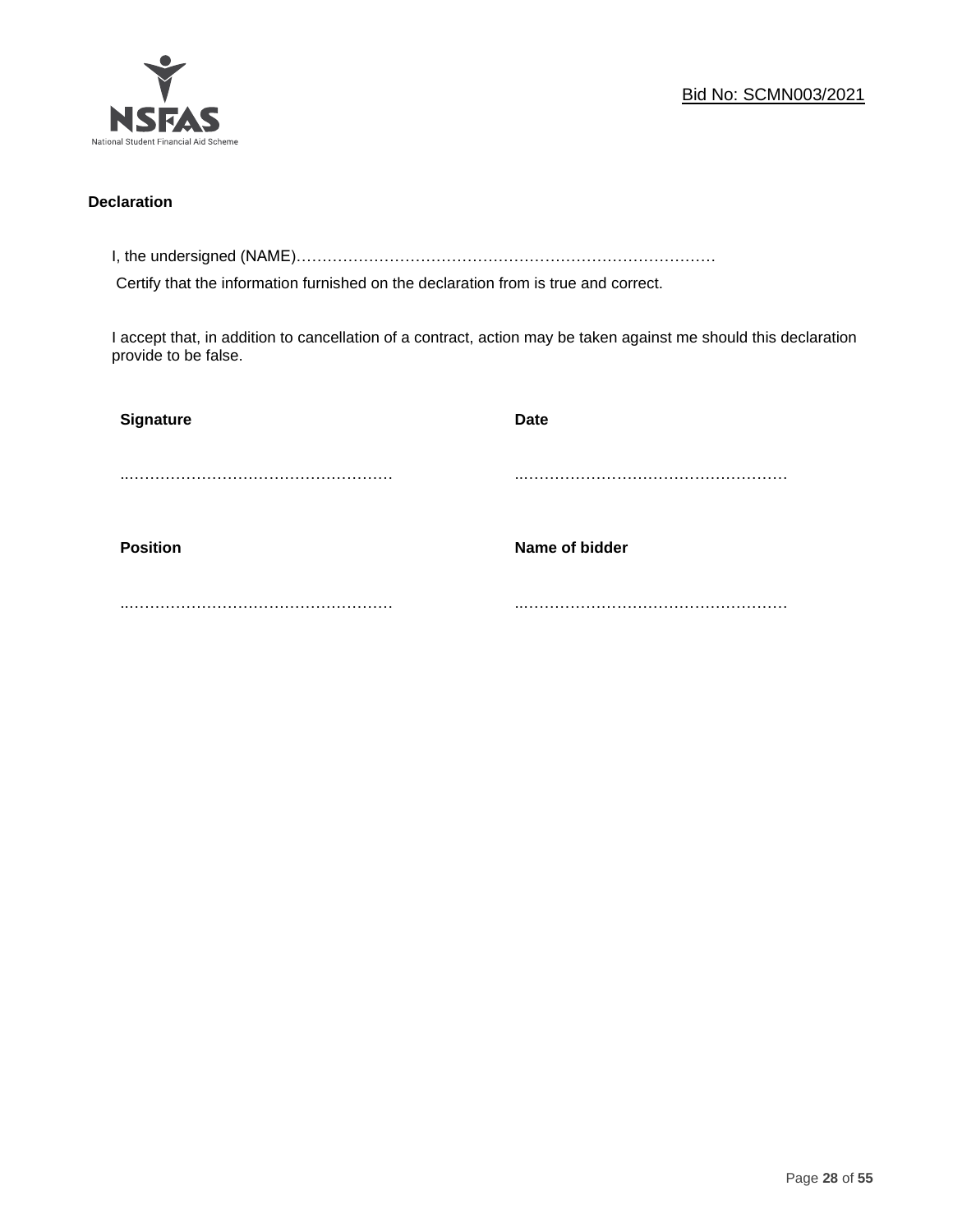

### **SBD 9**

### **CERTIFICATE OF INDEPENDENT BID DETERMINATION**

I, the undersigned, in submitting the accompanying bid in response to the invitation for the bid made by: NSFAS

(Name of Institution)

Do hereby make the following statements that I certify to be true and complete in every respect:

| I certify, on behalf of: |  |
|--------------------------|--|
| (Name of Bidder)         |  |

- 1. I have read, and I understand the contents of this Certificate.
- 6.1.I understand that the accompanying bid will be disqualified if this Certificate is found not to be true and complete in every respect.
- 6.2.I am authorized by the bidder to sign this Certificate, and to submit the accompanying bid, on behalf of the bidder.
- 6.3.Each person whose signature appears on the accompanying bid has been authorized by the bidder to determine the terms of, and to sign the bid, on behalf of the bidder.
- 6.4.For the purposes of this Certificate and the accompanying bid, I understand that the word "competitor" shall include any individual or organization, other than the bidder, whether or not affiliated with the bidder, who:
	- 6.4.1.1.1. has been requested to submit a bid in response to this bid invitation.
	- 6.4.1.1.2. could potentially submit a bid in response to this bid invitation, based on their qualifications,
	- 6.4.1.1.3. Abilities or experience.
- 6.10. Provides the same goods and services as the bidder and/or is in the same line of business as the bidder.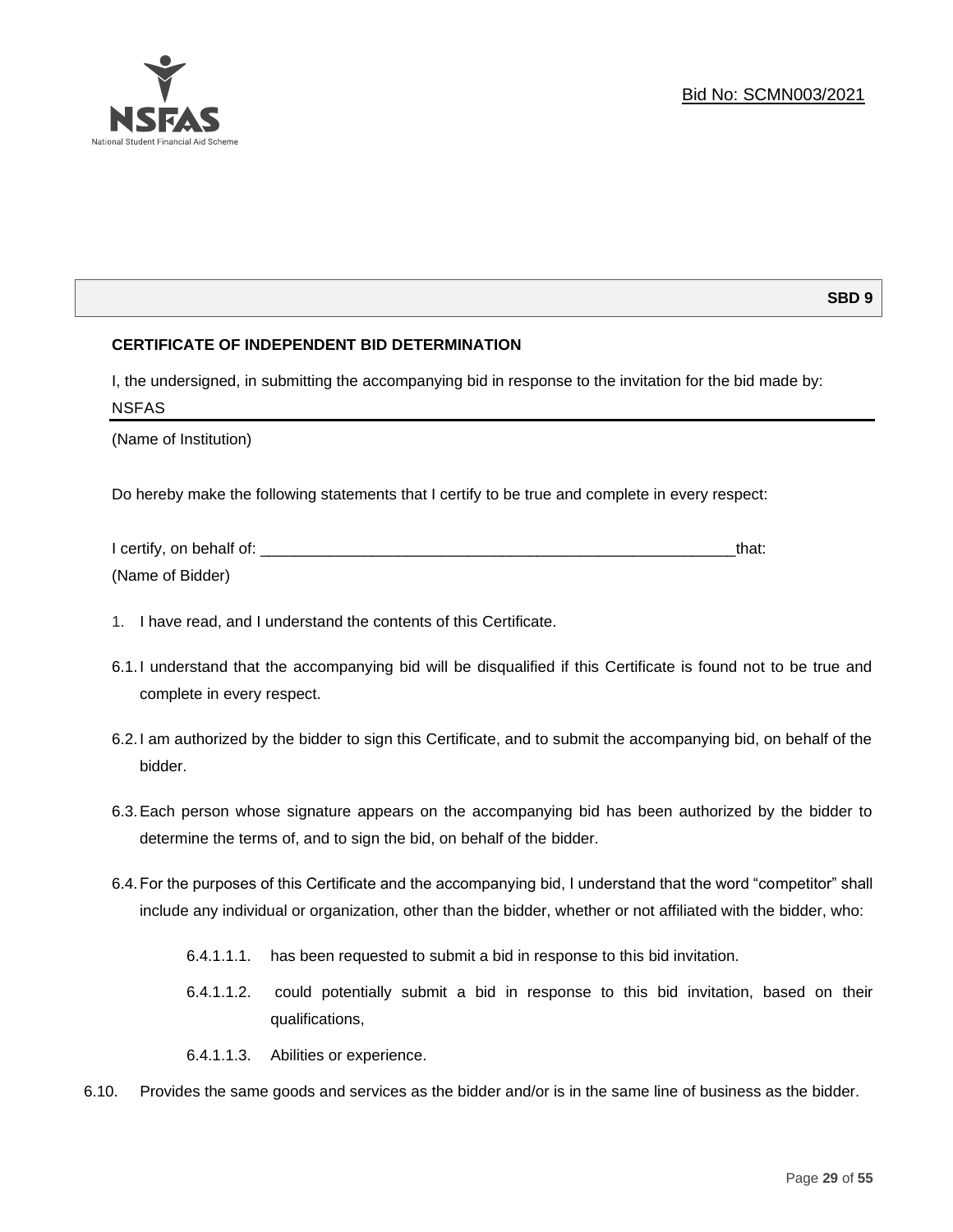

6.11. The bidder has arrived at the accompanying bid independently from, and without consultation, communication, agreement or arrangement with any competitor. However, communication between partners in a joint venture or consortium<sup>3</sup> will not be construed as collusive bidding.

<sup>3</sup> Joint venture or Consortium means an association of persons for the purpose of combining their expertise, property, capital, efforts, skill and knowledge in an activity for the execution of a contract.

- 6.12. In particular, without limiting the generality of paragraphs 6 above, there has been no consultation, communication, agreement or arrangement with any competitor regarding:
	- (a) prices
	- (b) geographical area where product or service will be rendered (market allocation)
	- (c) methods, factors or formulas used to calculate prices;
	- (d) the intention or decision to submit or not to submit, a bid;
	- (e) the submission of a bid which does not meet the specifications and conditions of the bid; or
	- (f) bidding with the intention not to win the bid.
- 6.13. In addition, there have been no consultations, communications, agreements or arrangements with any competitor regarding the quality, quantity, specifications and conditions or delivery particulars of the products or services to which this bid invitation relates.
- 6.14. The terms of the accompanying bid have not been, and will not be, disclosed by the bidder, directly or indirectly, to any competitor, prior to the date and time of the official bid opening or of the awarding of the contract.
- 6.15. I am aware that, in addition and without prejudice to any other remedy provided to combat any restrictive practices related to bids and contracts, bids that are suspicious will be reported to the Competition Commission for investigation and possible imposition of administrative penalties in terms of section 59 of the Competition Act No 89 of 1998 and or may be reported to the National Prosecuting Authority (NPA) for criminal investigation and or may be restricted from conducting business with the public sector for a period not exceeding ten (10) years in terms of the Prevention and Combating of Corrupt Activities Act No 12 of 2004 or any other applicable legislation.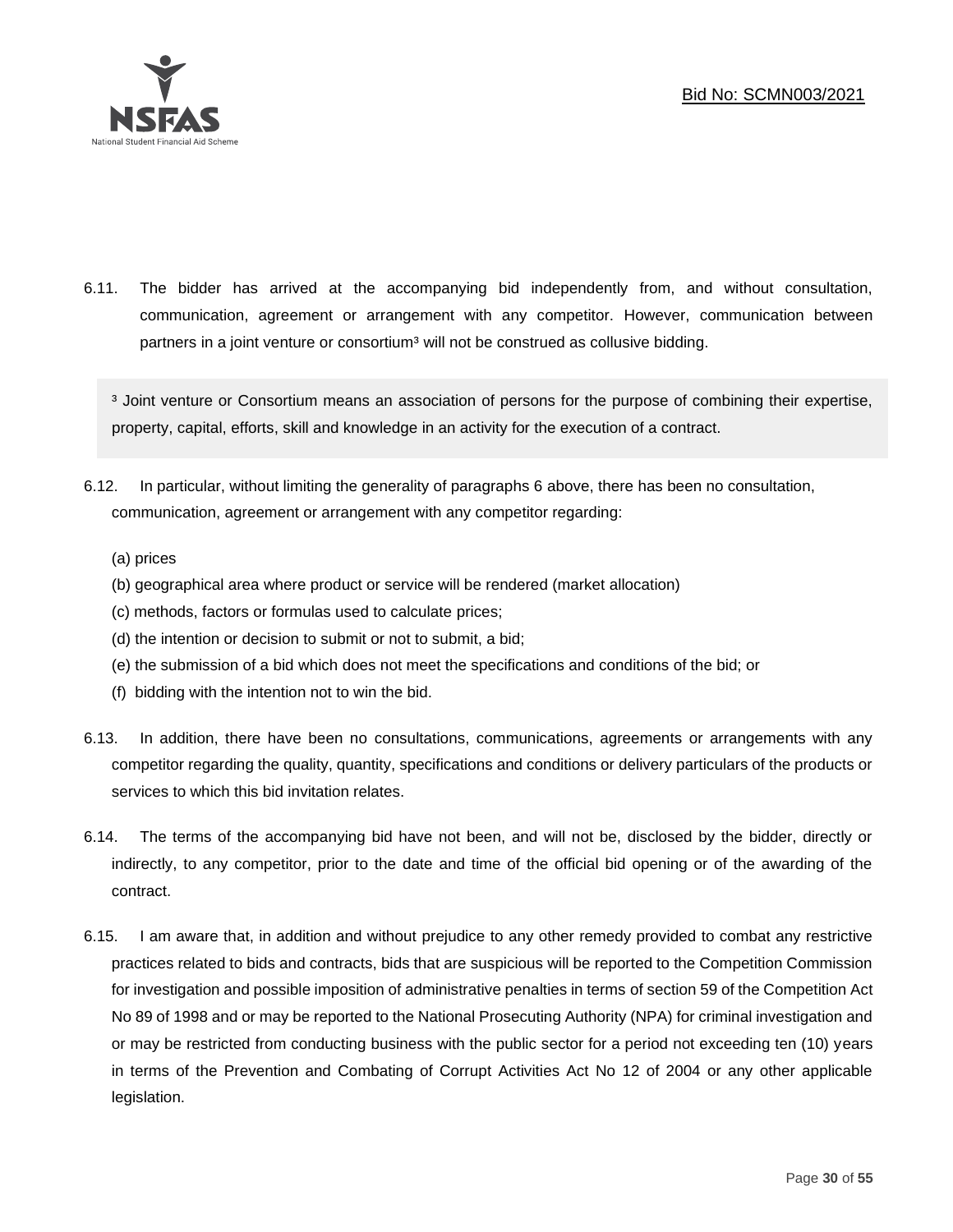

| Signature | Date           |
|-----------|----------------|
|           |                |
| Position  | Name of bidder |
|           |                |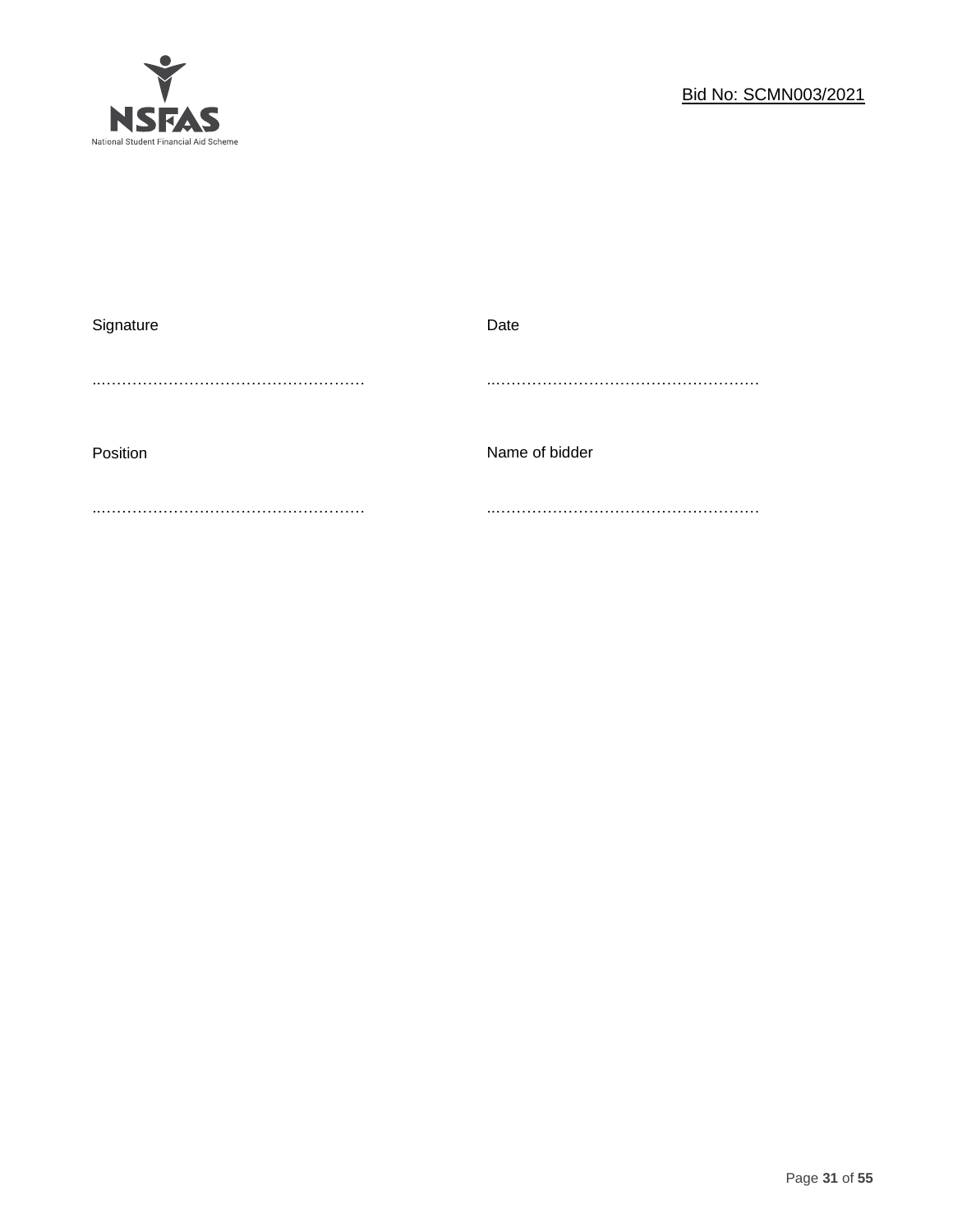

### **1. PREFERENCE POINTS CLAIM FORM IN TERMS OF THE PREFERENTIAL PROCUREMENT REGULATIONS 2017**

This preference form must form part of all bids invited. It contains general information and serves as a claim form for preference points for Broad-Based Black Economic Empowerment (B-BBEE) Status Level of Contribution

### **NB: BEFORE COMPLETING THIS FORM, BIDDERS MUST STUDY THE GENERAL CONDITIONS, DEFINITIONS AND DIRECTIVES APPLICABLE IN RESPECT OF B-BBEE, AS PRESCRIBED IN THE PREFERENTIAL PROCUREMENT REGULATIONS, 2017.**

### **1. GENERAL CONDITIONS**

- 1.1 The following preference point systems are applicable to all bid:
	- the 80/20 system for requirements with a Rand value of up to R50 000 000 (all applicable taxes included); and

1.2

a) The value of this bid is estimated not to exceed R50 000 000 (all applicable taxes included) and therefore the 80/20 Preference point system shall be applicable.

Points for this bid shall be awarded for:

- (a) Price; and
- (b) B-BBEE Status Level of Contributor.
- 1.3 The maximum points for this bid are allocated as follows:

|                                                   | <b>POINTS</b> |
|---------------------------------------------------|---------------|
| <b>PRICE</b>                                      | 80            |
| <b>B-BBEE STATUS LEVEL OF CONTRIBUTOR</b>         | 20            |
| Total points for Price and B-BBEE must not exceed | 100           |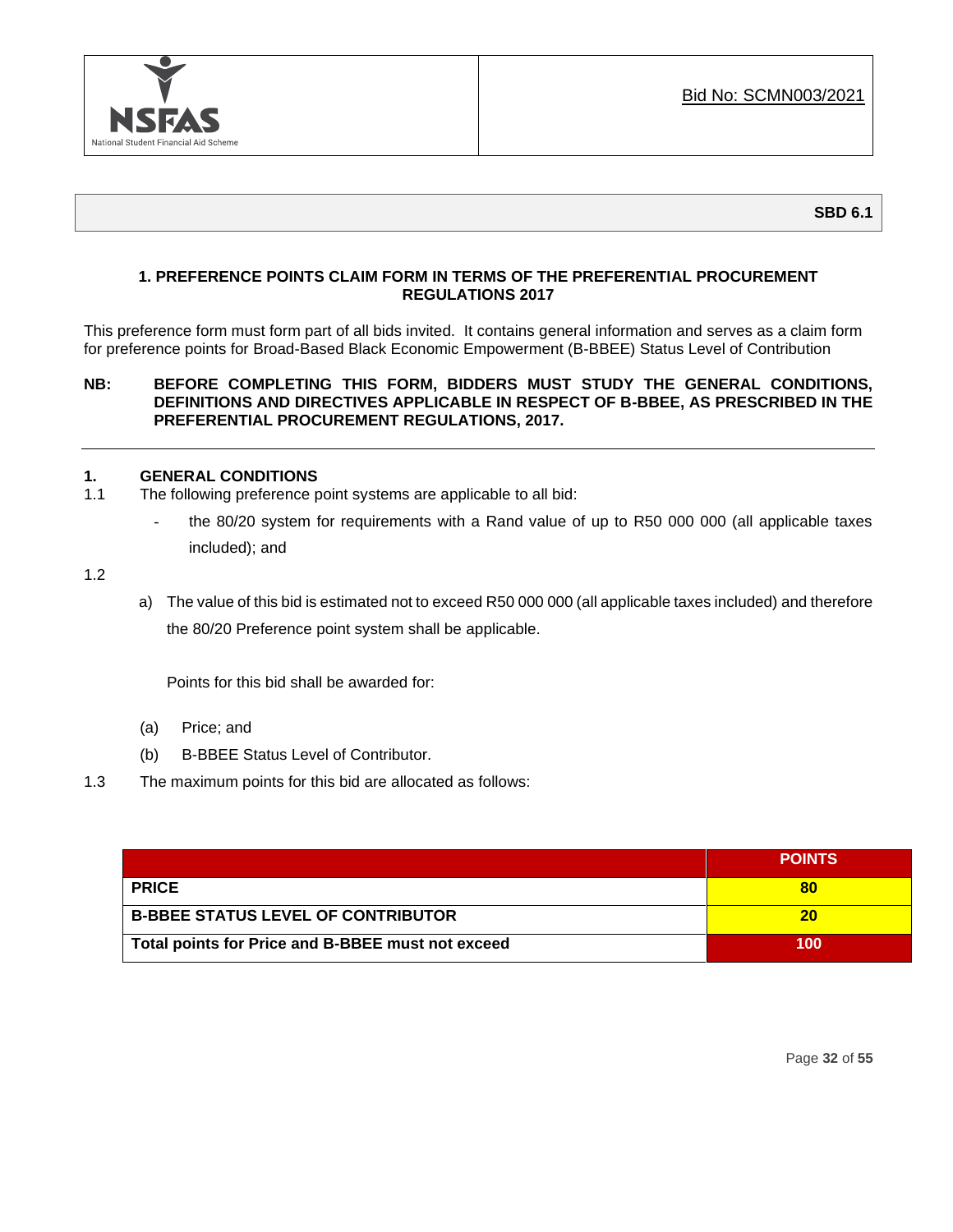

- 1.4 Failure on the part of a bidder to submit proof of B-BBEE Status level of contributor together with the bid, will be interpreted to mean that preference points for B-BBEE status level of contribution are not claimed.
- 1.5 The purchaser reserves the right to require of a bidder, either before a bid is adjudicated or at any time subsequently, to substantiate any claim in regard to preferences, in any manner required by the purchaser.

### **2. DEFINITIONS**

- (a) **"B-BBEE"** means broad-based black economic empowerment as defined in section 1 of the Broad-Based Black Economic Empowerment Act.
- (b) "**B-BBEE status level of contributor"** means the B-BBEE status of an entity in terms of a code of good practice on black economic empowerment, issued in terms of section 9(1) of the Broad-Based Black Economic Empowerment Act.
- (c) **"bid"** means a written offer in a prescribed or stipulated form in response to an invitation by an organ of state for the provision of goods or services, through price quotations, advertised competitive bidding processes or proposals.
- (d) **"Broad-Based Black Economic Empowerment Act"** means the Broad-Based Black Economic Empowerment Act, 2003 (Act No. 53 of 2003);
- **(e) "EME"** means an Exempted Micro Enterprise in terms of a code of good practice on black economic empowerment issued in terms of section 9 (1) of the Broad-Based Black Economic Empowerment Act.
- (f) **"functionality"** means the ability of a tenderer to provide goods or services in accordance with specifications as set out in the tender documents.
- (g) **"prices"** includes all applicable taxes less all unconditional discounts;
- (h) **"proof of B-BBEE status level of contributor"** means:
	- **1)** B-BBEE Status level certificate issued by an authorized body or person;
	- **2)** A sworn affidavit as prescribed by the B-BBEE Codes of Good Practice;
	- **3)** Any other requirement prescribed in terms of the B-BBEE Act;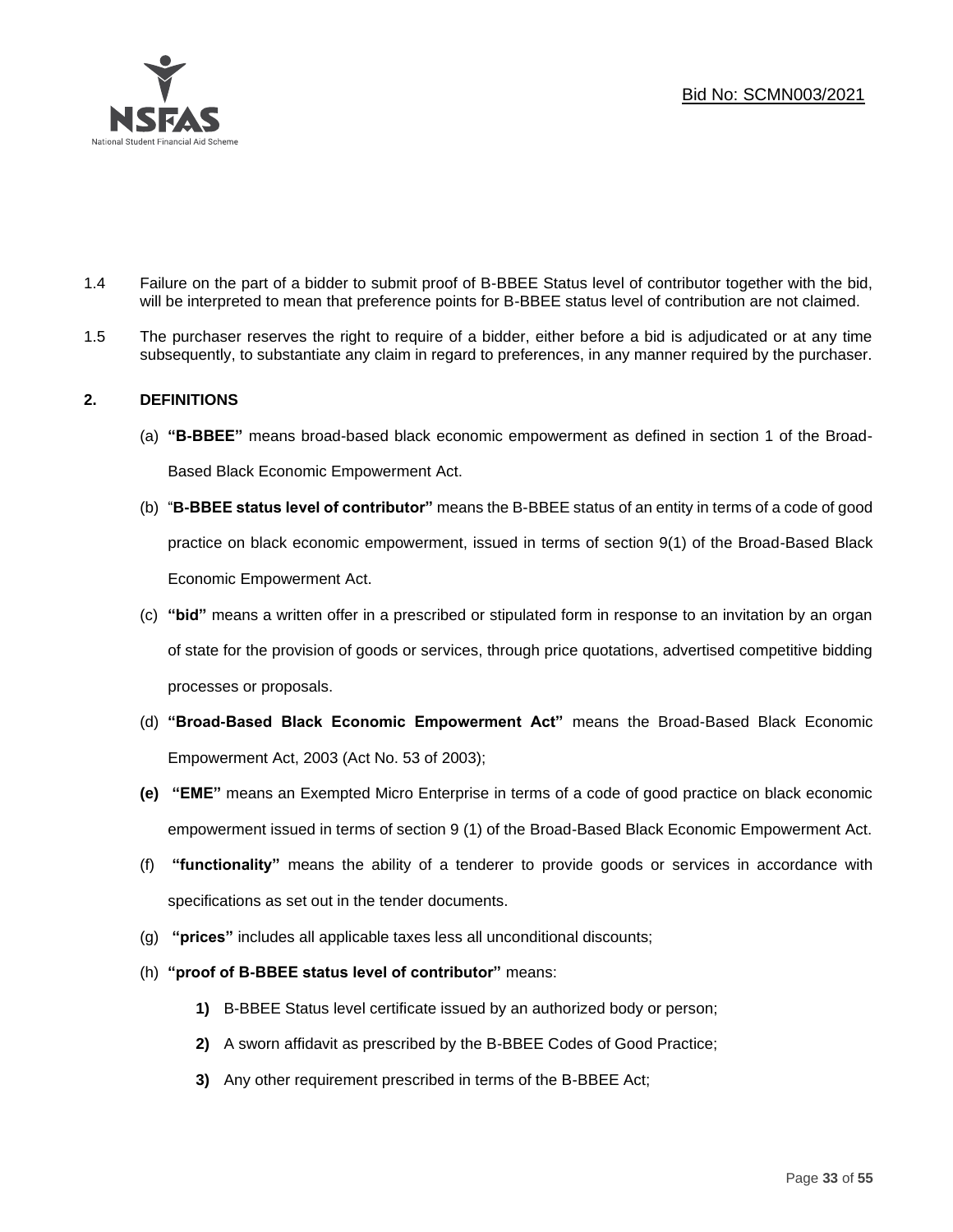

- (i) **"QSE"** means a qualifying small business enterprise in terms of a code of good practice on black economic empowerment issued in terms of section 9 (1) of the Broad-Based Black Economic Empowerment Act.
- *(j)* **"rand value"** means the total estimated value of a contract in Rand, calculated at the time of bid invitation, and includes all applicable taxes.

### **3. POINTS AWARDED FOR PRICE**

### 3.1 **THE 80/20 PREFERENCE POINT SYSTEMS**

A maximum of 80 points is allocated for price on the following basis:

**80/20**

$$
Ps = 80 \left( 1 - \frac{Pt - P \min}{P \min} \right)
$$

Where

Ps = Points scored for price of bid under consideration

l

Pt = Price of bid under consideration

Pmin = Price of lowest acceptable bid

### **4. POINTS AWARDED FOR B-BBEE STATUS LEVEL OF CONTRIBUTOR**

4.1 In terms of Regulation 6 (2) and 7 (2) of the Preferential Procurement Regulations, preference points must be awarded to a bidder for attaining the B-BBEE status level of contribution in accordance with the table below: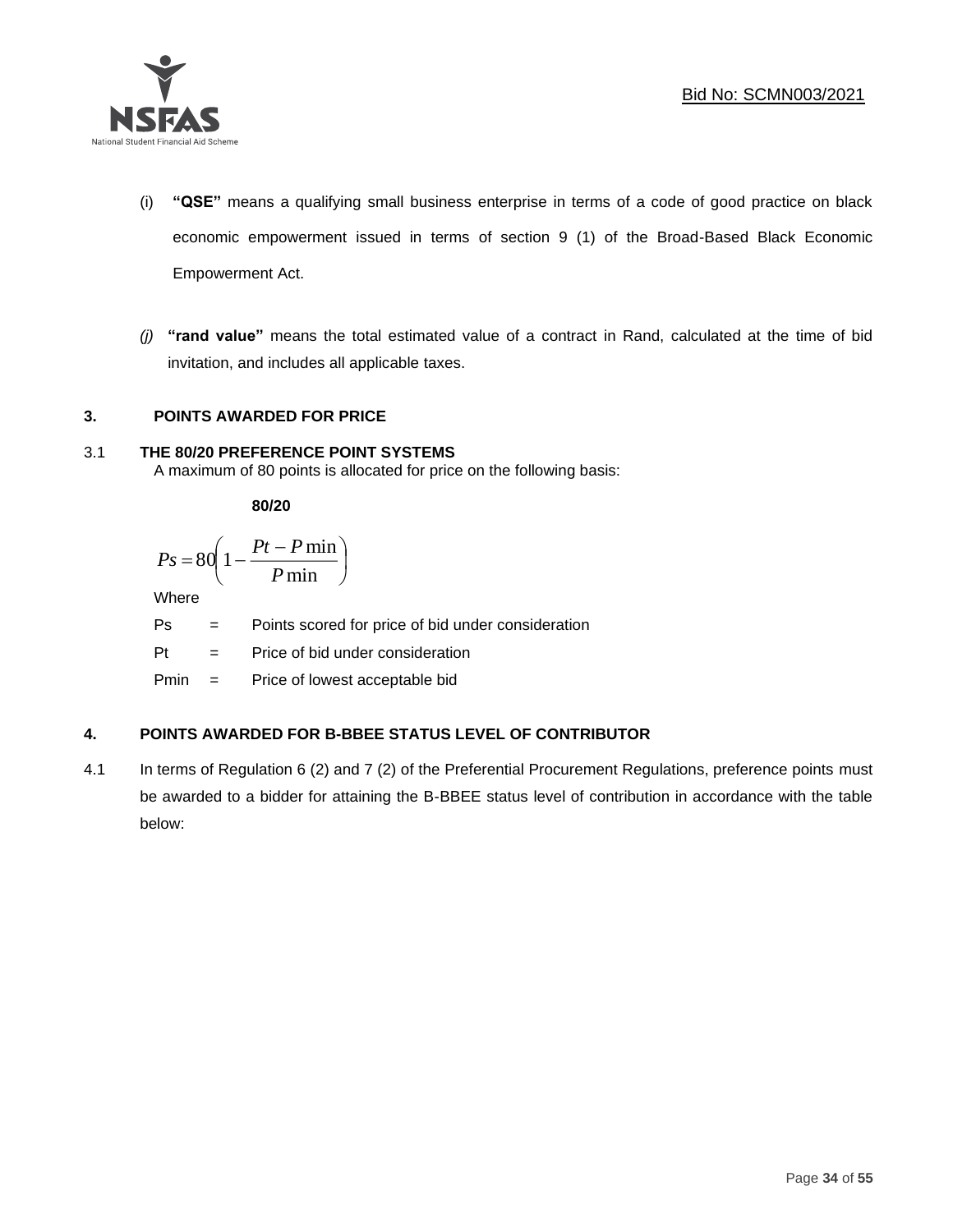

| <b>B-BBEE Status Level of</b><br><b>Contributor</b> | <b>Number of points</b><br>(90/10 system) | <b>Number of points</b><br>(80/20 system) |
|-----------------------------------------------------|-------------------------------------------|-------------------------------------------|
|                                                     | 10                                        | 20                                        |
| 2                                                   | 9                                         | 18                                        |
| 3                                                   | 6                                         | 14                                        |
|                                                     | 5                                         | 12                                        |
| 5                                                   |                                           | 8                                         |
| 6                                                   |                                           | 6                                         |
|                                                     |                                           |                                           |
| 8                                                   |                                           |                                           |
| Non-compliant contributor                           |                                           |                                           |

### **5. BID DECLARATION**

5.1 Bidders who claim points in respect of B-BBEE Status Level of Contribution must complete the following:

### **6. B-BBEE STATUS LEVEL OF CONTRIBUTOR CLAIMED IN TERMS OF PARAGRAPHS 1.4 AND 4.1**

6.1 B-BBEE Status Level of Contributor: = ……… (maximum of 20 points)

(Points claimed in respect of paragraph 7.1 must be in accordance with the table reflected in paragraph

4.1 and must be substantiated by relevant proof of B-BBEE status level of contributor.

### **7. SUB-CONTRACTING**

7.1 Will any portion of the contract be sub-contracted?

### (*Tick applicable box*)



7.1.1 If yes, indicate:

- i) What percentage of the contract will be subcontracted............…………….…………%
- ii) The name of the sub-contractor…………………………………………………………...
- iii) The B-BBEE status level of the sub-contractor......................................……………...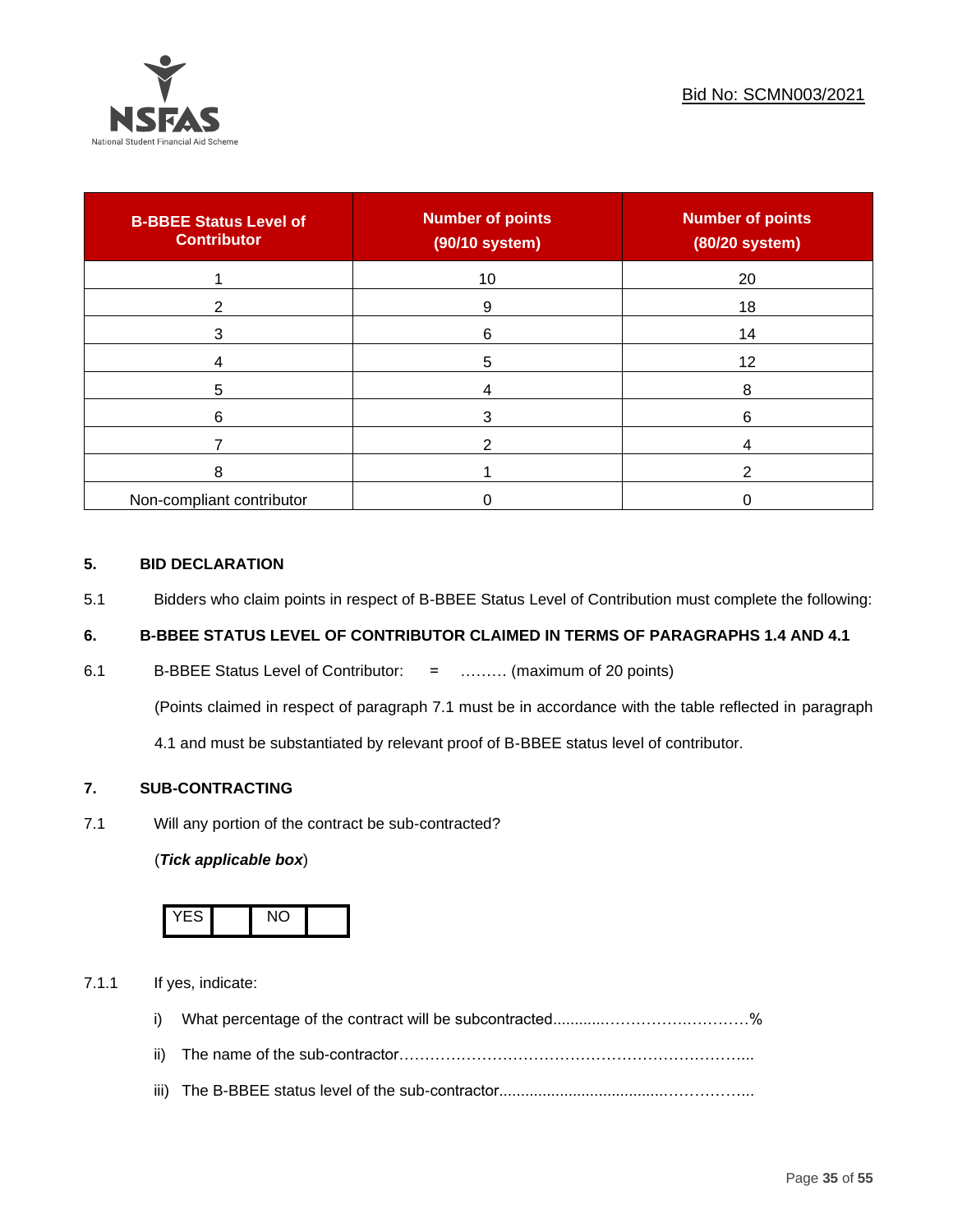

iv) Whether the sub-contractor is an EME or QSE

### *(Tick applicable box*)



v) Specify, by ticking the appropriate box, if subcontracting with an enterprise in terms of Preferential

Procurement Regulations,2017:

| Designated Group: An EME or QSE which is at last 51% owned by:    | <b>EME</b> | QSE |
|-------------------------------------------------------------------|------------|-----|
|                                                                   | $\sqrt{ }$ | V   |
| Black people                                                      |            |     |
| Black people who are youth                                        |            |     |
| Black people who are women                                        |            |     |
| Black people with disabilities                                    |            |     |
| Black people living in rural or underdeveloped areas or townships |            |     |
| Cooperative owned by black people                                 |            |     |
| Black people who are military veterans                            |            |     |
| <b>OR</b>                                                         |            |     |
| Any EME                                                           |            |     |
| Any QSE                                                           |            |     |

### 8. **DECLARATION WITH REGARD TO COMPANY/FIRM**

- 8.1 Name of company/firm………………………………………………………………………….
- 8.2 VAT registration number…………………………………….…………………………………
- 8.3 Company registration number…………….……………………….…………………………….

### 8.4 TYPE OF COMPANY/ FIRM

- D Partnership/Joint Venture / Consortium
- □ One-person business/sole propriety
- D Close corporation
- D Company
- (Pty) Limited

[TICK APPLICABLE BOX]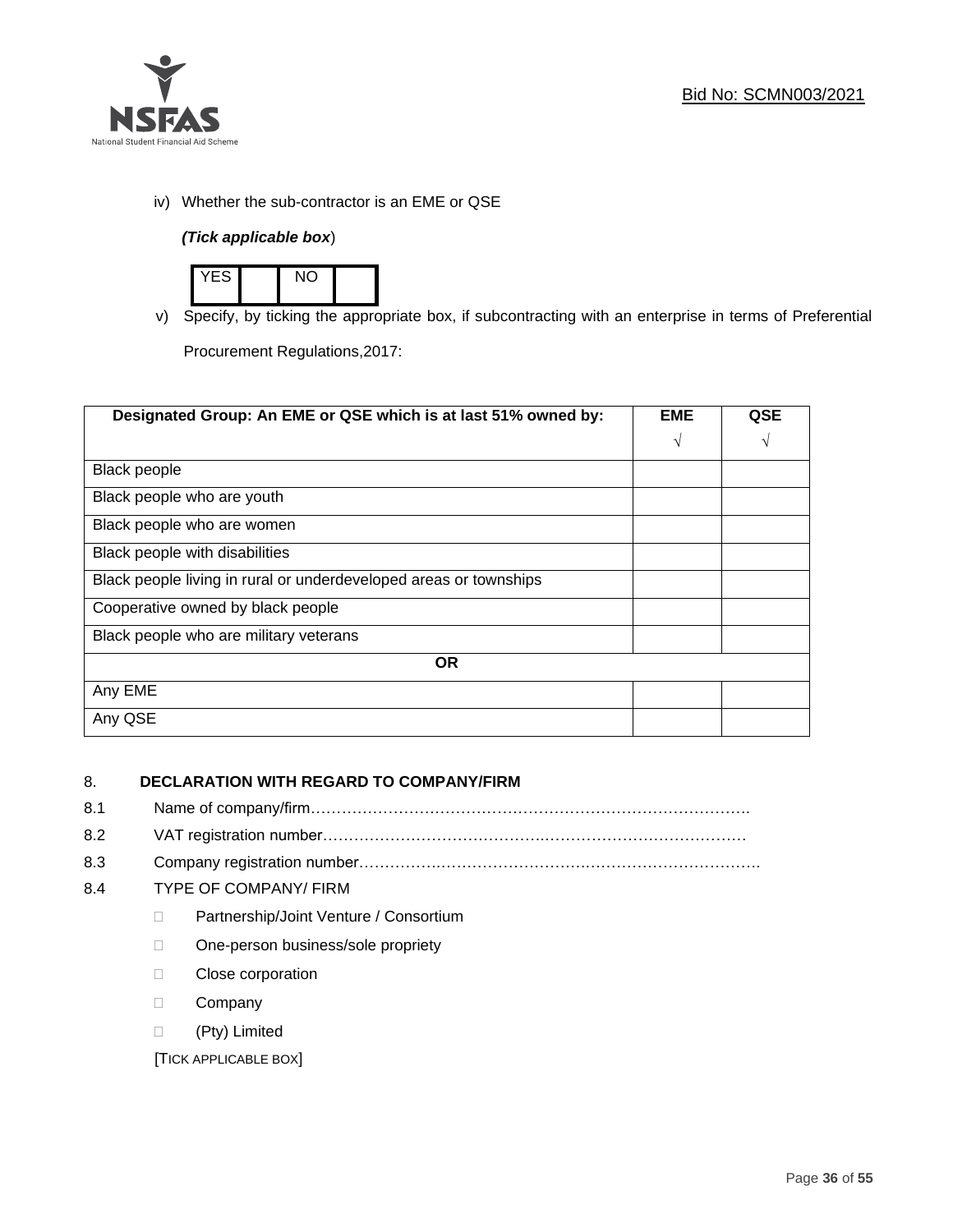

### Bid No: SCMN003/2021

| 8.5 | DESCRIBE PRINCIPAL BUSINESS ACTIVITIES                                                                                                                                                                              |                                                                                                        |  |  |
|-----|---------------------------------------------------------------------------------------------------------------------------------------------------------------------------------------------------------------------|--------------------------------------------------------------------------------------------------------|--|--|
|     |                                                                                                                                                                                                                     |                                                                                                        |  |  |
|     |                                                                                                                                                                                                                     |                                                                                                        |  |  |
|     |                                                                                                                                                                                                                     |                                                                                                        |  |  |
| 8.6 | <b>COMPANY CLASSIFICATION</b>                                                                                                                                                                                       |                                                                                                        |  |  |
|     | Manufacturer<br>$\Box$                                                                                                                                                                                              |                                                                                                        |  |  |
|     | Supplier<br>$\Box$                                                                                                                                                                                                  |                                                                                                        |  |  |
|     | Professional service provider<br>$\Box$                                                                                                                                                                             |                                                                                                        |  |  |
|     | Other service providers, e.g. transporter, etc.<br>$\Box$                                                                                                                                                           |                                                                                                        |  |  |
|     | [TICK APPLICABLE BOX]                                                                                                                                                                                               |                                                                                                        |  |  |
| 8.7 |                                                                                                                                                                                                                     |                                                                                                        |  |  |
| 8.8 | I/we, the undersigned, who is / are duly authorised to do so on behalf of the company/firm, certify that the                                                                                                        |                                                                                                        |  |  |
|     | points claimed, based on the B-BBE status level of contributor indicated in paragraphs 1.4 and 6.1 of the<br>foregoing certificates, qualifies the company/ firm for the preference(s) shown and I / we acknowledge |                                                                                                        |  |  |
|     |                                                                                                                                                                                                                     |                                                                                                        |  |  |
|     | that:                                                                                                                                                                                                               |                                                                                                        |  |  |
|     | The information furnished is true and correct.<br>i)                                                                                                                                                                |                                                                                                        |  |  |
|     | ii)                                                                                                                                                                                                                 | The preference points claimed are in accordance with the General Conditions as indicated in            |  |  |
|     | paragraph 1 of this form.                                                                                                                                                                                           |                                                                                                        |  |  |
|     | iii)                                                                                                                                                                                                                | In the event of a contract being awarded as a result of points claimed as shown in paragraphs 1.4 and  |  |  |
|     |                                                                                                                                                                                                                     | 6.1, the contractor may be required to furnish documentary proof to the satisfaction of the purchaser  |  |  |
|     | that the claims are correct.                                                                                                                                                                                        |                                                                                                        |  |  |
|     | iv) If the B-BBEE status level of contributor has been claimed or obtained on a fraudulent basis or any of                                                                                                          |                                                                                                        |  |  |
|     |                                                                                                                                                                                                                     | the conditions of contract have not been fulfilled, the purchaser may, in addition to any other remedy |  |  |
|     | it may have -                                                                                                                                                                                                       |                                                                                                        |  |  |
|     |                                                                                                                                                                                                                     |                                                                                                        |  |  |
|     | disqualify the person from the bidding process.<br>(a)                                                                                                                                                              |                                                                                                        |  |  |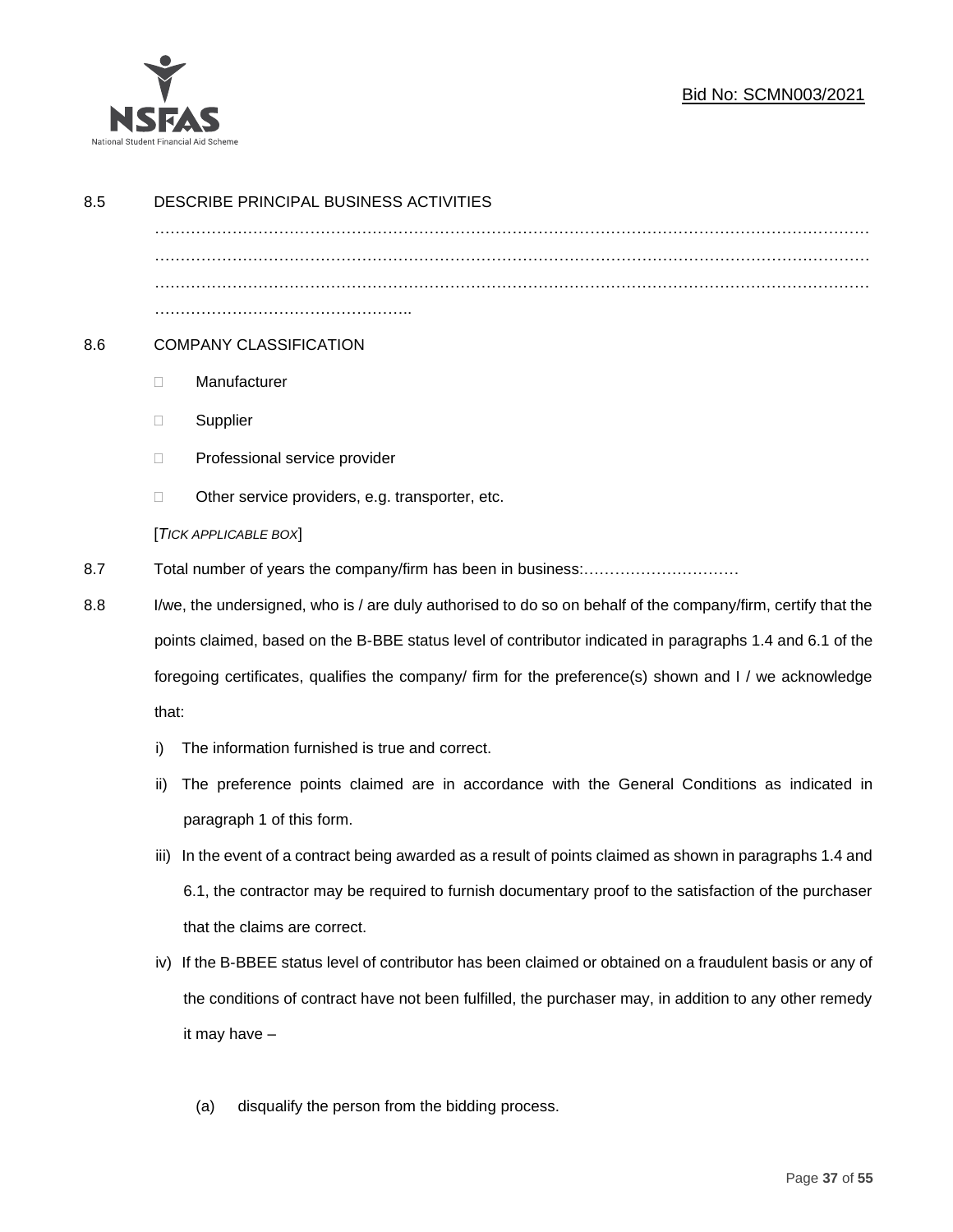

- (b) recover costs, losses or damages it has incurred or suffered as a result of that person's conduct.
- (c) cancel the contract and claim any damages which it has suffered as a result of having to make less favourable arrangements due to such cancellation.
- (d) recommend that the bidder or contractor, its shareholders and directors, or only the shareholders and directors who acted on a fraudulent basis, be restricted by the National Treasury from obtaining business from any organ of state for a period not exceeding 10 years, after the *audi alteram partem* (hear the other side) rule has been applied; and
- (e) forward the matter for criminal prosecution.

| <b>WITNESSES</b> |                              |
|------------------|------------------------------|
|                  | SIGNATURE(S) OF BIDDERS(S)   |
|                  | DATE:<br>.<br><b>ADDRESS</b> |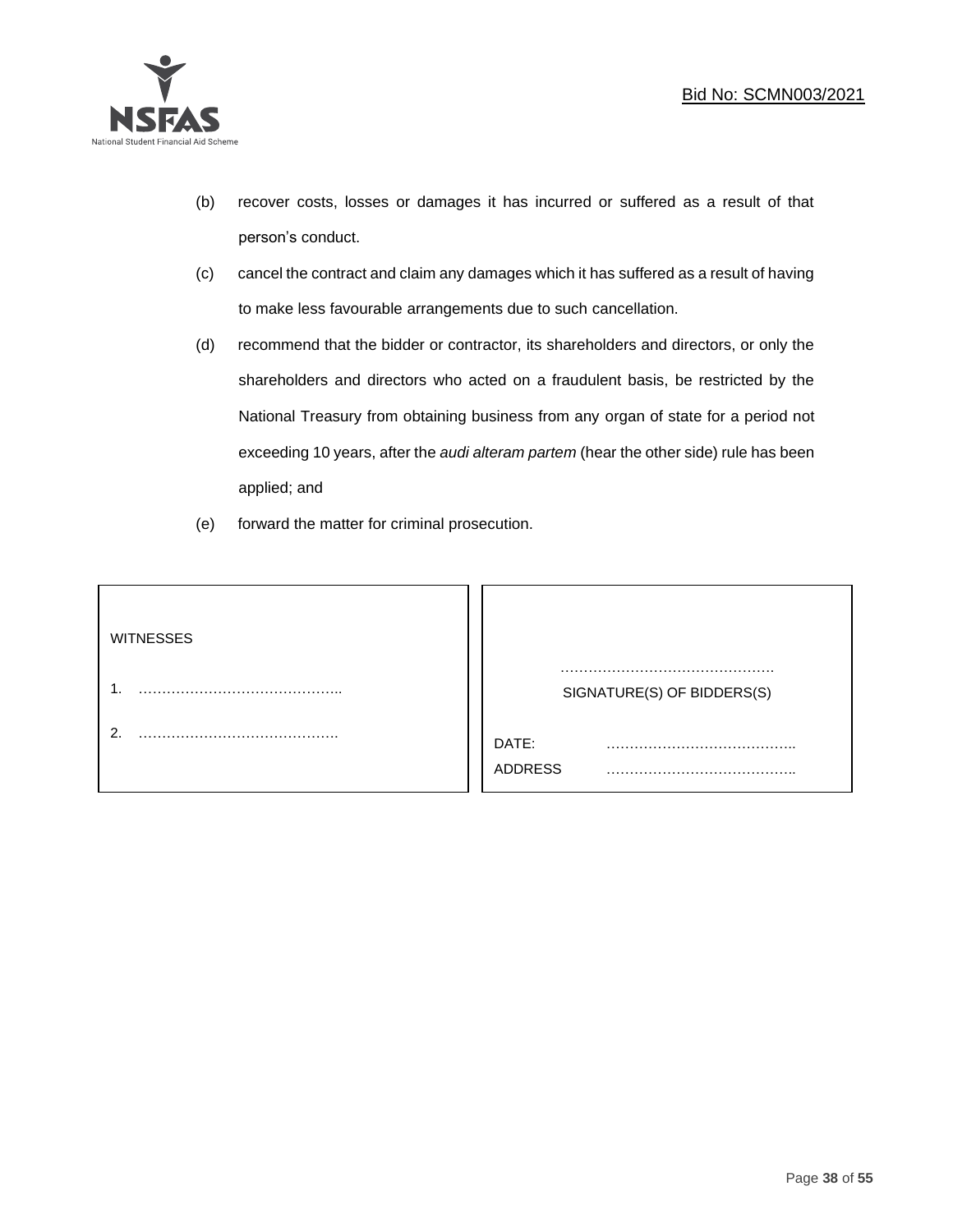

### GOVERNMENT PROCUREMENT

### **GENERAL CONDITIONS OF CONTRACT July 2010**

### **NOTES**

The purpose of this document is to:

(i) Draw special attention to certain general conditions applicable to government bids, contracts and orders; and

(ii) To ensure that clients be familiar with regard to the rights and obligations of all parties involved in doing business with government.

In this document words in the singular also mean in the plural and vice versa and words in the masculine also mean in the feminine and neuter.

• The General Conditions of Contract will form part of all bid documents and may not be amended.

Special Conditions of Contract (SCC) relevant to a specific bid, should be compiled separately for every bid (if applicable) and will supplement the General Conditions of Contract. Whenever there is a conflict, the provisions in the SCC shall prevail.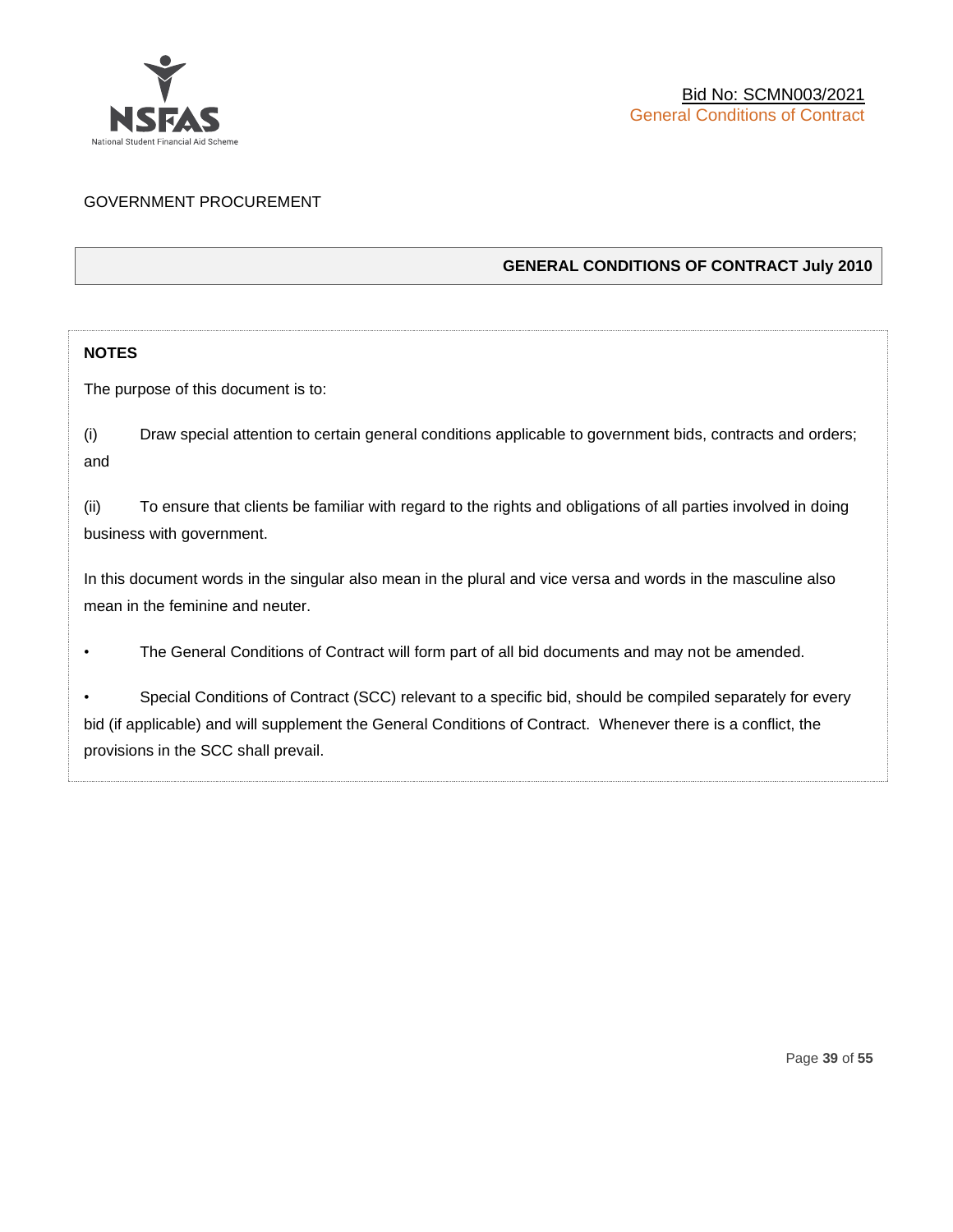

### TABLE OF CLAUSES

- 1. Definitions
- 2. Application
- 3. General
- 4. Standards
- 5. Use of contract documents and information; inspection
- 6. Patent rights
- 7. Performance security
- 8. Inspections, tests and analysis
- 9. Packing
- 10. Delivery and documents
- 11. Insurance
- 12. Transportation
- 13. Incidental services
- 14. Spare parts
- 15. Warranty
- 16. Payment
- 17. Prices
- 18. Contract amendments
- 19. Assignment
- 20. Subcontracts
- 21. Delays in the supplier's performance
- 22. Penalties
- 23. Termination for default
- 24. Dumping and countervailing duties
- 25. Force Majeure
- 26. Termination for insolvency
- 27. Settlement of disputes
- 28. Limitation of liability
- 29. Governing language
- 30. Applicable law
- 31. Notices
- 32. Taxes and duties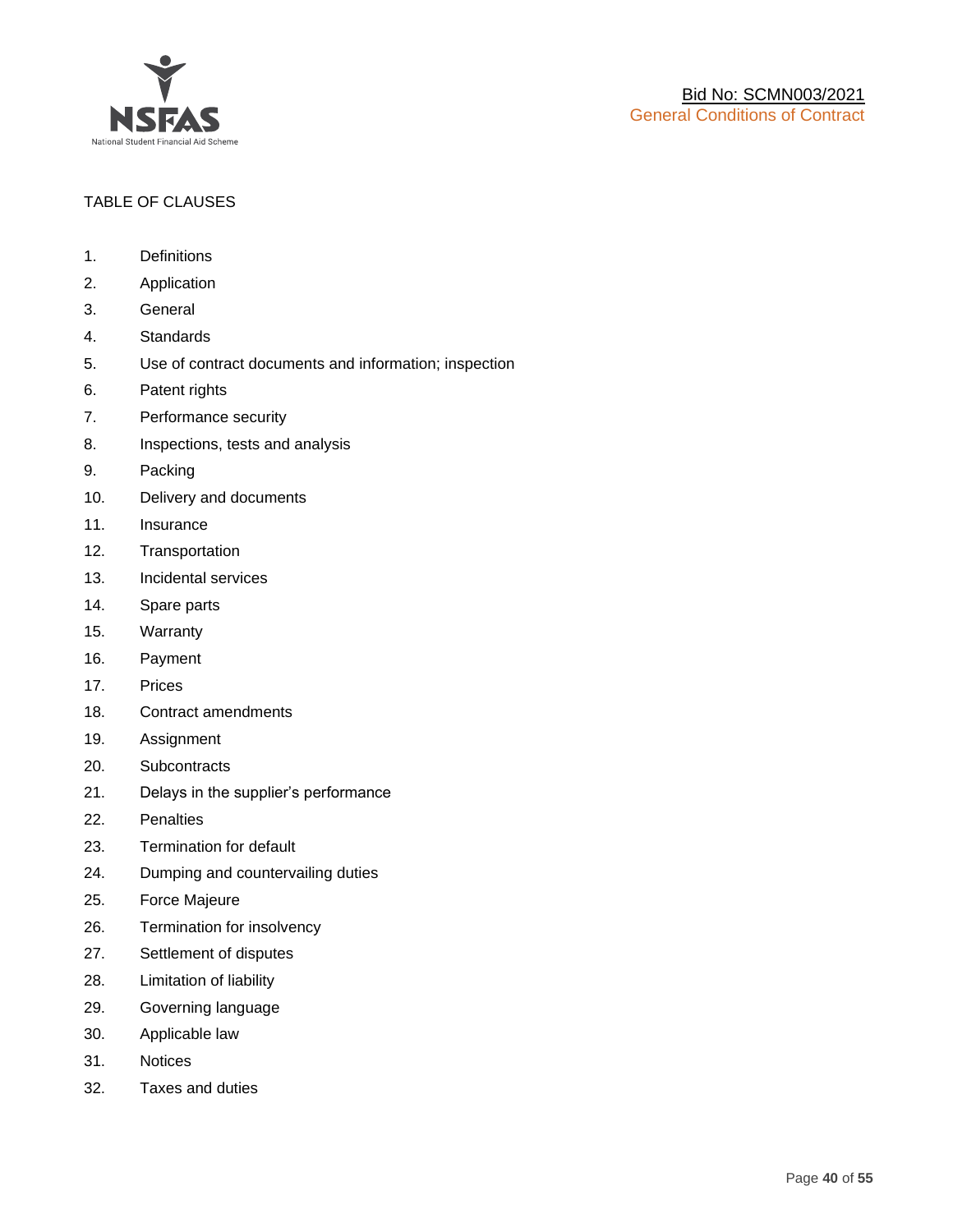

- 33. National Industrial Participation Programme (NIPP)
- 34. Prohibition of restrictive practices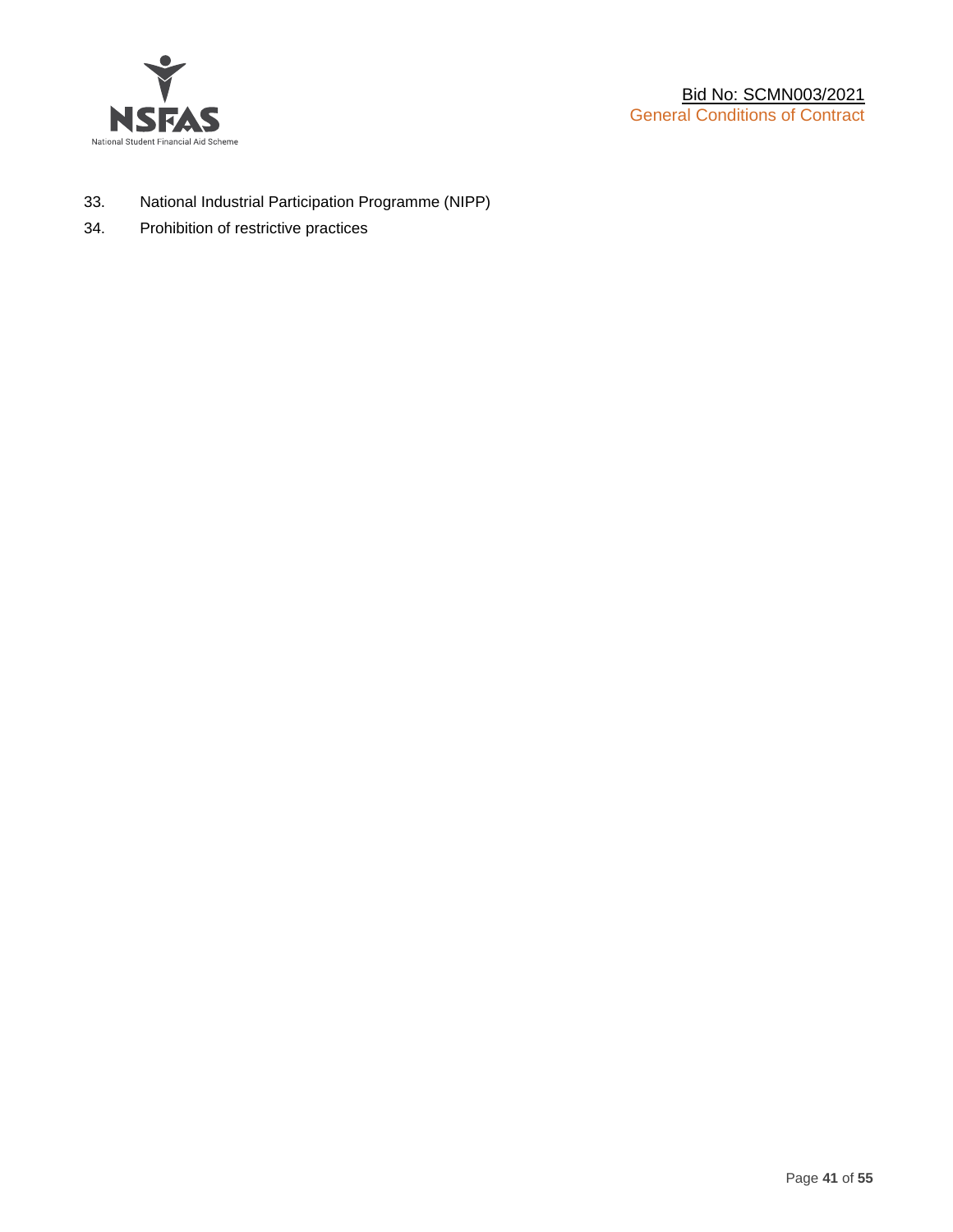

### **General Conditions of Contract**

### **1. Definitions**

- 1. The following terms shall be interpreted as indicated:
- 1.1 "Closing time" means the date and hour specified in the bidding documents for the receipt of bids.
- 1.2 "Contract" means the written agreement entered into between the purchaser and the supplier, as recorded in the contract form signed by the parties, including all attachments and appendices thereto and all documents incorporated by reference therein.
- 1.3 "Contract price" means the price payable to the supplier under the contract for the full and proper performance of his contractual obligations.
- 1.4 "Corrupt practice" means the offering, giving, receiving, or soliciting of anything of value to influence the action of a public official in the procurement process or in contract execution.
- 1.5 "Countervailing duties" are imposed in cases where an enterprise abroad is subsidized by its government and encouraged to market its products internationally.
- 1.6 "Country of origin" means the place where the goods were mined, grown or produced or from which the services are supplied. Goods are produced when, through manufacturing, processing or substantial and major assembly of components, a commercially recognized new product results that is substantially different in basic characteristics or in purpose or utility from its components.
- 1.7 "Day" means calendar day.
- 1.8 "Delivery" means delivery in compliance of the conditions of the contract or order.
- 1.9 "Delivery ex stock" means immediate delivery directly from stock actually on hand.
- 1.10 "Delivery into consignees store or to his site" means delivered and unloaded in the specified store or depot or on the specified site in compliance with the conditions of the contract or order, the supplier bearing all risks and charges involved until the supplies are so delivered and a valid receipt is obtained.
- 1.11 "Dumping" occurs when a private enterprise abroad market its goods on own initiative in the RSA at lower prices than that of the country of origin and which have the potential to harm the local industries in the RSA.
- 1.12 " Force majeure" means an event beyond the control of the supplier and not involving the supplier's fault or negligence and not foreseeable. Such events may include, but is not restricted to, acts of the purchaser in its sovereign capacity, wars or revolutions, fires, floods, epidemics, quarantine restrictions and freight embargoes.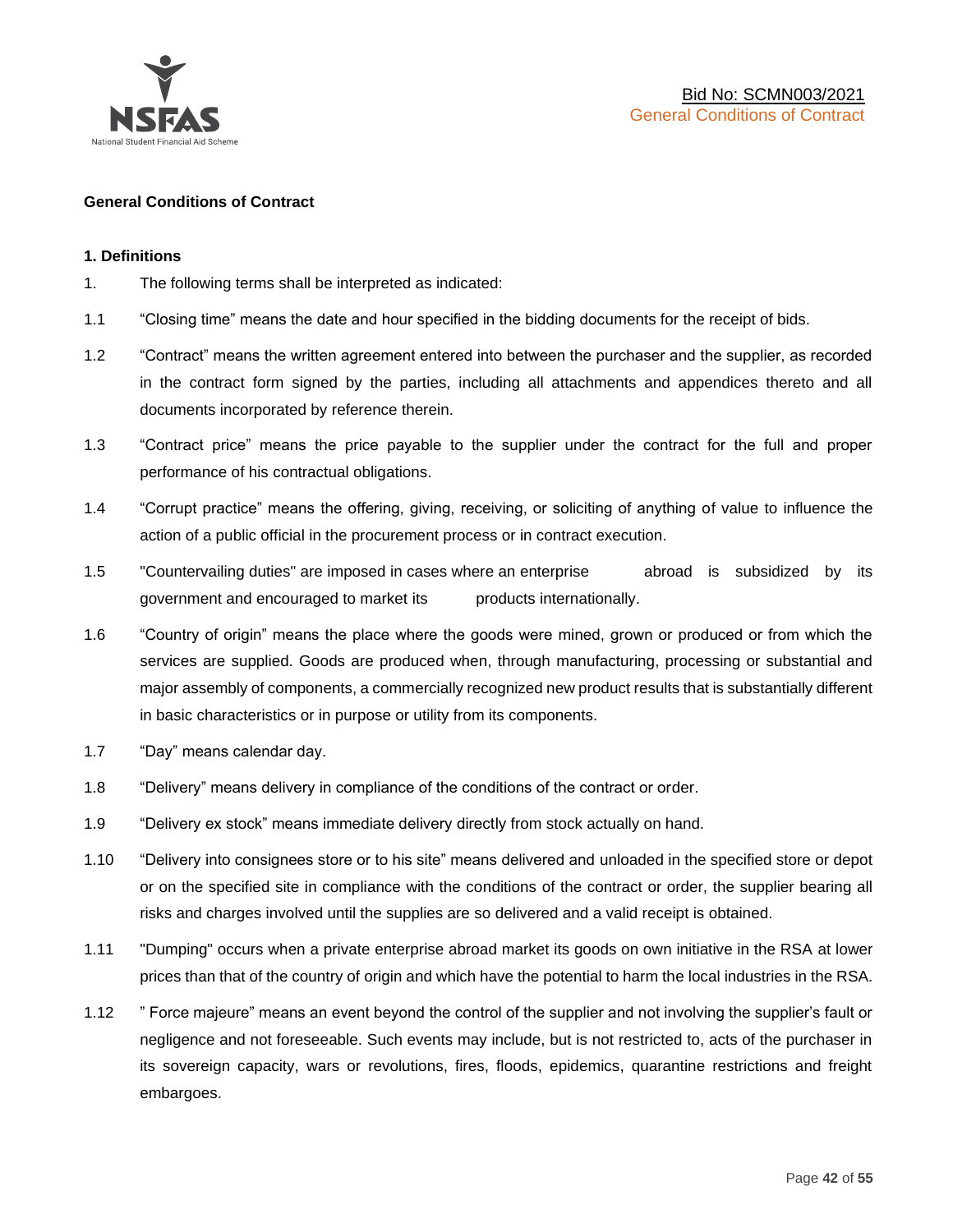

- 1.13 "Fraudulent practice" means a misrepresentation of facts in order to influence a procurement process or the execution of a contract to the detriment of any bidder and includes collusive practice among bidders (prior to or after bid submission) designed to establish bid prices at artificial non-competitive levels and to deprive the bidder of the benefits of free and open competition.
- 1.14 "GCC" means the General Conditions of Contract.
- 1.15 "Goods" means all of the equipment, machinery, and/or other materials that the supplier is required to supply to the purchaser under the contract.
- 1.16 "Imported content" means that portion of the bidding price represented by the cost of components, parts or materials which have been or are still to be imported (whether by the supplier or his subcontractors) and which costs are inclusive of the costs abroad, plus freight and other direct importation costs such as landing costs, dock dues, import duty, sales duty or other similar tax or duty at the South African place of entry as well as transportation and handling charges to the factory in the Republic where the supplies covered by the bid will be manufactured.
- 1.17 "Local content" means that portion of the bidding price which is not included in the imported content provided that local manufacture does take place.
- 1.18 "Manufacture" means the production of products in a factory using labour, materials, components and machinery and includes other related value-adding activities.
- 1.19 "Order" means an official written order issued for the supply of goods or works or the rendering of a service.
- 1.20 "Project site," where applicable, means the place indicated in bidding documents.
- 1.21 "Purchaser" means the organization purchasing the goods.
- 1.22 "Republic" means the Republic of South Africa.
- 1.23 "SCC" means the Special Conditions of Contract.
- 1.24 "Services" means those functional services ancillaries to the supply of the goods, such as transportation and any other incidental services, such as installation, commissioning, provision of technical assistance, training, catering, gardening, security, maintenance and other such obligations of the supplier covered under the contract.
- 1.25 "Written" or "in writing" means handwritten in ink or any form of electronic or mechanical writing.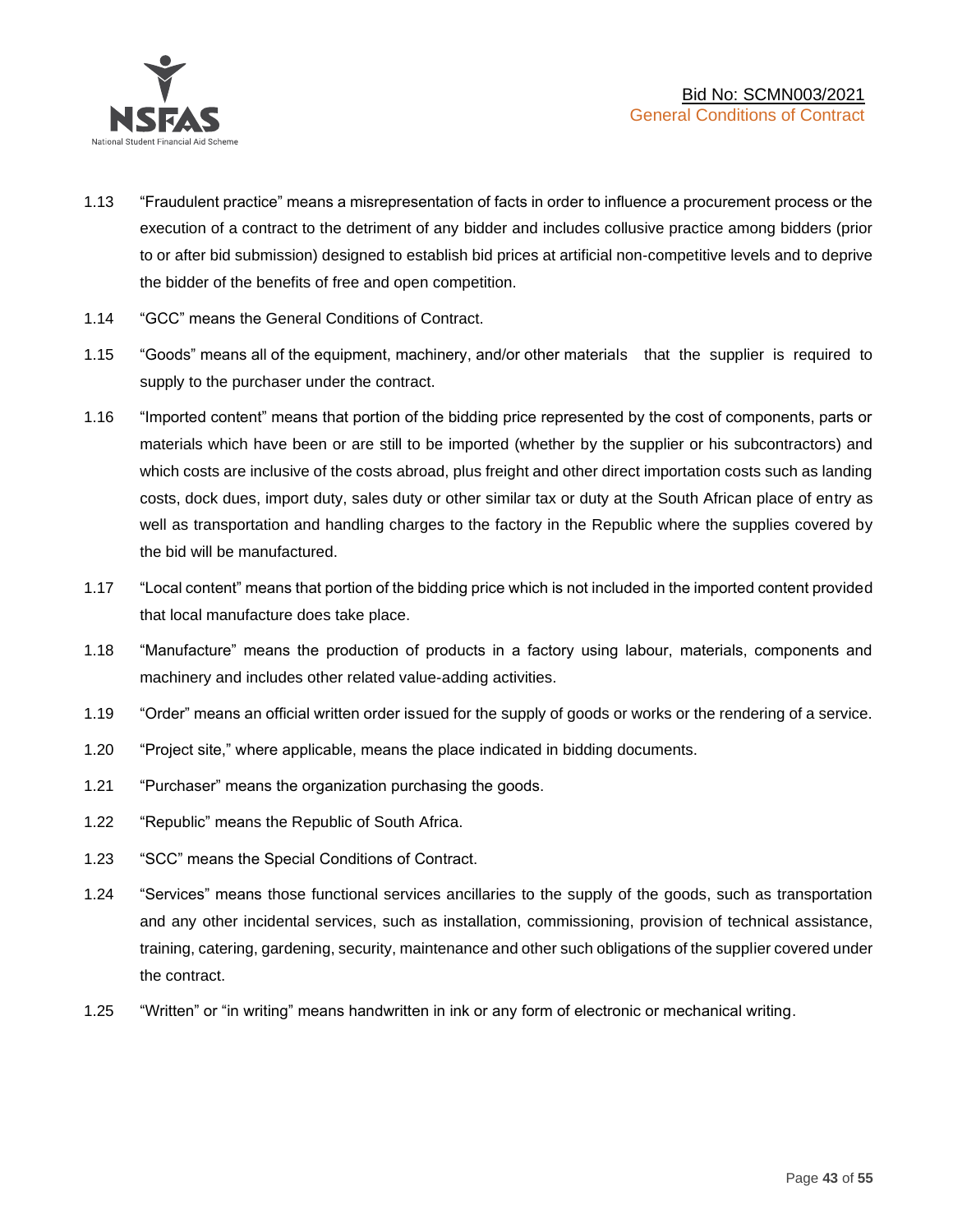

### **2. Application**

- 2.1 These general conditions are applicable to all bids, contracts and orders including bids for functional and professional services, sales, hiring, letting and the granting or acquiring of rights, but excluding immovable property, unless otherwise indicated in the bidding documents.
- 2.2 Where applicable, special conditions of contract are also laid down to cover specific supplies, services or works.
- 2.3 Where such special conditions of contract are in conflict with these general conditions, the special conditions shall apply.

### **3 General**

- 3.1 Unless otherwise indicated in the bidding documents, the purchaser shall not be liable for any expense incurred in the preparation and submission of a bid. Where applicable a non-refundable fee for documents may be charged.
- 3.2 With certain exceptions, invitations to bid are only published in the Government Tender Bulletin. The Government Tender Bulletin may be obtained directly from the Government Printer, Private Bag X85, Pretoria 0001, or accessed electronically from [www.treasury.gov.za](http://www.treasury.gov.za/)

### **4. Standards**

4.1 The goods supplied shall conform to the standards mentioned in the bidding documents and specifications.

### **5. Use of contract documents and information; inspection**.

- 5.1 The supplier shall not, without the purchaser's prior written consent, disclose the contract, or any provision thereof, or any specification, plan, drawing, pattern, sample, or information furnished by or on behalf of the purchaser in connection therewith, to any person other than a person employed by the supplier in the performance of the contract. Disclosure to any such employed person shall be made in confidence and shall extend only so far as may be necessary for purposes of such performance.
- 5.2 The supplier shall not, without the purchaser's prior written consent, make use of any document or information mentioned in GCC clause 5.1 except for purposes of performing the contract.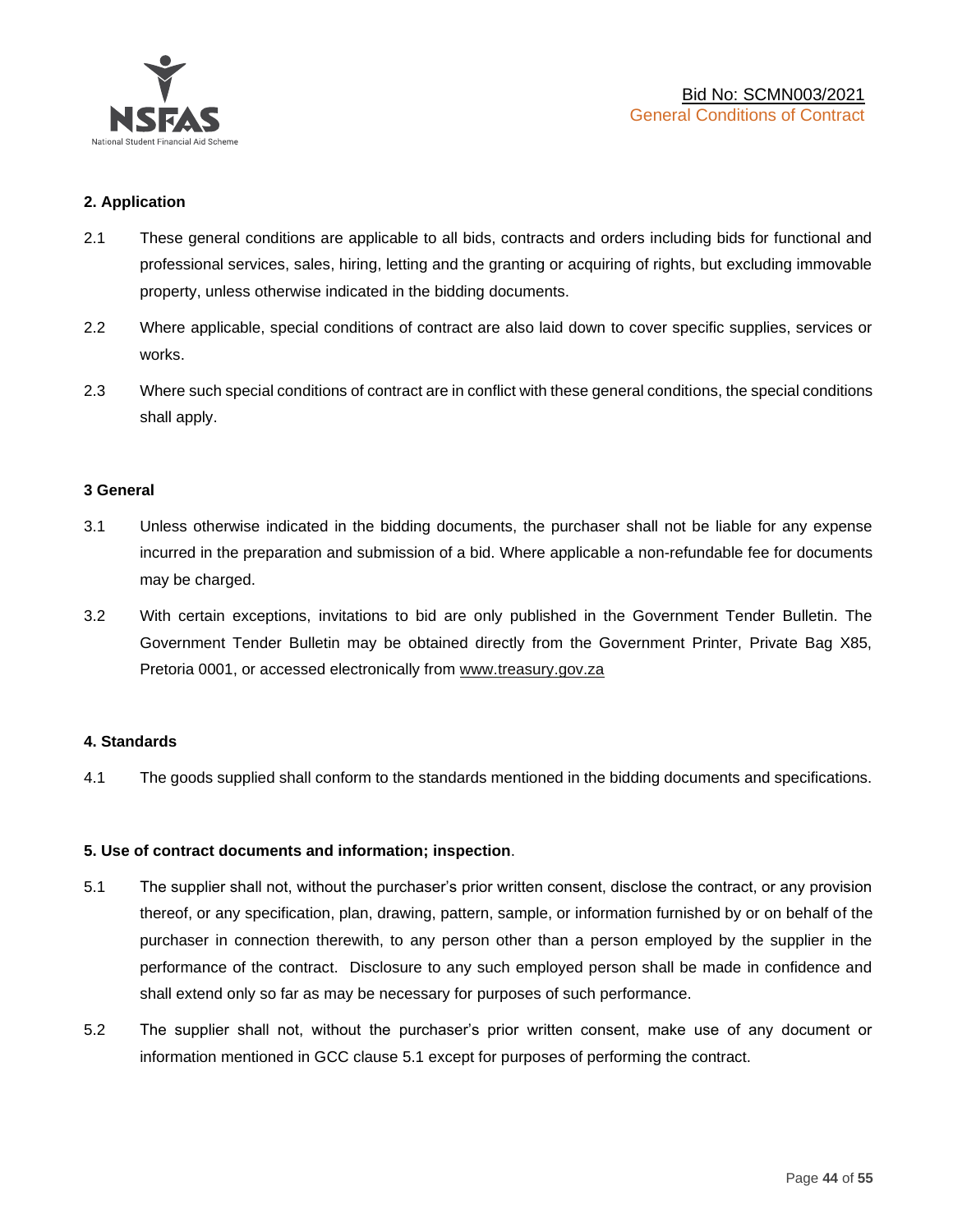

- 5.3 Any document, other than the contract itself mentioned in GCC clause 5.1 shall remain the property of the purchaser and shall be returned (all copies) to the purchaser on completion of the supplier's performance under the contract if so, required by the purchaser.
- 5.4 The supplier shall permit the purchaser to inspect the supplier's records relating to the performance of the supplier and to have them audited by auditors appointed by the purchaser, if so, required by the purchaser.

### **6. Patent rights**

6.1 The supplier shall indemnify the purchaser against all third-party claims of infringement of patent, trademark, or industrial design rights arising from use of the goods or any part thereof by the purchaser.

### **7. Performance security**

- 7.1 Within thirty (30) days of receipt of the notification of contract award, the successful bidder shall furnish to the purchaser the performance security of the amount specified in SCC.
- 7.2 The proceeds of the performance security shall be payable to the purchaser as compensation for any loss resulting from the supplier's failure to complete his obligations under the contract.
- 7.3 The performance security shall be denominated in the currency of the contract, or in a freely convertible currency acceptable to the purchaser and shall be in one of the following forms:
	- (a) a bank guarantee or an irrevocable letter of credit issued by a reputable bank located in the purchaser's country or abroad, acceptable to the purchaser, in the form provided in the bidding documents or another form acceptable to the purchaser; or
	- (b) a cashier's or certified cheque
- 7.4 The performance security will be discharged by the purchaser and returned to the supplier not later than thirty (30) days following the date of completion of the supplier's performance obligations under the contract, including any warranty obligations, unless otherwise specified in SCC.

### **8. Inspections, tests and analyses**

- 8.1 All pre-bidding testing will be for the account of the bidder.
- 8.2 If it is a bid condition that supplies to be produced or services to be rendered should at any stage during production or execution or on completion be subject to inspection, the premises of the bidder or contractor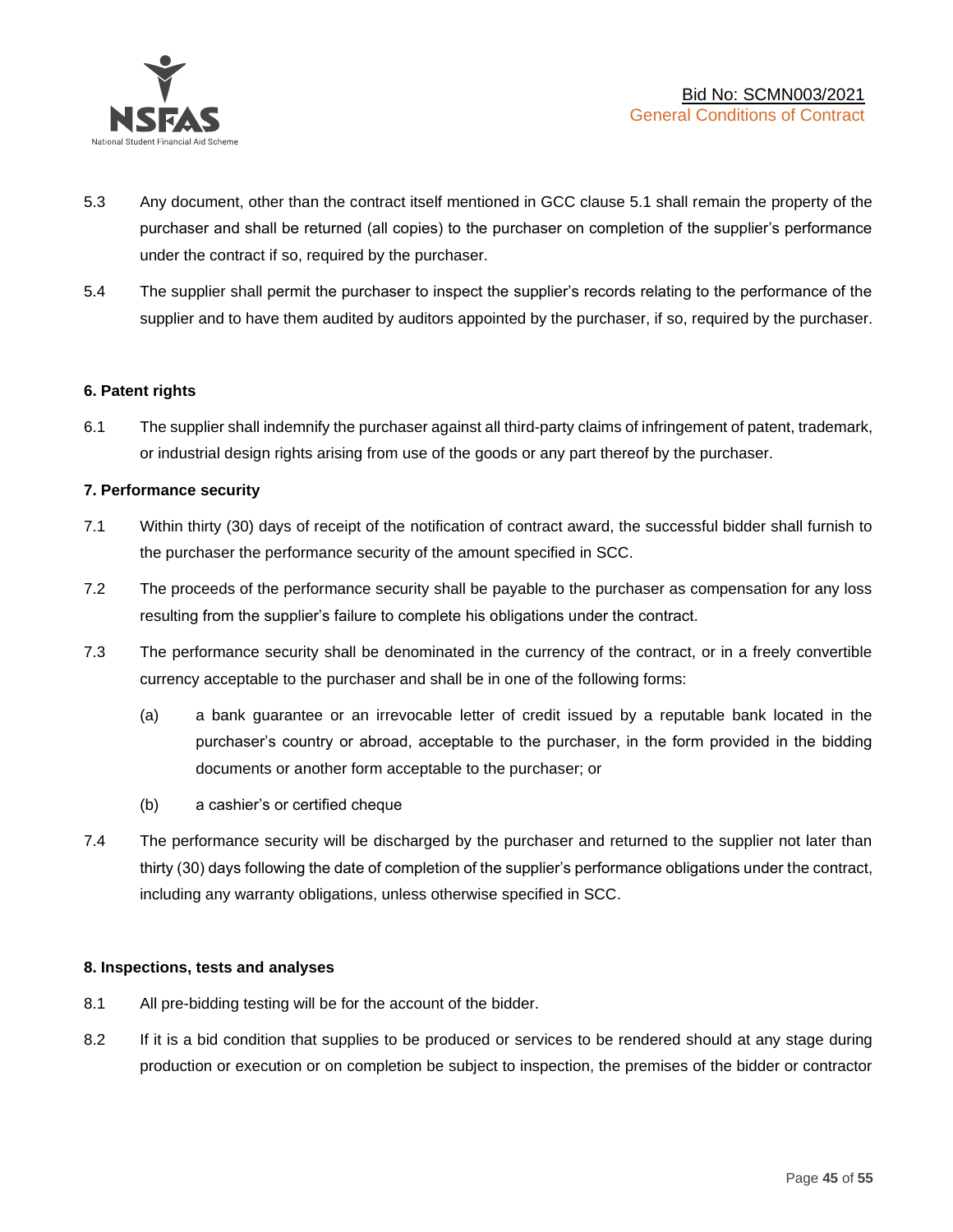shall be open, at all reasonable hours, for inspection by a representative of the Department or an organization acting on behalf of the Department.

- 8.3 If there are no inspection requirements indicated in the bidding documents and no mention is made in the contract, but during the contract period it is decided that inspections shall be carried out, the purchaser shall itself make the necessary arrangements, including payment arrangements with the testing authority concerned.
- 8.4 If the inspections, tests and analyses referred to in clauses 8.2 and 8.3 show the supplies to be in accordance with the contract requirements, the cost of the inspections, tests and analyses shall be defrayed by the purchaser.
- 8.5 Where the supplies or services referred to in clauses 8.2 and 8.3 do not comply with the contract requirements, irrespective of whether such supplies or services are accepted or not, the cost in connection with these inspections, tests or analyses shall be defrayed by the supplier.
- 8.6 Supplies and services which are referred to in clauses 8.2 and 8.3 and which do not comply with the contract requirements may be rejected.
- 8.7 Any contract supplies may on or after delivery be inspected, tested or analysed and may be rejected if found not to comply with the requirements of the contract. Such rejected supplies shall be held at the cost and risk of the supplier who shall, when called upon, remove them immediately at his own cost and forthwith substitute them with supplies which do comply with the requirements of the contract. Failing such removal, the rejected supplies shall be returned at the supplier's cost and risk. Should the supplier fail to provide the substitute supplies forthwith, the purchaser may, without giving the supplier further opportunity to substitute the rejected supplies, purchase such supplies as may be necessary at the expense of the supplier.
- 8.8 The provisions of clauses 8.4 to 8.7 shall not prejudice the right of the purchaser to cancel the contract on account of a breach of the conditions thereof, or to act in terms of Clause 23 of GCC.

### **9. Packing**

9.1 The supplier shall provide such packing of the goods as is required to prevent their damage or deterioration during transit to their final destination, as indicated in the contract. The packing shall be sufficient to withstand, without limitation, rough handling during transit and exposure to extreme temperatures, salt and precipitation during transit, and open storage. Packing, case size and weights shall take into consideration, where appropriate, the remoteness of the goods' final destination and the absence of heavy handling facilities at all points in transit.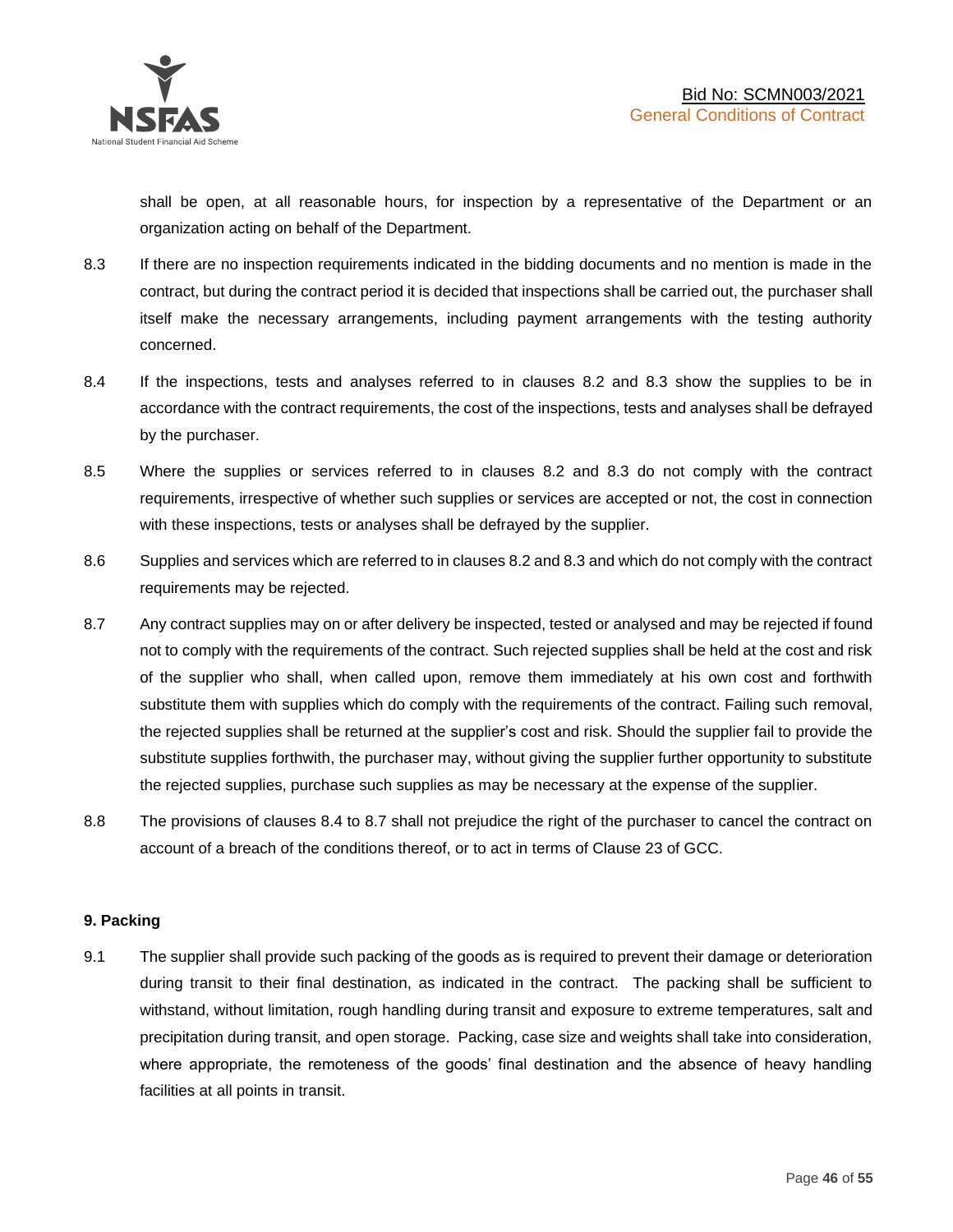

9.2 The packing, marking, and documentation within and outside the packages shall comply strictly with such special requirements as shall be expressly provided for in the contract, including additional requirements, if any, specified in SCC, and in any subsequent instructions ordered by the purchaser.

### **10. Delivery and documents**

- 10.1 Delivery of the goods shall be made by the supplier in accordance with the terms specified in the contract. The details of shipping and/or other documents to be furnished by the supplier are specified in SCC.
- 10.2 Documents to be submitted by the supplier are specified in SCC.

#### **11. Insurance**

11.1 The goods supplied under the contract shall be fully insured in a freely convertible currency against loss or damage incidental to manufacture or acquisition, transportation, storage and delivery in the manner specified in the SCC.

### **12. Transportation**

12.1 Should a price other than an all-inclusive delivered price be required, this shall be specified in the SCC.

#### **13. Incidental services**

13.1 The supplier may be required to provide any or all of the following services, including additional services, if any, specified in SCC:

(a) performance or supervision of on-site assembly and/or commissioning of the supplied ` goods;

- (b) furnishing of tools required for assembly and/or maintenance of the supplied goods;
- (c) furnishing of a detailed operations and maintenance manual for each appropriate unit of the supplied goods;
- (d) performance or supervision or maintenance and/or repair of the supplied goods, for a period of time agreed by the parties, provided that this service shall not relieve the supplier of any warranty obligations under this contract; and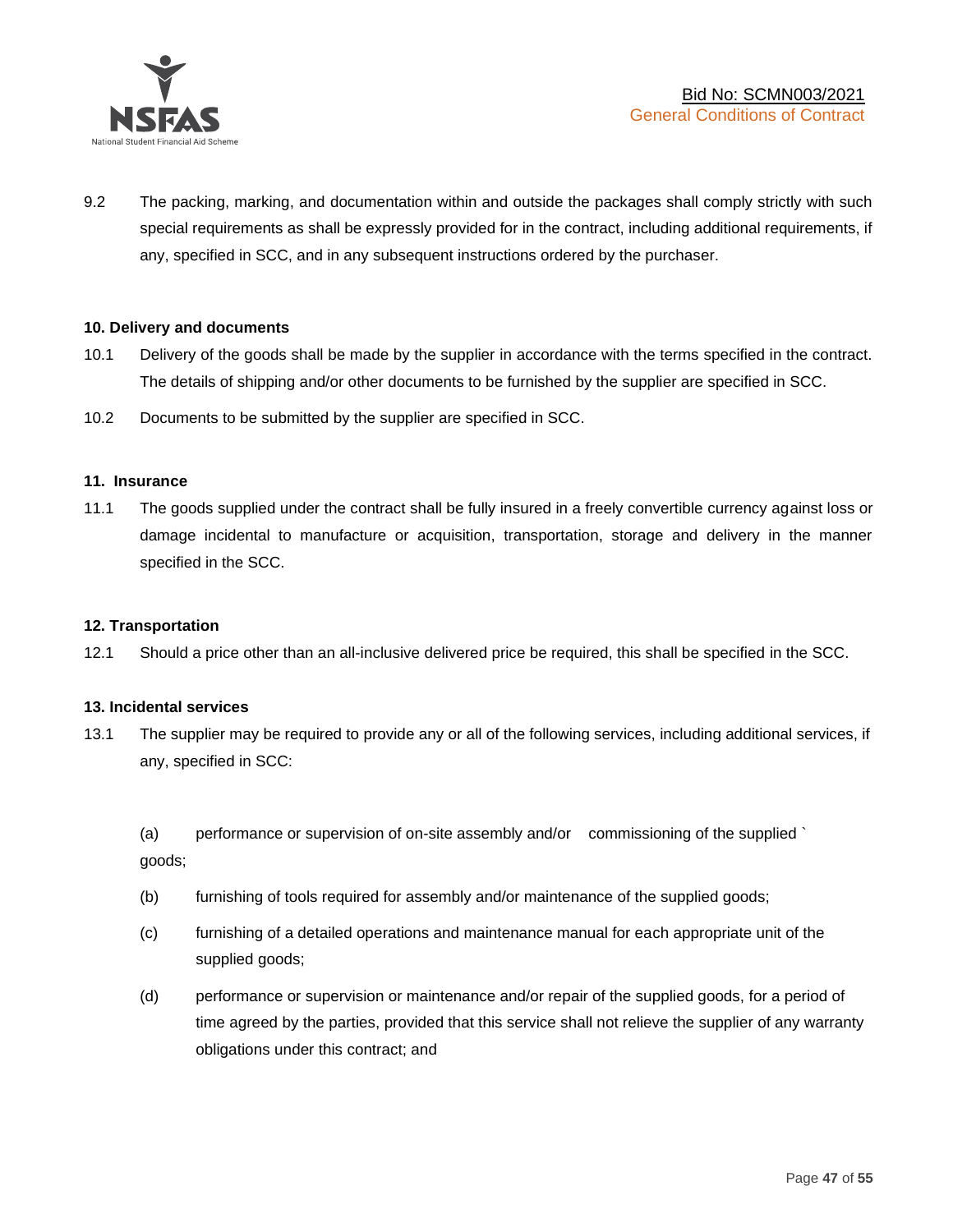

- (e) training of the purchaser's personnel, at the supplier's plant and/or on-site, in assembly, start-up, operation, maintenance, and/or repair of the supplied goods.
- 13.2 Prices charged by the supplier for incidental services, if not included in the contract price for the goods, shall be agreed upon in advance by the parties and shall not exceed the prevailing rates charged to other parties by the supplier for similar services.

### **14. Spare parts**

- 14.1 As specified in SCC, the supplier may be required to provide any or all of the following materials, notifications, and information pertaining to spare parts manufactured or distributed by the supplier:
	- (a) such spare parts as the purchaser may elect to purchase from the supplier, provided that this election shall not relieve the supplier of any warranty obligations under the contract; and
	- (b) in the event of termination of production of the spare parts:

(i) Advance notification to the purchaser of the pending termination, in sufficient time to permit the purchaser to procure needed requirements; and

(ii) following such termination, furnishing at no cost to the purchaser, the blueprints, drawings, and specifications of the spare parts, if requested.

### **15. Warranty**

- 15.1 The supplier warrants that the goods supplied under the contract are new, unused, of the most recent or current models, and that they incorporate all recent improvements in design and materials unless provided otherwise in the contract. The supplier further warrants that all goods supplied under this contract shall have no defect, arising from design, materials, or workmanship (except when the design and/or material is required by the purchaser's specifications) or from any act or omission of the supplier, that may develop under normal use of the supplied goods in the conditions prevailing in the country of final destination.
- 15.2 This warranty shall remain valid for twelve (12) months after the goods, or any portion thereof as the case may be, have been delivered to and accepted at the final destination indicated in the contract, or for eighteen (18) months after the date of shipment from the port or place of loading in the source country, whichever period concludes earlier, unless specified otherwise in SCC.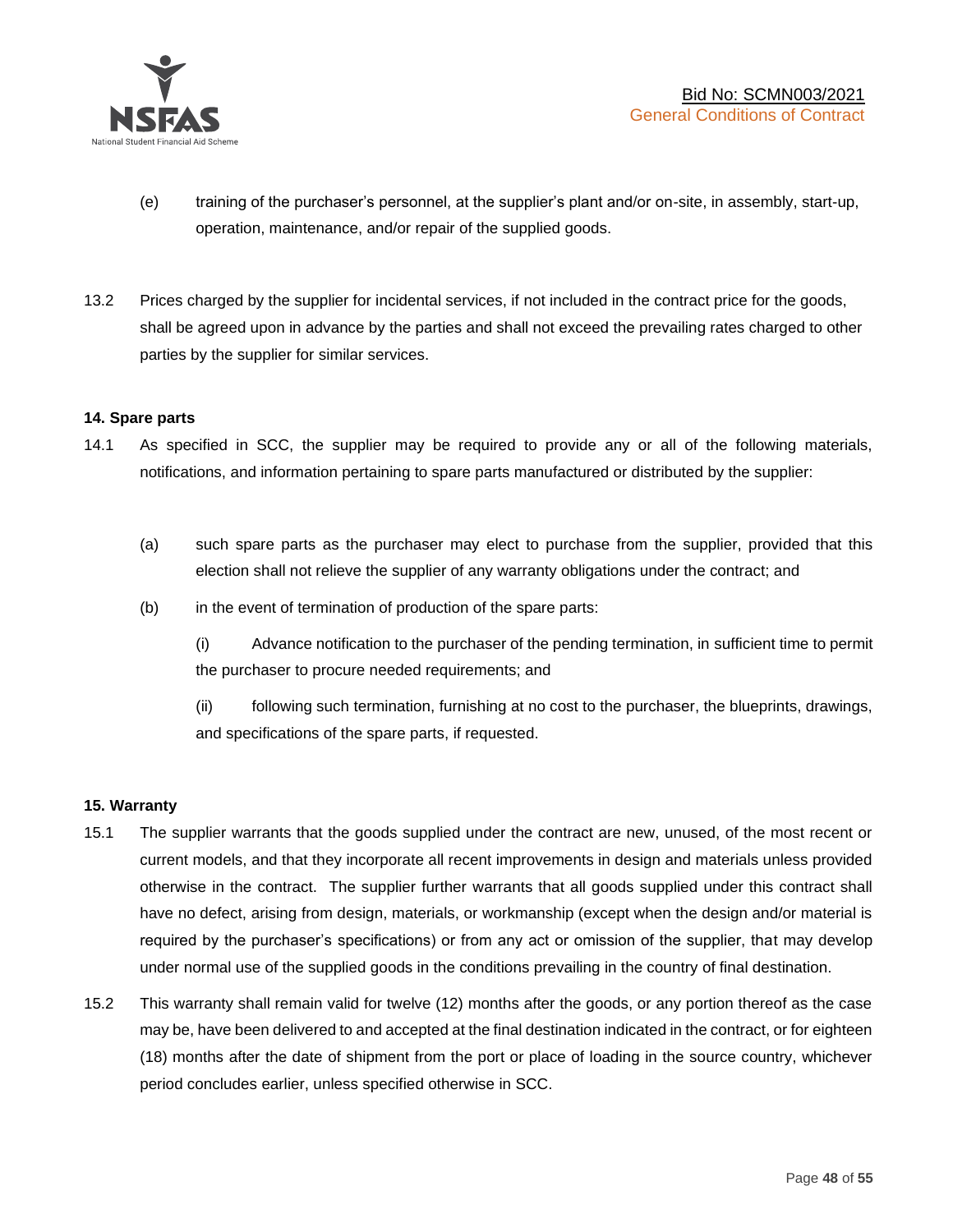

- 15.3 The purchaser shall promptly notify the supplier in writing of any claims arising under this warranty.
- 15.4 Upon receipt of such notice, the supplier shall, within the period specified in SCC and with all reasonable speed, repair or replace the defective goods or parts thereof, without costs to the purchaser.
- 15.5 If the supplier, having been notified, fails to remedy the defect(s) within the period specified in SCC, the purchaser may proceed to take such remedial action as may be necessary, at the supplier's risk and expense and without prejudice to any other rights which the purchaser may have against the supplier under the contract.

### **16. Payment**

- 16.1 The method and conditions of payment to be made to the supplier under this contract shall be specified in SCC.
- 16.2 The supplier shall furnish the purchaser with an invoice accompanied by a copy of the delivery note and upon fulfilment of other obligations stipulated in the contract.
- 16.3 Payments shall be made promptly by the purchaser, but in no case later than thirty (30) days after submission of an invoice or claim by the supplier.
- 16.4 Payment will be made in Rand unless otherwise stipulated in SCC.

### **17. Prices**

17.1 Prices charged by the supplier for goods delivered and services performed under the contract shall not vary from the prices quoted by the supplier in his bid, with the exception of any price adjustments authorized in SCC or in the purchaser's request for bid validity extension, as the case may be.

### **18. Contract amendments**

18.1 No variation in or modification of the terms of the contract shall be made except by written amendment signed by the parties concerned.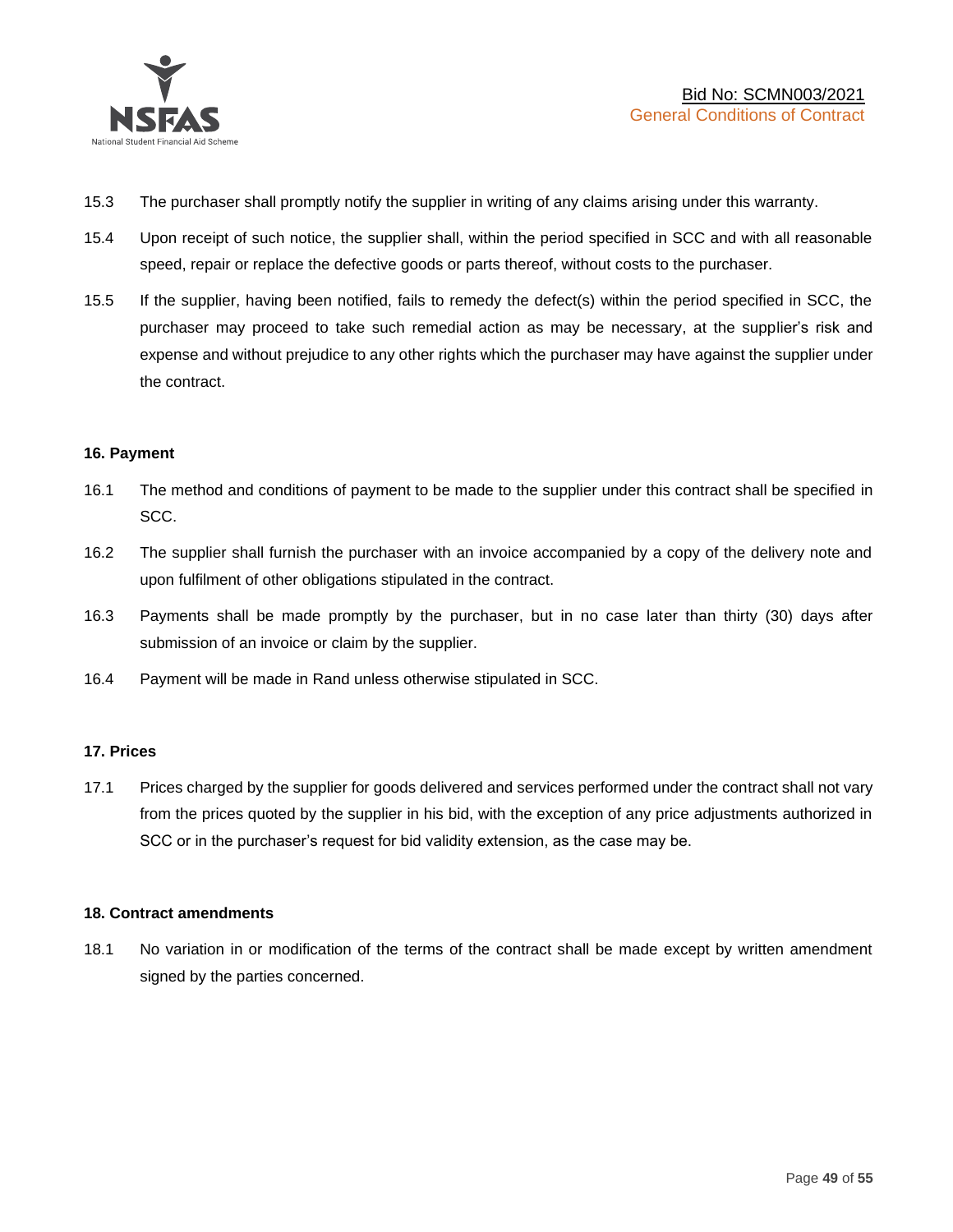

### **19. Assignment**

19.1 The supplier shall not assign, in whole or in part, its obligations to perform under the contract, except with the purchaser's prior written consent.

#### **20. Subcontracts**

20.1 The supplier shall notify the purchaser in writing of all subcontracts awarded under this contract if not already specified in the bid. Such notification, in the original bid or later, shall not relieve the supplier from any liability or obligation under the contract.

### **21. Delays in the supplier's performance**

- 21.1 Delivery of the goods and performance of services shall be made by the supplier in accordance with the time schedule prescribed by the purchaser in the contract.
- 21.2 If at any time during performance of the contract, the supplier or its subcontractor(s) should encounter conditions impeding timely delivery of the goods and performance of services, the supplier shall promptly notify the purchaser in writing of the fact of the delay, its likely duration and its cause(s). As soon as practicable after receipt of the supplier's notice, the purchaser shall evaluate the situation and may at his discretion extend the supplier's time for performance, with or without the imposition of penalties, in which case the extension shall be ratified by the parties by amendment of contract.
- 21.3 No provision in a contract shall be deemed to prohibit the obtaining of supplies or services from a national department, provincial department, or a local authority.
- 21.4 The right is reserved to procure outside of the contract small quantities or to have minor essential services executed if an emergency arises, the supplier's point of supply is not situated at or near the place where the supplies are required, or the supplier's services are not readily available.
- 21.5 Except as provided under GCC Clause 25, a delay by the supplier in the performance of its delivery obligations shall render the supplier liable to the imposition of penalties, pursuant to GCC Clause 22, unless an extension of time is agreed upon pursuant to GCC Clause 21.2 without the application of penalties.
- 21.6 Upon any delay beyond the delivery period in the case of a supplies contract, the purchaser shall, without cancelling the contract, be entitled to purchase supplies of a similar quality and up to the same quantity in substitution of the goods not supplied in conformity with the contract and to return any goods delivered later at the supplier's expense and risk, or to cancel the contract and buy such goods as may be required to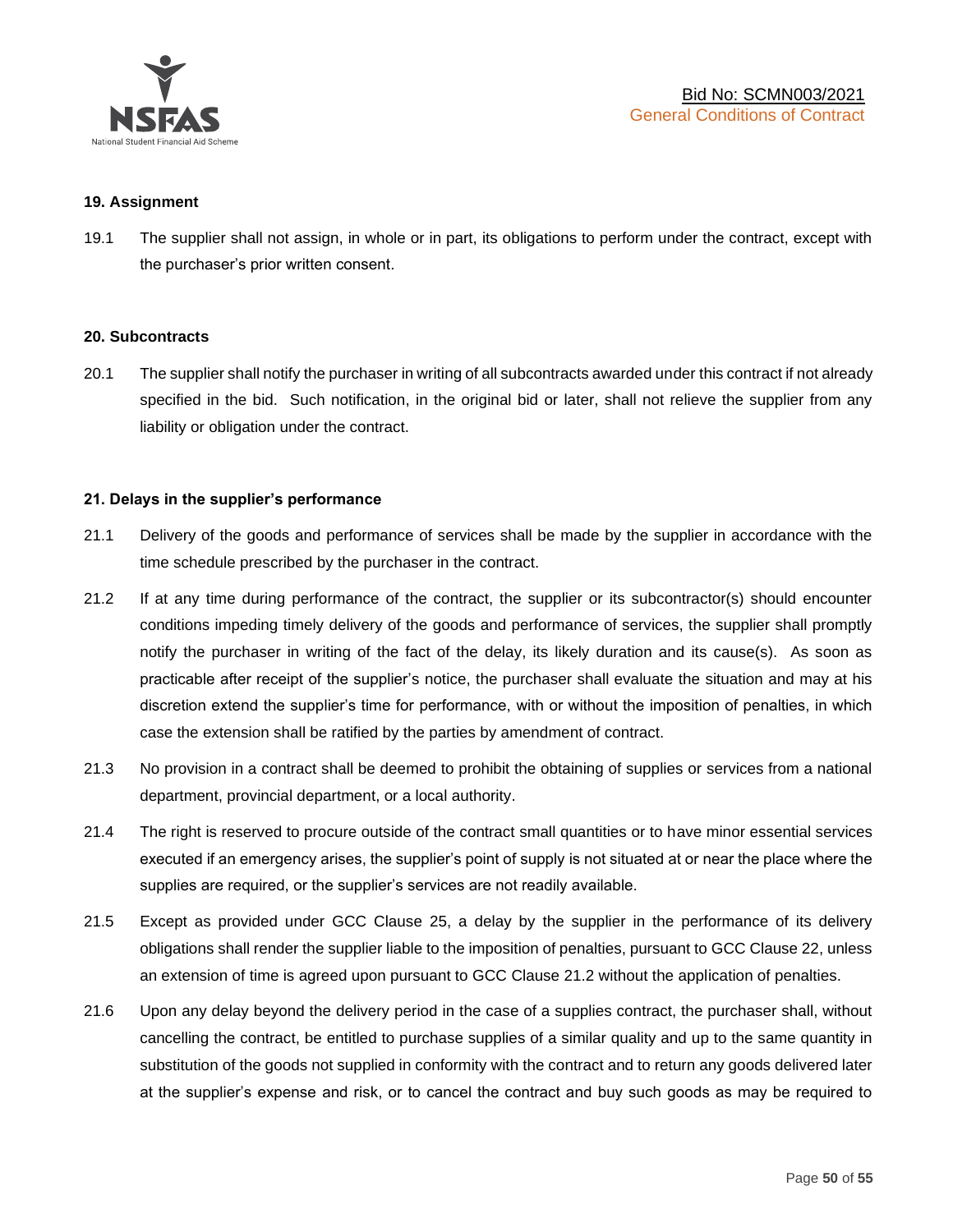

complete the contract and without prejudice to his other rights, be entitled to claim damages from the supplier.

### **22. Penalties**

22.1 Subject to GCC Clause 25, if the supplier fails to deliver any or all of the goods or to perform the services within the period(s) specified in the contract, the purchaser shall, without prejudice to its other remedies under the contract, deduct from the contract price, as a penalty, a sum calculated on the delivered price of the delayed goods or unperformed services using the current prime interest rate calculated for each day of the delay until actual delivery or performance. The purchaser may also consider termination of the contract pursuant to GCC Clause 23.

### **23. Termination for default**

- 23.1 The purchaser, without prejudice to any other remedy for breach of contract, by written notice of default sent to the supplier, may terminate this contract in whole or in part:
	- (a) if the supplier fails to deliver any or all of the goods within the period(s) specified in the contract, or within any extension thereof granted by the purchaser pursuant to GCC Clause 21.2;
	- (b) if the Supplier fails to perform any other obligation(s) under the contract; or
	- (c) if the supplier, in the judgment of the purchaser, has engaged in corrupt or fraudulent practices in competing for or in executing the contract.
- 23.2 In the event the purchaser terminates the contract in whole or in part, the purchaser may procure, upon such terms and in such manner as it deems appropriate, goods, works or services similar to those undelivered, and the supplier shall be liable to the purchaser for any excess costs for such similar goods, works or services. However, the supplier shall continue performance of the contract to the extent not terminated.
- 23.3 Where the purchaser terminates the contract in whole or in part, the purchaser may decide to impose a restriction penalty on the supplier by prohibiting such supplier from doing business with the public sector for a period not exceeding 10 years.
- 23.4 If a purchaser intends imposing a restriction on a supplier or any person associated with the supplier, the supplier will be allowed a time period of not more than fourteen (14) days to provide reasons why the envisaged restriction should not be imposed. Should the supplier fail to respond within the stipulated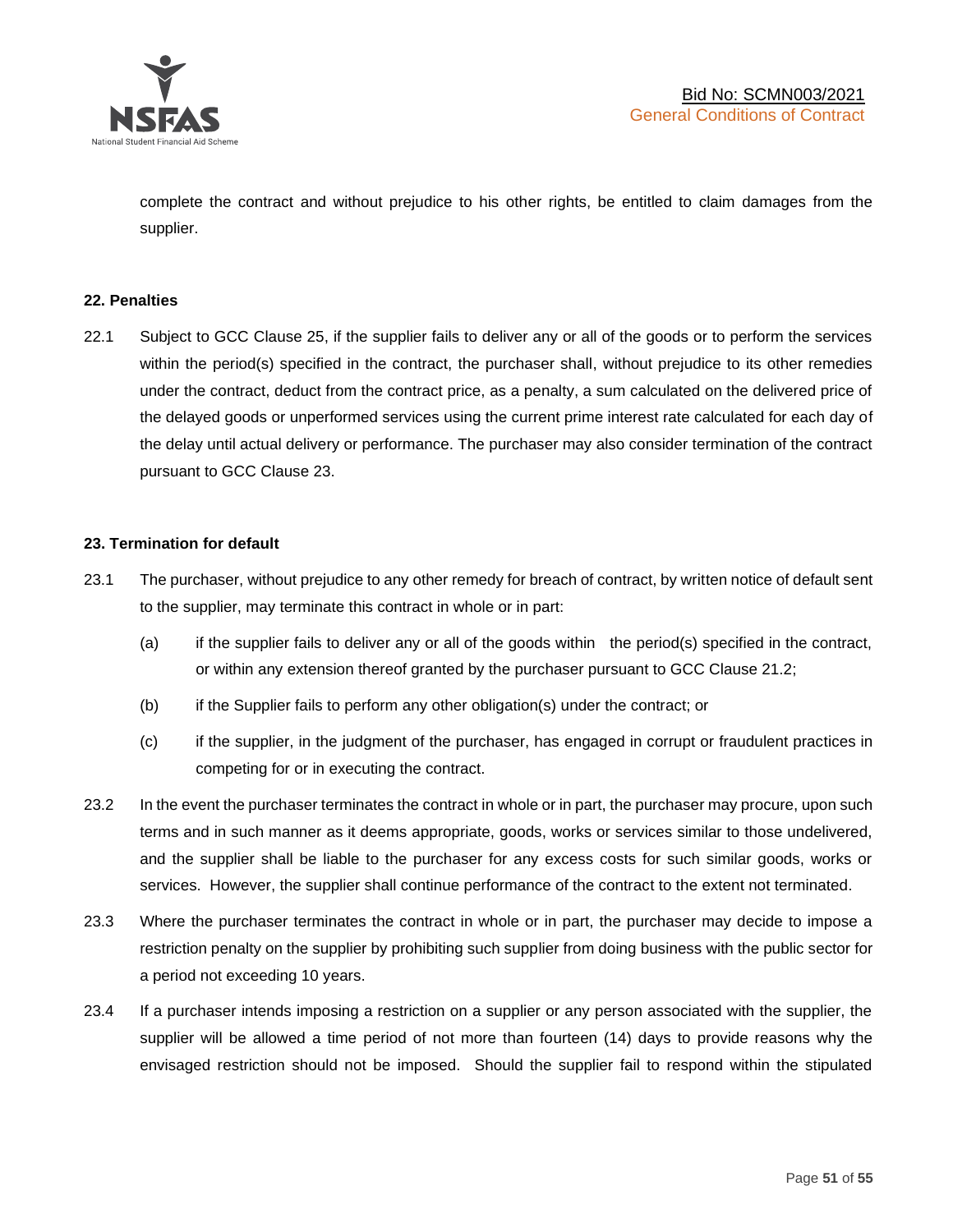

fourteen (14) days the purchaser may regard the intended penalty as not objected against and may impose it on the supplier.

- 23.5 Any restriction imposed on any person by the Accounting Officer / Authority will, at the discretion of the Accounting Officer / Authority, also be applicable to any other enterprise or any partner, manager, director or other person who wholly or partly exercises or exercised or may exercise control over the enterprise of the first-mentioned person, and with which enterprise or person the first-mentioned person, is or was in the opinion of the Accounting Officer / Authority actively associated.
- 23.6 If a restriction is imposed, the purchaser must, within five (5) working days of such imposition, furnish the National Treasury, with the following information:
	- (i) the name and address of the supplier and / or person restricted by the purchaser;
	- (ii) the date of commencement of the restriction
	- (iii) the period of restriction; and
	- (iv) the reasons for the restriction.

These details will be loaded in the National Treasury's central database of suppliers or persons prohibited from doing business with the public sector.

23.7 If a court of law convicts a person of an offence as contemplated in sections 12 or 13 of the Prevention and Combating of Corrupt Activities Act, No. 12 of 2004, the court may also rule that such person's name be endorsed on the Register for Tender Defaulters. When a person's name has been endorsed on the Register, the person will be prohibited from doing business with the public sector for a period not less than five years and not more than 10 years. The National Treasury is empowered to determine the period of restriction and each case will be dealt with on its own merits. According to section 32 of the Act the Register must be open to the public. The Register can be perused on the National Treasury website.

### **24. Anti- dumping and countervailing duties and rights**

24.1 When, after the date of bid, provisional payments are required, or anti-dumping or countervailing duties are imposed, or the amount of a provisional payment or anti-dumping or countervailing right is increased in respect of any dumped or subsidized import, the State is not liable for any amount so required or imposed, or for the amount of any such increase. When, after the said date, such a provisional payment is no longer required or any such anti-dumping or countervailing right is abolished, or where the amount of such provisional payment or any such right is reduced, any such favourable difference shall on demand be paid forthwith by the contractor to the State or the State may deduct such amounts from moneys (if any) which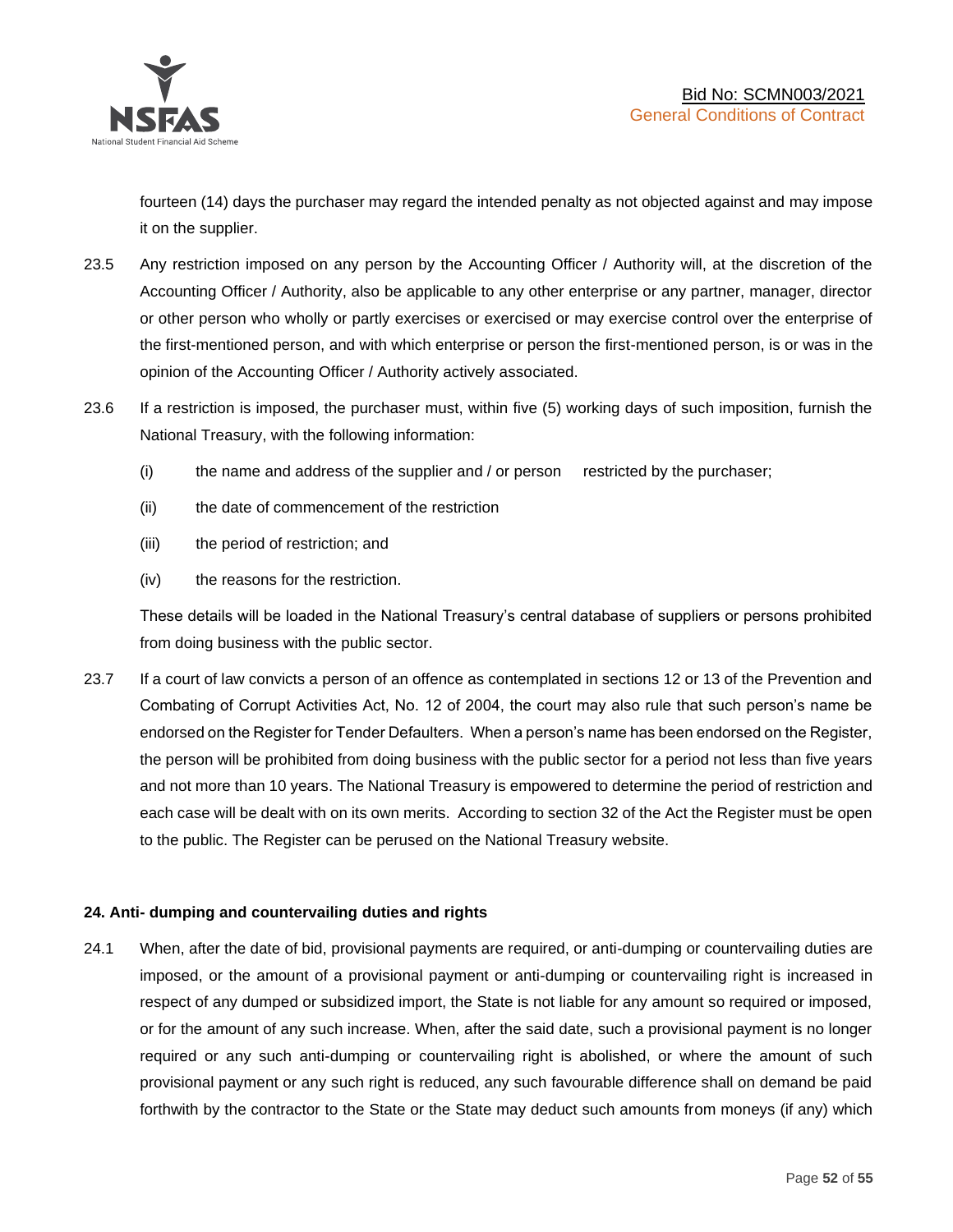

may otherwise be due to the contractor in regard to supplies or services which he delivered or rendered, or is to deliver or render in terms of the contract or any other contract or any other amount which may be due to him

### **25. Force Majeure**

- 25.1 Notwithstanding the provisions of GCC Clauses 22 and 23, the supplier shall not be liable for forfeiture of its performance security, damages, or termination for default if and to the extent that his delay in performance or other failure to perform his obligations under the contract is the result of an event of force majeure.
- 25.2 If a force majeure situation arises, the supplier shall promptly notify the purchaser in writing of such condition and the cause thereof. Unless otherwise directed by the purchaser in writing, the supplier shall continue to perform its obligations under the contract as far as is reasonably practical, and shall seek all reasonable alternative means for performance not prevented by the force majeure event.

#### **26. Termination for insolvency**

26.1 The purchaser may at any time terminate the contract by giving written notice to the supplier if the supplier becomes bankrupt or otherwise insolvent. In this event, termination will be without compensation to the supplier, provided that such termination will not prejudice or affect any right of action or remedy which has accrued or will accrue thereafter to the purchaser.

#### **27. Settlement of Disputes**

- 27.1 If any dispute or difference of any kind whatsoever arises between the purchaser and the supplier in connection with or arising out of the contract, the parties shall make every effort to resolve amicably such dispute or difference by mutual consultation.
- 27.2 If, after thirty (30) days, the parties have failed to resolve their dispute or difference by such mutual consultation, then either the purchaser or the supplier may give notice to the other party of his intention to commence with mediation. No mediation in respect of this matter may be commenced unless such notice is given to the other party.
- 27.3 Should it not be possible to settle a dispute by means of mediation, it may be settled in a South African court of law.
- 27.4 Mediation proceedings shall be conducted in accordance with the rules of procedure specified in the SCC.
- 27.5 Notwithstanding any reference to mediation and/or court proceedings herein,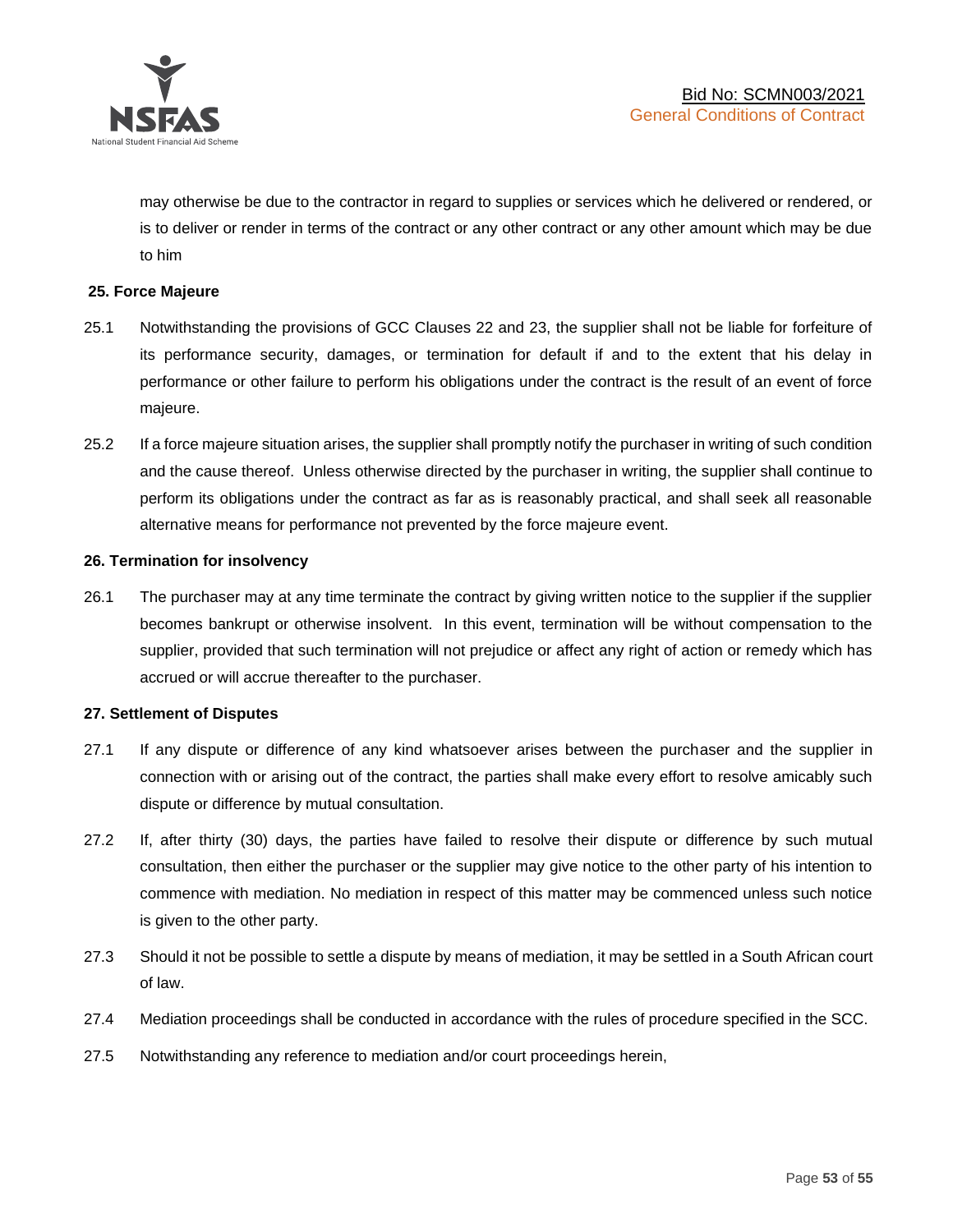

(a) the parties shall continue to perform their respective obligations under the contract unless they otherwise agree; and

(b) the purchaser shall pay the supplier any monies due the supplier.

### **28. Limitation of liability**

28.1 Except in cases of criminal negligence or wilful misconduct, and in the case of infringement pursuant to Clause 6;

(a) the supplier shall not be liable to the purchaser, whether in contract, tort, or otherwise, for any indirect or consequential loss or damage, loss of use, loss of production, or loss of profits or interest costs, provided that this exclusion shall not apply to any obligation of the supplier to pay penalties and/or damages to the purchaser; and

(b) the aggregate liability of the supplier to the purchaser, whether under the contract, in tort or otherwise, shall not exceed the total contract price, provided that this limitation shall not apply to the cost of repairing or replacing defective equipment.

### **29. Governing language**

29.1 The contract shall be written in English. All correspondence and other documents pertaining to the contract that is exchanged by the parties shall also be written in English.

### **30. Applicable Law**

30.1 The contract shall be interpreted in accordance with South African laws, unless otherwise specified in SCC.

### **31. Notices**

31.1 Every written acceptance of a bid shall be posted to the supplier concerned by registered or certified mail and any other notice to him shall be posted by ordinary mail to the address furnished in his bid or to the address notified later by him in writing and such posting shall be deemed to be proper service of such notice

The time mentioned in the contract documents for performing any act after such aforesaid notice has been given, shall be reckoned from the date of posting of such notice.